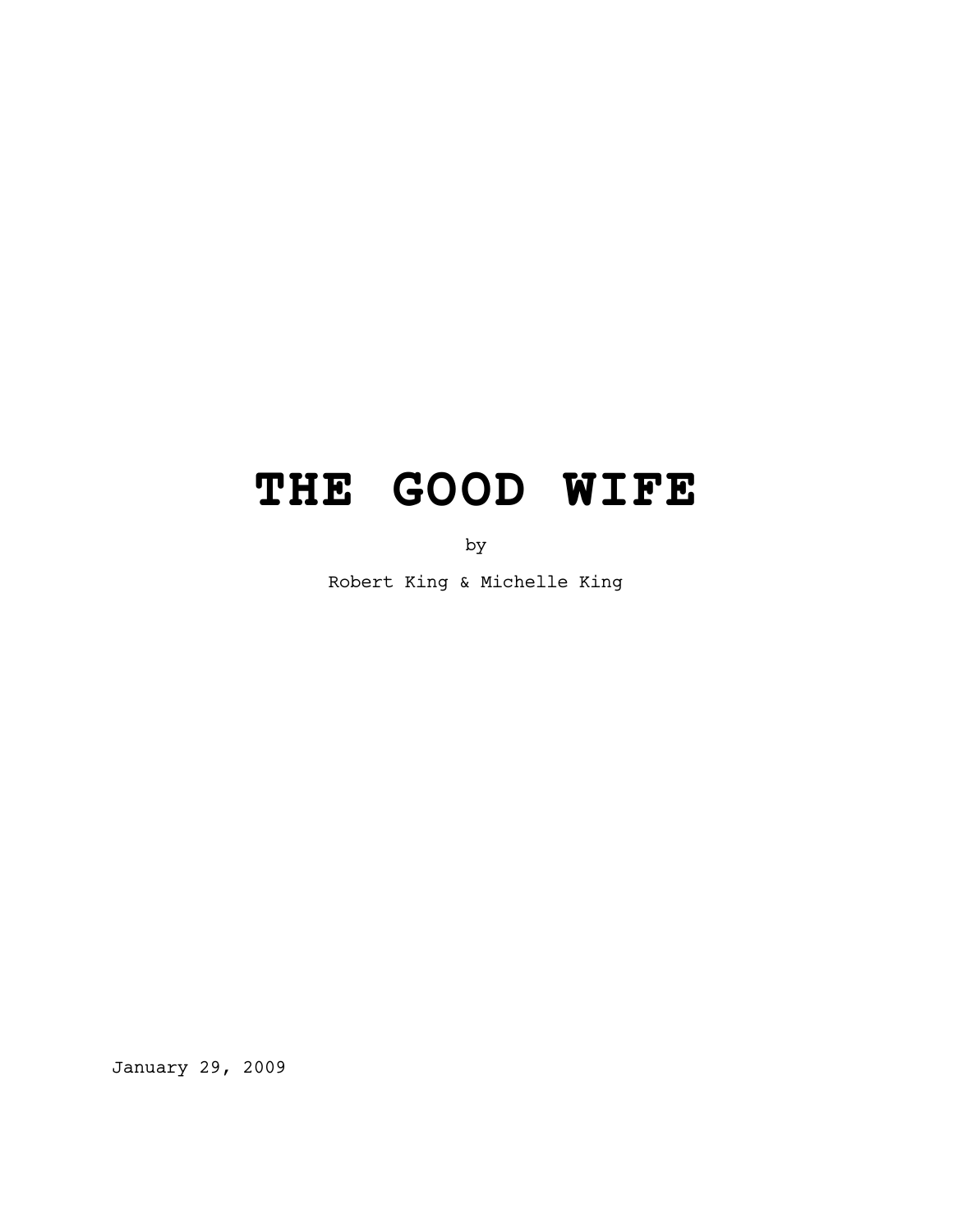#### **TEASER**

A VIDEO IMAGE of...

...a packed press conference. A lower-third chyron trumpets "*Chicago D.A. Resigns"* as the grim D.A. approaches a podium, his wife beside him. He clears his throat, reads:

DAVID FOLLICK

Good morning. An hour ago, I resigned as States Attorney of Cook County. I did this with a heavy heart and a deep commitment to fight these scurrilous charges. At the same time, I need time to atone for my private failings with my wife, Alicia, and our two children.

Oh, one of *those* press conferences. Scandal. In the key of Elliott Spitzer. DAVID FOLLICK (40) is a back-slapping Bill Clinton: smart, funny, calculatedly seductive, and now at the end of his career. But he's not our hero. Our hero is...

...his wife, ALICIA (late-30s) standing beside him. Pretty. Proper. She's always been the good girl-- the good girl who became the good wife, then the good mom: devoted, struggling not to outshine her husband. We move in on her as we hear...

> DAVID FOLLICK (CONT'D) I want to be clear. I have never abused my office. I have never traded lighter sentences for either financial *or* sexual favors.

Ugh. We suddenly enter the video, and we're there with... Alicia as she looks out at the excited reporters, the phalanx of cameras all clicking, boring in on her.

> DAVID FOLLICK (CONT'D) But I *do* admit to a failure of judgment in my private dealings with these women.

Dying inside, Alicia tries to keep a neutral expression on her face as we see what she sees: the edge of the podium... the crisp paper David reads from... his black coat... his sleeve.

> DAVID FOLLICK (CONT'D) The money used in these transactions was mine, and mine alone. No public funds were ever utilized.

There's a piece of lint on his sleeve. A half inch long. Alicia just stares at it. The whole world tied up in that lint.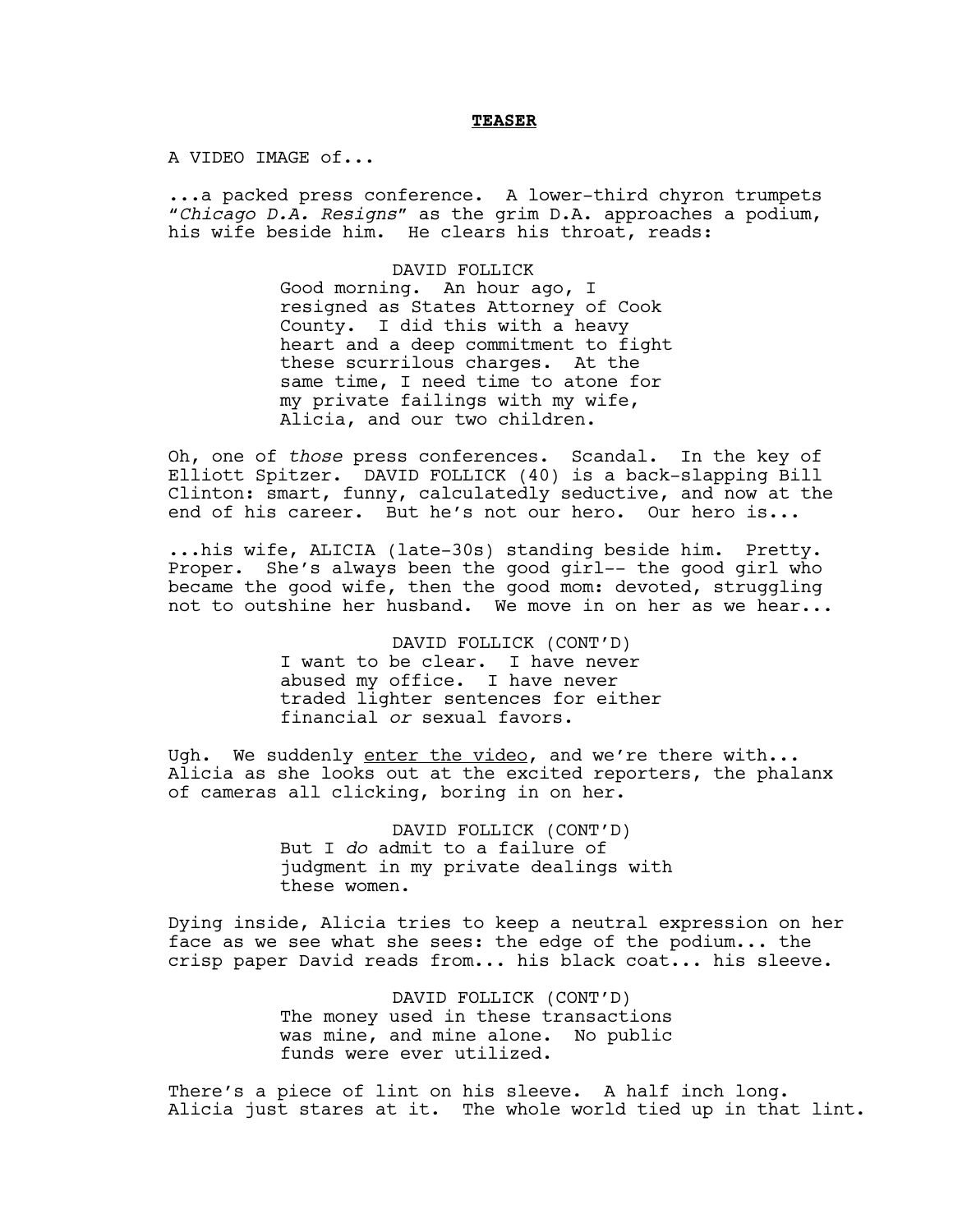DAVID FOLLICK (CONT'D) Alicia and I ask that the press please respect our privacy. Give us time to heal. With the love of God and the forgiveness of...

Etc. Alicia only half-listening now. Sound dull, distant. Her hand reaches slowly, unconsciously, toward the lint when--

--David clasps her fingers. Oh, he's done. He guides her offstage away from the reporters' shouted questions, into...

EXT. GREEN ROOM - COOK COUNTY COURTHOUSE MEDIA ROOM - DAY

...a backstage green room where two political ops sweep up:

POLITICAL OPS We need to do the Tribune first-- Channel Four wants a sit down. We--

But Alicia still eyes the lint on David's sleeve. David looks toward her, sees how strangely removed she is.

> DAVID FOLLICK Are you alright?

Alicia looks up at him, and...

...**SLAP**! She slaps him so hard David falls to one knee, looks up at her stunned. But Alicia, very controlled, very proper, straightens her blouse, reaches for her purse, calmly and coolly exits into... BLACK. And a title appears...

"Six months later."

INT. CONFERENCE ROOM - 27TH FLOOR - LAW FIRM - DAY

Alicia waits, alone, in the 27th floor conference room of a mid-level Chicago law firm. Opening a new chapter in her life. She wears a new suit, new shoes, new looser hairstyle: more career woman than political wife. She looks down at...

...a new leather binder where she's written a one word heading:

Goals

Okay, goals. What goals? She stares at it. Glances up at a clock: 9:45. Where is everyone? She goes to the door:

> ALICIA Hi, sorry, this is my first day. Isn't the staff meeting at 9:30?

An overbusy SECRETARY nods, clicking away at a computer.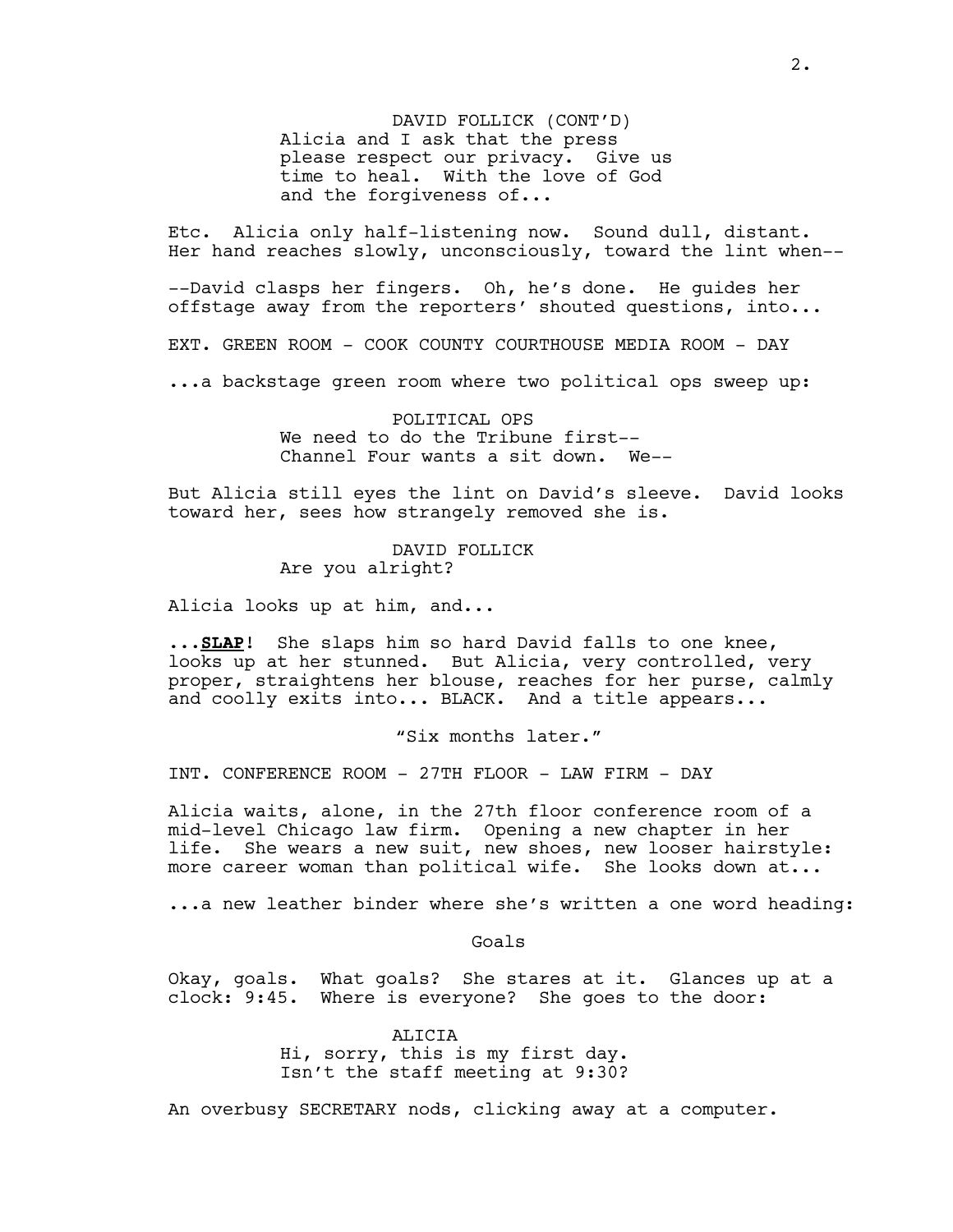**SECRETARY** You're in the wrong conference room. It's up one floor.

Alicia stares at her, and-- shit!--

INT. EMERGENCY STAIRWELL - TRIBUNE BUILDING - DAY

--BAM-- she slams into the stairwell, races up the stairs two at a time, accidentally drops the leather binder-- it rattles down a half-dozen flights. Screw it. Alicia bursts into--

INT. RECEPTION - 28TH FLOOR - TRIBUNE BUILDING - DAY

--the firm's reception. "Stern, Lockhart & Garvin."

ALICIA Which way to the conference room?

TWO RECEPTIONISTS point through double doors. Alicia bangs through them as the receptionists trade a look:

> RECEPTIONIST #1 Is that her? (the other nods) Her hair's different.

INT. WORKSTATION ROW - 28TH FLOOR - DAY

Alicia races past workstations, offices. Everything designed in Greene & Greene colors in an attempt to warm up a cold skyscraper build-out. Alicia slows as she sees...

...the glass-walled conference room. Packed with 45 seated and standing associates, partners, paralegals! Shit, shit, shit. She's late! She slips in...

INT. CONFERENCE ROOM - 28TH FLOOR - LAW FIRM - DAY

...the back, unnoticed behind a screen of standing junior associates, all tall, young. Late 20s seems to be the age du jour here. One notices her, smiles to himself. CARY (27). Her competition. A bright and shiny Harvard grad. Looks like a male model. At the front, a firm Partner wraps up:

> WILL --Anyway, Schering-Plough fired their last firm for this very reason. So, until further notice, your personal lives have been canceled.

Chuckles from the room. WILL GARVIN (38). Handsome. A guy's guy. One of the "Top 50 Chicago Bachelors." Makes it all look easy-- life, law, sex. Another partner takes over: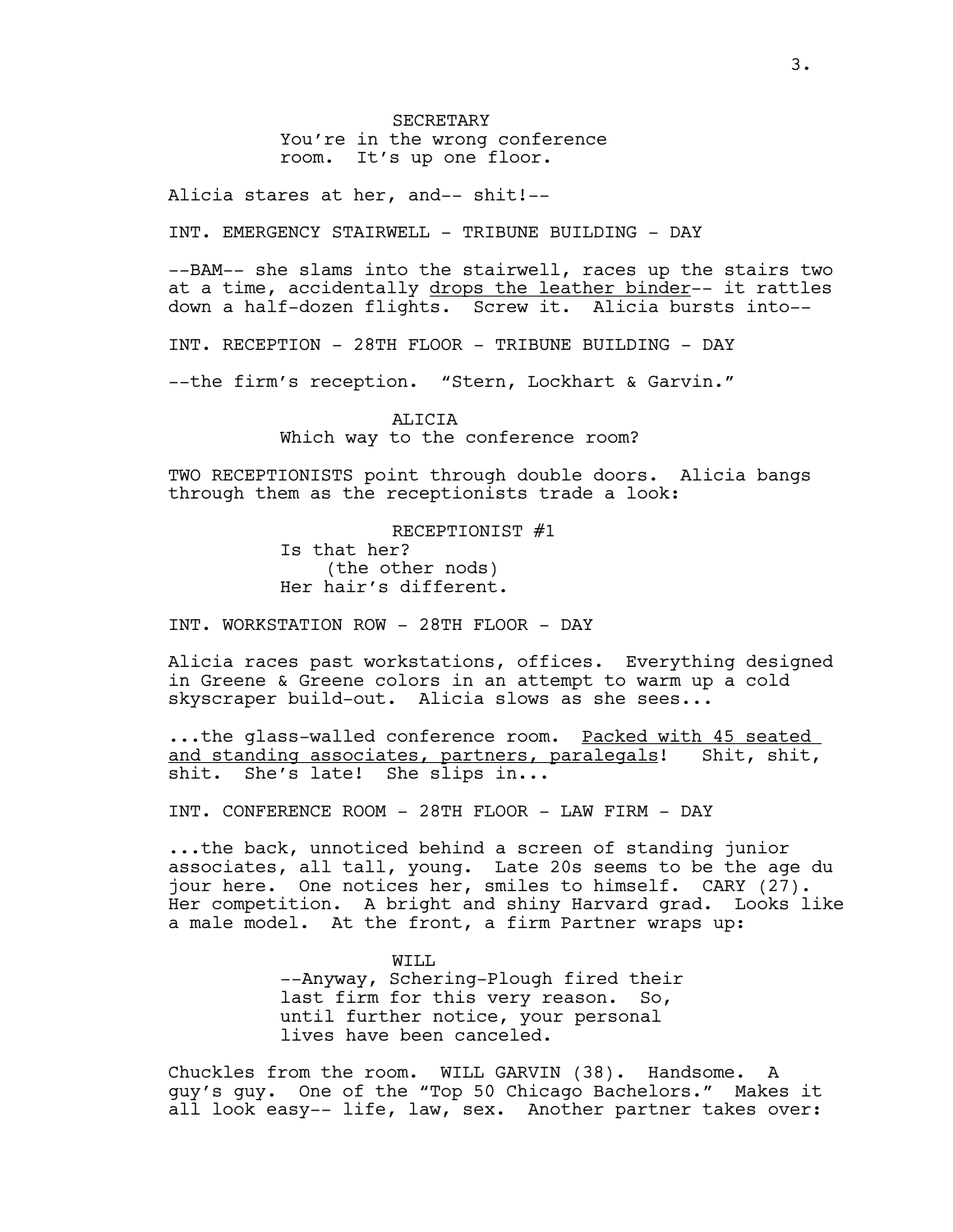This is a complicated, multijurisdictional class action. So we'll need some of you to help out with the lower-profile client-work to free up our top litigators.

DAWNA LOCKHART (56). A tough, smart feminist. Dresses like a million bucks. The top litigator at the firm, and in town.

WILL

And by "lower profile," Dawna of course means "crucially important." (the room laughs) Ed, you'll take witness prep on Highway redistribution. Don, you're on the Brighton criminal. And Alicia, you'll take the pro bono.

Alicia looks up. What? What pro bono? It's on a squeegee board at the front-- "pro bono"-- but she missed the discussion.

> WILL (CONT'D) Everyone else, your task is to show Schering-Plough our A-game. Okay? Let's do this.

And that's it-- the associates all start out, gabbing, as Alicia sees Will slip out the other door. Chasing...

INT. WORKSTATION ROW - 28TH FLOOR - DAY

ALICIA

Will.

Will turns, smiles. A warmer smile than usual. Some kind of history between them or is he always this nice?

> WILL Alicia. Sorry, I didn't introduce you in there, but everything's moving fast with this class action.

The two walk and talk-- everything on the run at this firm:

ALICIA I just wanted to say thanks for the opportunity, Will. It's a real life saver.

WILL Hey, no, thanks for coming on board. Hope you're alright with this pro bono. How'd it sound?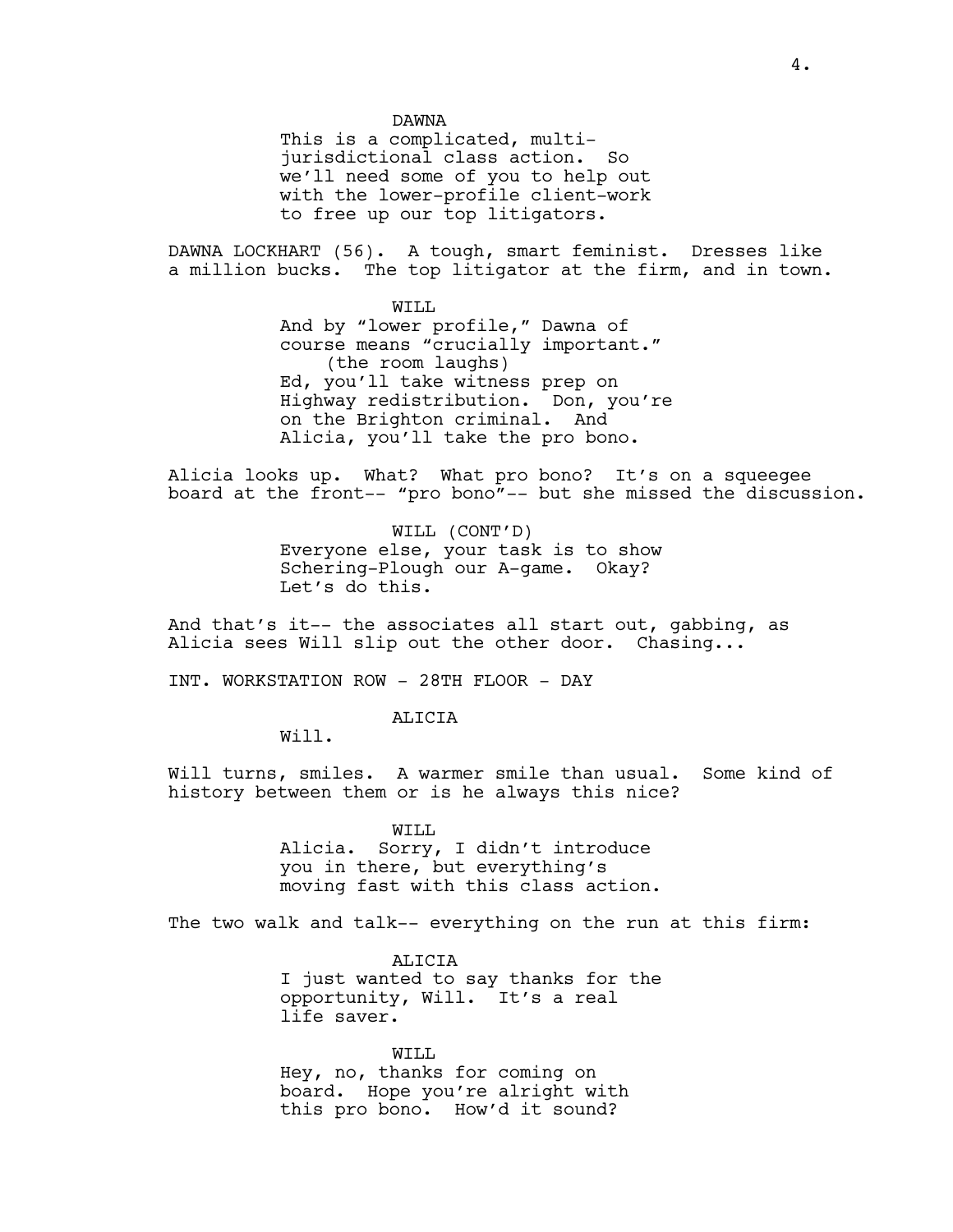Alicia stares at him. Ummmm.

#### ALICIA

Interesting.

WILL Good. Don't be nervous. You worried about the "bad facts?"

#### ALICIA

The... ?

"The Bitch is Back" plays. Oh, damn, Alicia's cellphone. She digs it out of her purse, snaps it off, as Will laughs:

> WILL Who gets "The Bitch is Back"?

> > ALICIA

My mother-in-law. (Will laughs) My daughter programmed it.

WILL What's *your* ringtone?

ALICIA My--? I don't think I want to know. My kids aren't too happy with me getting my mother-in-law to help out at home. So these bad facts...?

#### WILL

Right, I have to go into a meeting, but*--*  (sees Dawna down the hall) *Hey, Dawna*, a*re you briefing Alicia?* (Dawna nods) Good, you're in good hands. So we'll have dinner, catch up.

And Will's gone. A whiplashed Alicia jogs to catch up with Dawna now. Moving fast:

DAWNA

So Will speaks highly of you. He says you graduated top of your class at Georgetown. When was this?

ALICIA

Fifteen years ago.

DAWNA Uh-huh. And you spent two years at...?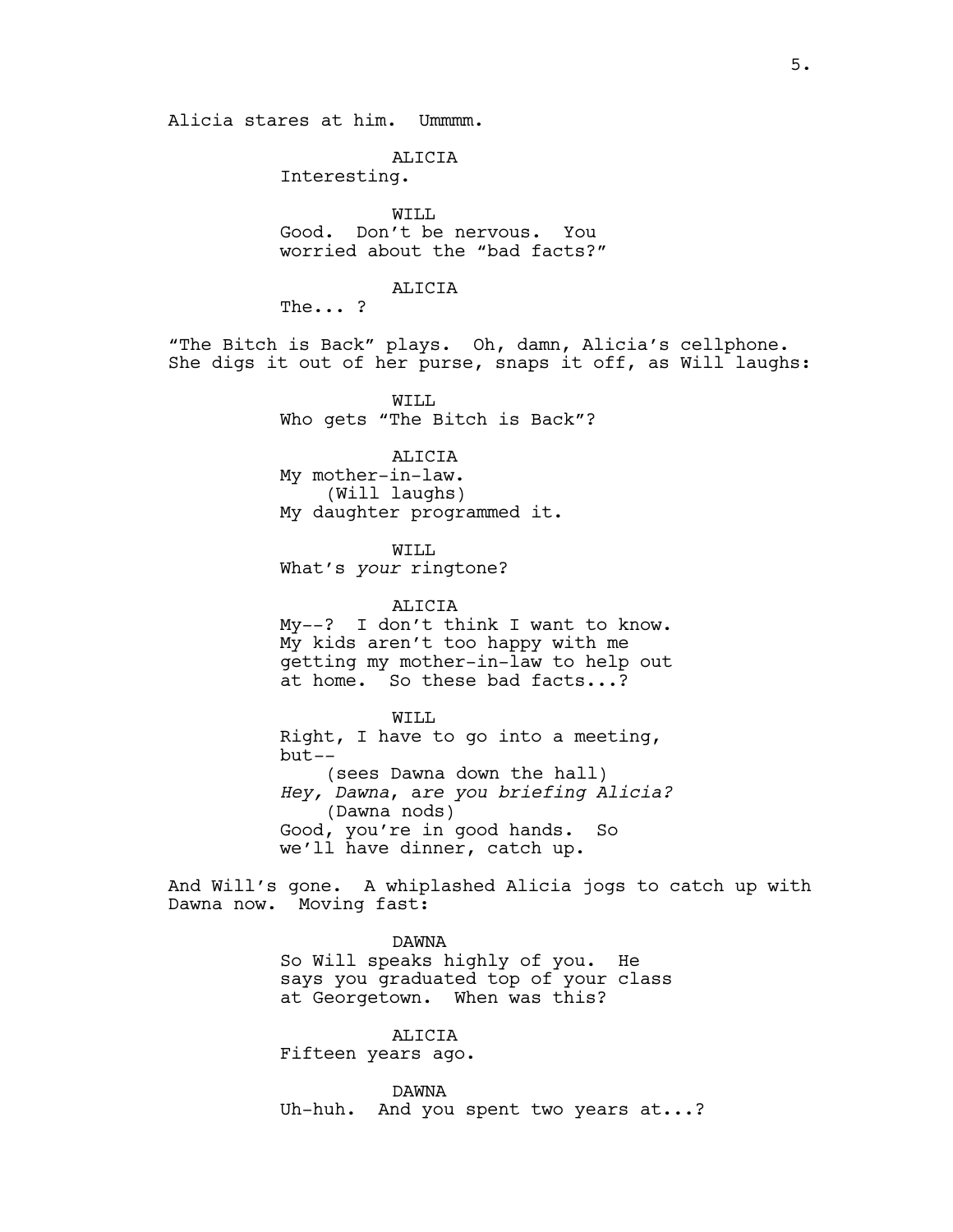ALICIA Crozier, Abrams & Abbott.

DAWNA Right. Good firm. Why'd you leave?

ALICIA I... Well, I had kids. My husband's career.

Dawna nods. Alicia eyes her, not sure if there's a tone. There doesn't seem to be. Passing her assistant:

> DAWNA Brian, can you get Mrs. Follick the files?

INT. DAWNA'S CORNER OFFICE - 28TH FLOOR - LAW FIRM - DAY

And they enter Dawna's large corner office. A Jack Russell Terrier trots up. Dawna pets it as she slips on a headset.

DAWNA

I want you to think of me as a mentor, Alicia. It's the closest we have to an old boy's network in this town: women helping women. Okay?

ALICIA

Okay.

DAWNA

When I was starting out, I got one great piece of advice: "Men can be lazy. Women can't." And I think that goes double for you. Not only are you coming back to the workplace fairly late, but you have some very prominent baggage with this scandal.

She nods to a photo of herself with Hillary Clinton...

DAWNA (CONT'D) But, hey, if *she* can do it, so can you.

Dawna smiles. Alicia smiles back as-- thump-- Brian drops a FILE BOX beside her.

> DAWNA (CONT'D) Thanks, Brian. Like many law firms we donate 5% of billable hours to pro bono work so the indigent have options other than the public defenders office. (MORE)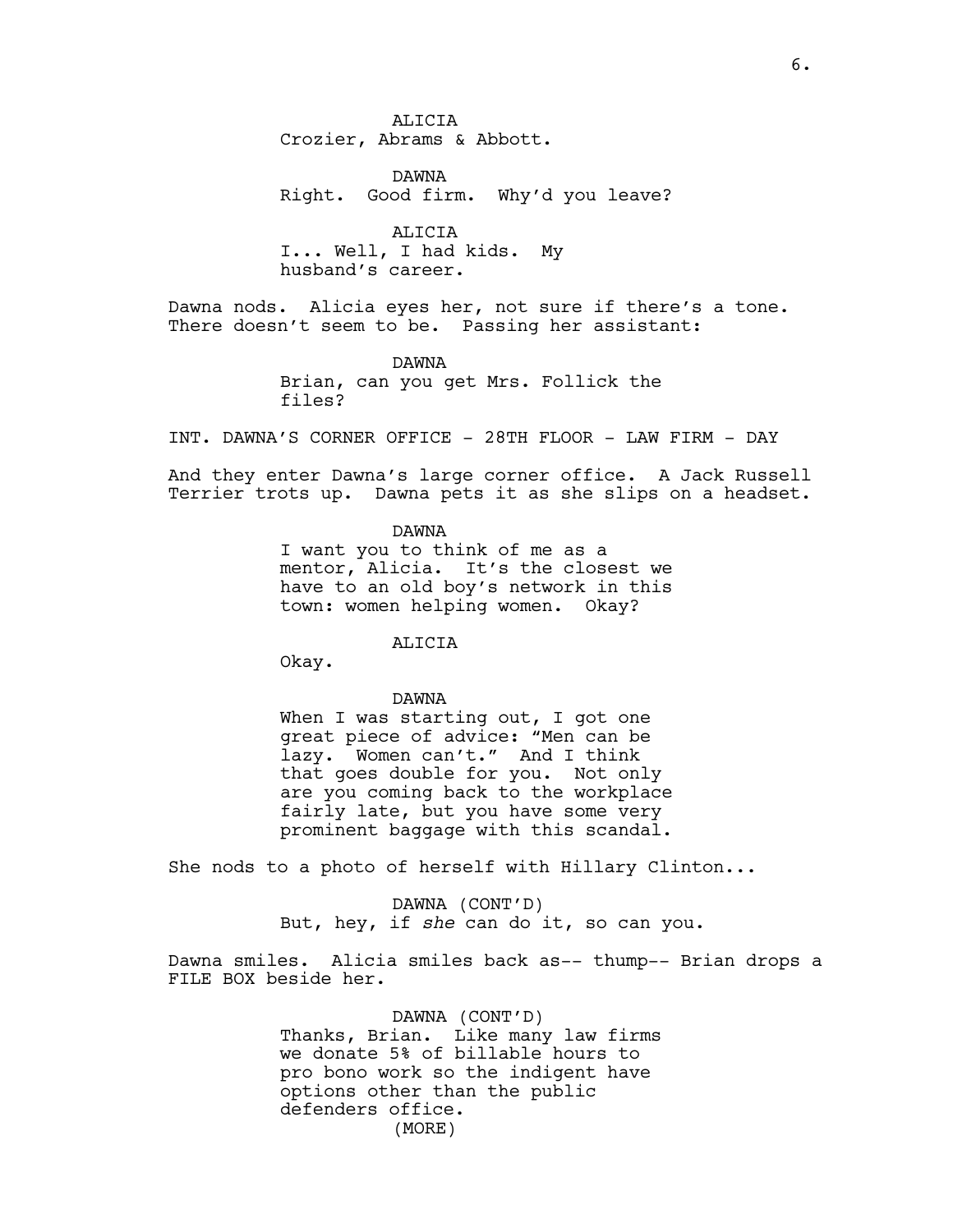Sadly I'm long past my acceptable billable hours on this one; so I need to hand off the retrial. DAWNA (CONT'D)

Alicia takes notes, finds a mugshot taped to the top of the box. Not what she expected. A sweet woman in her late 20s.

#### DAWNA (CONT'D)

Jennifer Combs. 29 years old. A working mom. Taught second grade. Accused of killing her ex-husband in a faked carjacking. Prosecution thought it was a slam-dunk 30 to life, but the jury came back last week deadlocked.

Alicia keeps trying to take notes, but the terrier sniffs and nuzzles at her lap.

> DAWNA (CONT'D) Six jurors voted to convict; six not. I'm not even sure why the D.A. is retrying, except he wants-- *Justice!*

Alicia looks up. What?! Oh, the dog's name.

DAWNA (CONT'D) --he wants to prove himself. So nothing fancy. Stick to my strategy from the first trial. It worked for reasonable doubt and a deadlocked jury. Okay?

Alicia nods, but Dawna sees Brian outside talking with CORMAC (58), the third partner, bullet-headed, says very little, but when he does, he's the voice of God.

> DAWNA (CONT'D) Okay, we'll have to cut this short. Our investigator can get you up to speed for the bail hearing at 3. (yelling out) Cormac, I'm ready.

ALICIA The bail hearing-- *it's today*?

DAWNA

Yes, we could delay, but that would leave Jennifer incarcerated for another month. Don't worry, you'll be fine. The D.A.'s not going to argue against a recognizance release.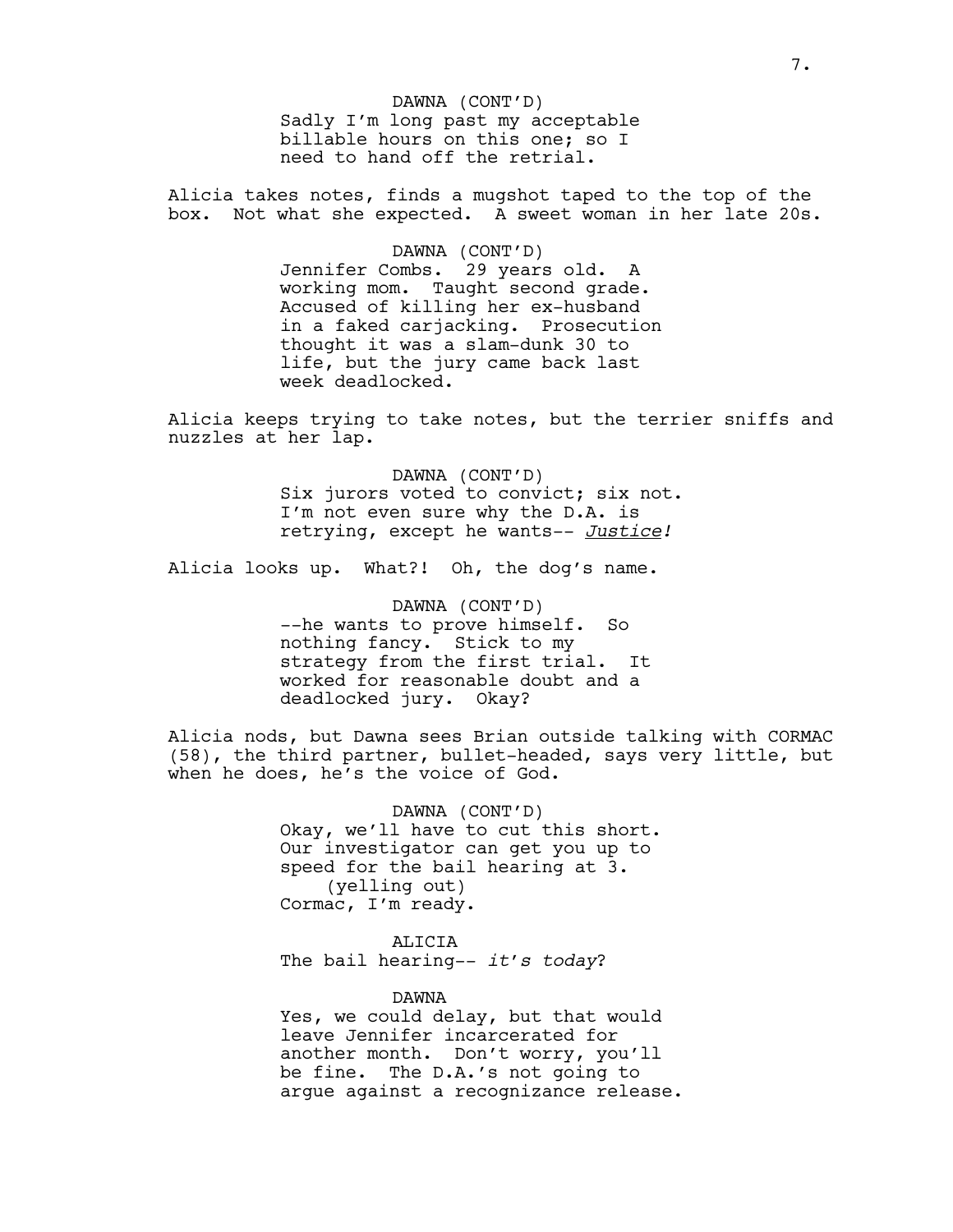And-- *bang*-- Alicia's out the office door, standing there with the file box. The assistant Brian offers a lint roller. Oh. Her skirt covered with dog hair.

#### ALICIA

Thanks.

Alicia starts to brush it off when she notices Brian's computer: a "You Tube" video paused there. The infamous David Follick press conference. Brian quickly clicks it off. Embarrassed.

#### BRIAN

Sorry. I like your hair this way.

INT. EMERGENCY STAIRWELL - TRIBUNE BUILDING - DAY

Alicia pushes into the stairwell. Needs a moment to herself. Drop her office face. Looks down toward her fumbled leather binder. "Goals" still written there. She starts down toward it. When...

> CARY Hey, need some help?

Cary. Peering down the stairwell.

INT. WORKSTATION ROW - 27TH FLOOR - DAY

Cary carries the file box toward their neighboring offices:

CARY I know we're the two new associates, and we should be at each other's throats, but I just want to say... I'm in awe of what you're doing.

Alicia studies him. Is this guy for real? Calculated?

CARY (CONT'D) Raising a family, then jumping right back into this. My mom's thinking of doing the same thing.

ALICIA (stares at him) ...Great.

SONIA I'm almost done, Cary. Latte on your desk. Hi, Mrs. Follick.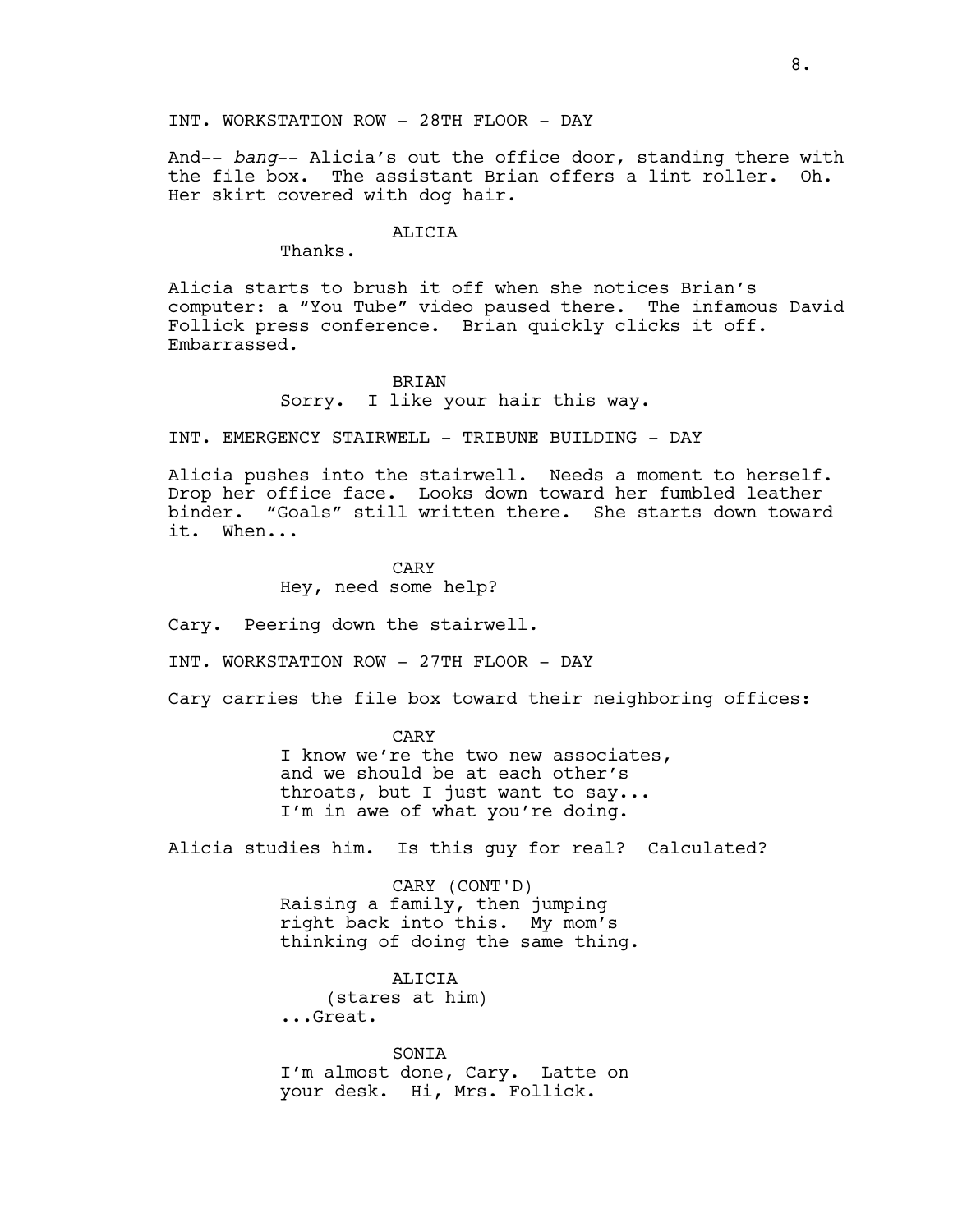#### ALICIA

Hi.

SONIA (24), their shared assistant, rushing past, rolling a FILING CABINET into Cary's office. An overbusy Michelle Williams-like college grad.

CARY

It looks like we share an assistant. So tell me when I'm hogging her, okay? And let the best associate win. (starts into his office)

ALICIA

Excuse me?

Cary turns back, sees her confusion.

CARY Let the-- Oh. Nothing. I-- Nothing.

And he enters his office. Alicia frowns: what the fuck was that? She pushes her door open and finds...

INT. ALICIA'S OFFICE - DAY

...a woman sitting in her chair, flipping through a file. Sexy. Casual clothes. Alicia pauses, checks the name on her door.

> KALINDA Don't worry, it's yours. (standing) Kalinda Sharma. The in-house.

ALICIA Oh, right, the investigator. Dawna said you'd take me through the pro bono. Alicia Follick.

Alicia offers a hand. KALINDA SHARMA (25) barely shakes it. An East Indian stunner. Bollywood Erin Brokovich. No-nonsense, independent, a cool temperament, nonchalantly bisexual.

> KALINDA You're David Follick's wife?

> > ALICIA

That's right.

KALINDA I worked with him at the D.A.'s office. He fired me.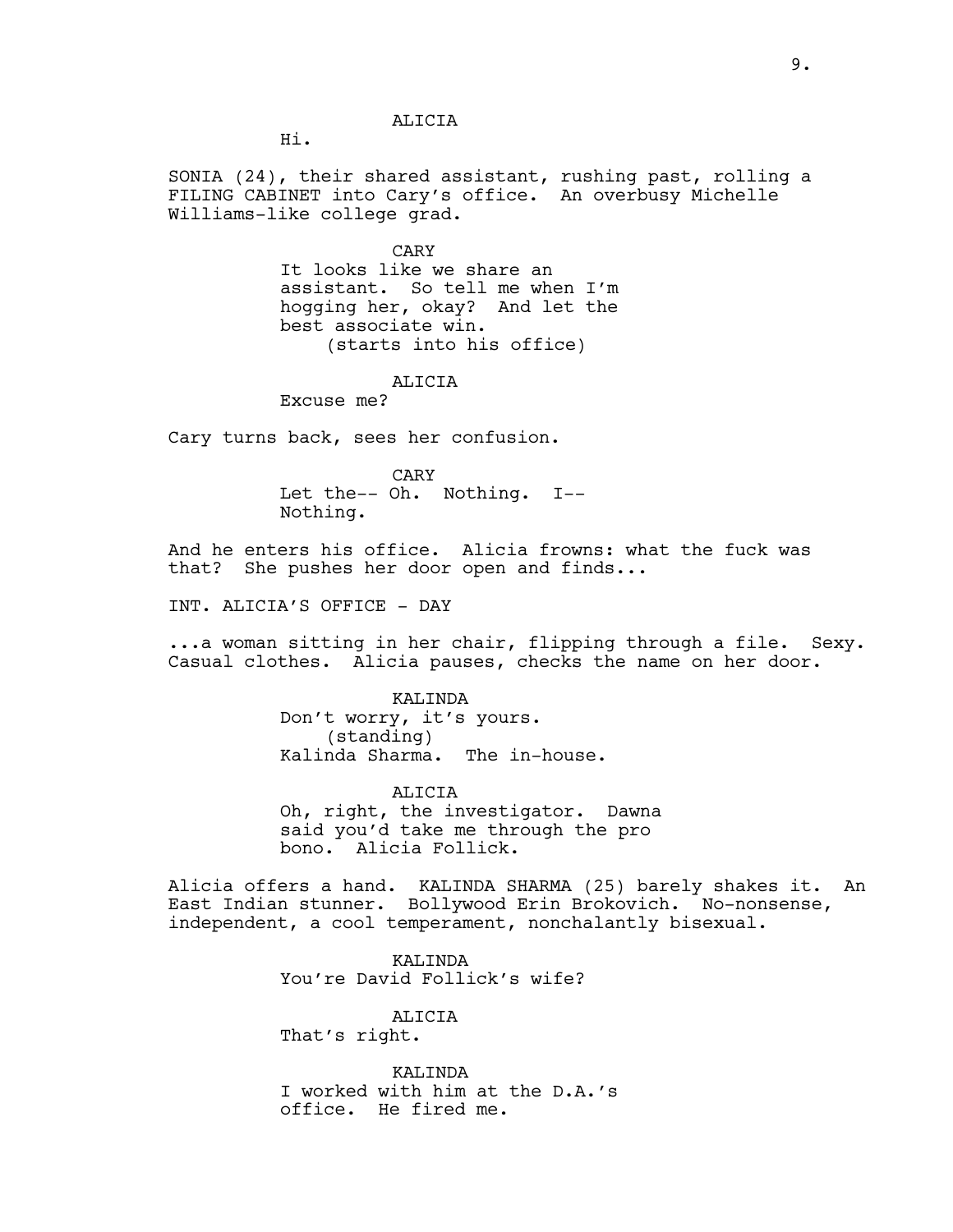Oh. Alicia stares at her. This is getting old.

**ALICIA** Look, I'll give you his address if you want to complain; but I have a bail hearing at three, so can we do this?

Tougher than she intended. Kalinda stares at Alicia, gets up, goes to her, and... takes the file box. And...

...CUT TO LATER: She slaps a crime photo on the desk. A car beside Lake Michigan splattered with blood.

KALINDA

It started a year ago. A carjacking. That's what the cops thought at first. Part of that series of carjackings in Wilmette last year. Thieves would target upscale cars...

Kalinda lays out three separate crime scenes: BMWs, Lexusus.

KALINDA (CONT'D) ...fix a clip to the fuel line, follow the driver a half mile until he ran out of gas, murder the occupants, then take his car.

Kalinda hands Alicia grisly photos of victims shot in the face, gauging her response. Not what she expected. Alicia more fascinated than appalled.

> KALINDA (CONT'D) At first it looked like this newest carjacking was just another in the series. The only problem: the car wasn't upscale. An old 2001 Honda. Also, there was no clip attached to the fuel line. And, last, the passenger was only shot in the arm. (an injured Jennifer) Jennifer Combs. She said her exhusband struggled with the carjacker-- that's why she was only shot in the arm, and her ex-husband was killed.

Alicia notices something in her file:

ALICIA She taught at Francis Parker. (Kalinda looks over at her) It's a good school.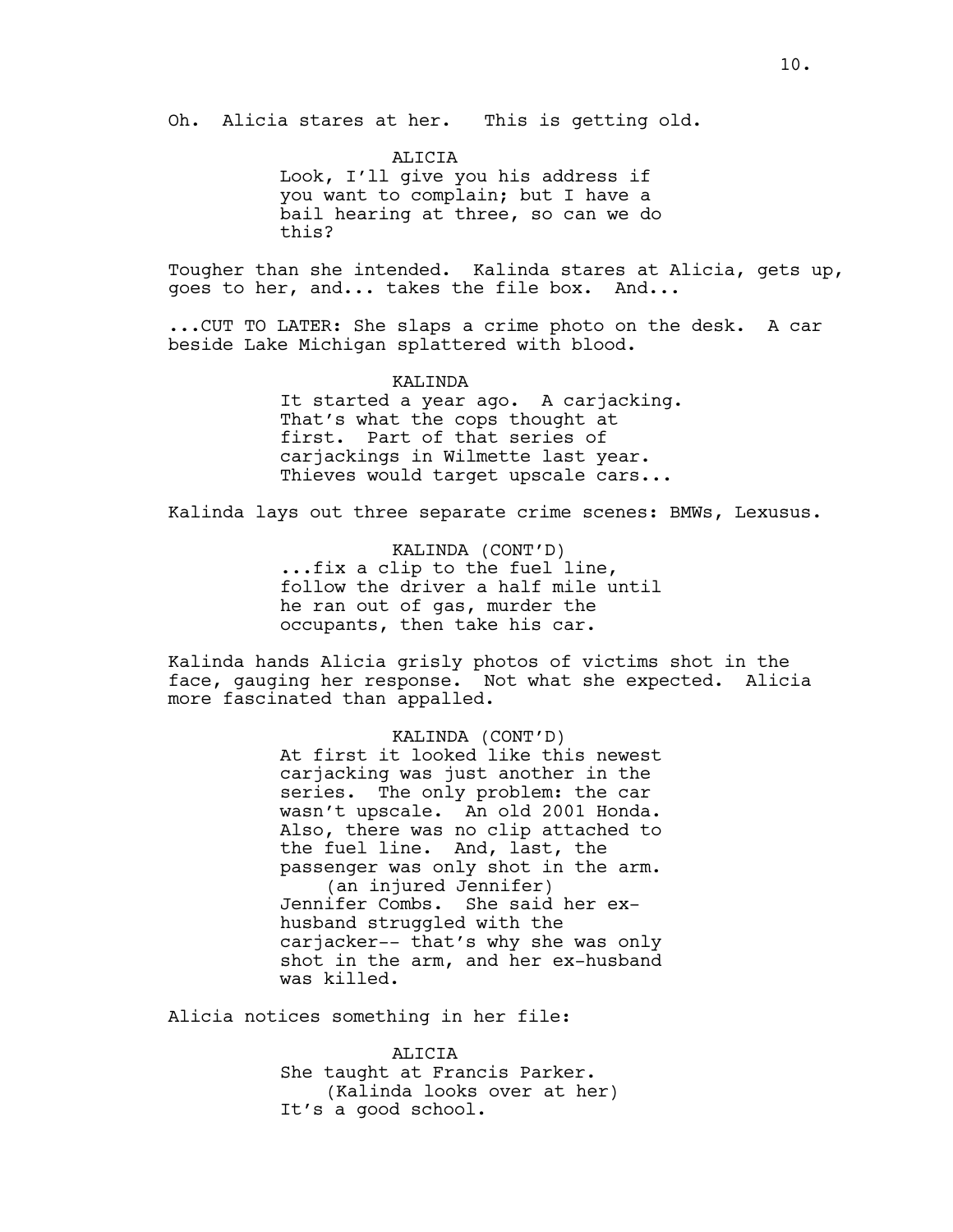Kalinda just stares at her. Okay. Continues:

KALINDA The cops began to think it was actually a murder disguised as a botched carjacking: Jennifer killed her ex-husband, then shot herself in the arm.

Alicia studies Jennifer's mugshot. She looks like Alicia at the press conference: overwhelmed, vaguely etherized.

EXT. COOK COUNTY COURTHOUSE - DAY

ALICIA

The weapon?

Alicia and Kalinda cross toward the criminal courthouse:

#### KALINDA

Never recovered. The cops theorized she threw it into Lake Michigan. They dragged the lake, never found it. Gunpowder residue was inconclusive.

INT. ELEVATOR - COOK COUNTY COURTHOUSE - DAY

#### ALICIA

And her motive?

The two whispering at the back of a courthouse elevator:

KALINDA She was in a custody battle with her ex-husband. He remarried and wanted custody of their 3-year-old.

MIA's "You're Good" starts to play. Oh, damn. Another ringtone. Alicia reaches into her purse.

#### ALICIA

Sorry, my daughter.

INT. HALLWAY - PUBLIC SCHOOL - CHICAGO - DAY

Her daughter, GRACE (13), between classes, moving in a stream of kids almost all talking on their cells. Mildly plump, caught at that age between gawky and pretty.

> GRACE Hey, mom. I want to ask you a question, but I don't want you to freak out, okay?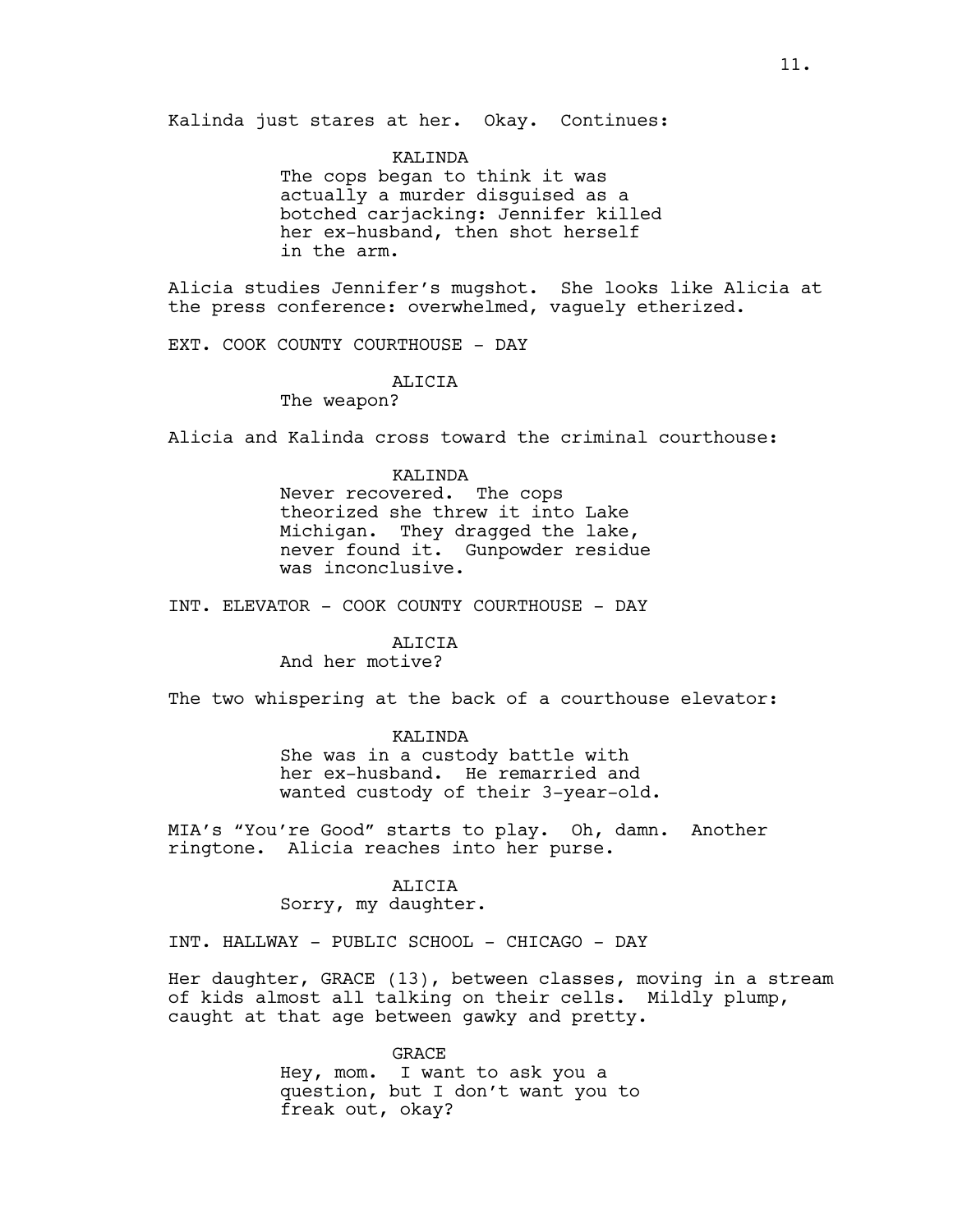INTERCUT with...

INT. THIRD FLOOR HALL - COOK COUNTY COURTHOUSE - DAY

ALICIA

Uh-oh.

Alicia now in a courthouse metal detector line with Kalinda.

**GRACE** Forget it, I'll ask Zach.

ALICIA No, no, what?

**GRACE** Some girl said dad slept with a hooker my age, and I just--

ALICIA

*What?!* 

GRACE They were playing that tape in computer lab: dad with what's her name, Tina...?

Alicia closes her eyes: fuck. As a guard gestures:

COURT GUARD Ma'am, you'll have to turn that off.

GRACE

And some girl said her dad was a cop, and he said one of the hookers was my age.

ALICIA (steps out of line to talk) First of all... they were all over twenty. And, second: isn't there a teacher--? Why are they playing *that* in computer lab?!

GRACE It was the bleeped version. Don't worry, Mom. It's not like I don't know this stuff. Look, I've got History. I'll see you tonight.

And-- *click*-- that's it. Alicia shakes her head-- hates when Grace plays it blase. She sees Kalinda impatient to continue. She rejoins her, moving through the metal detector: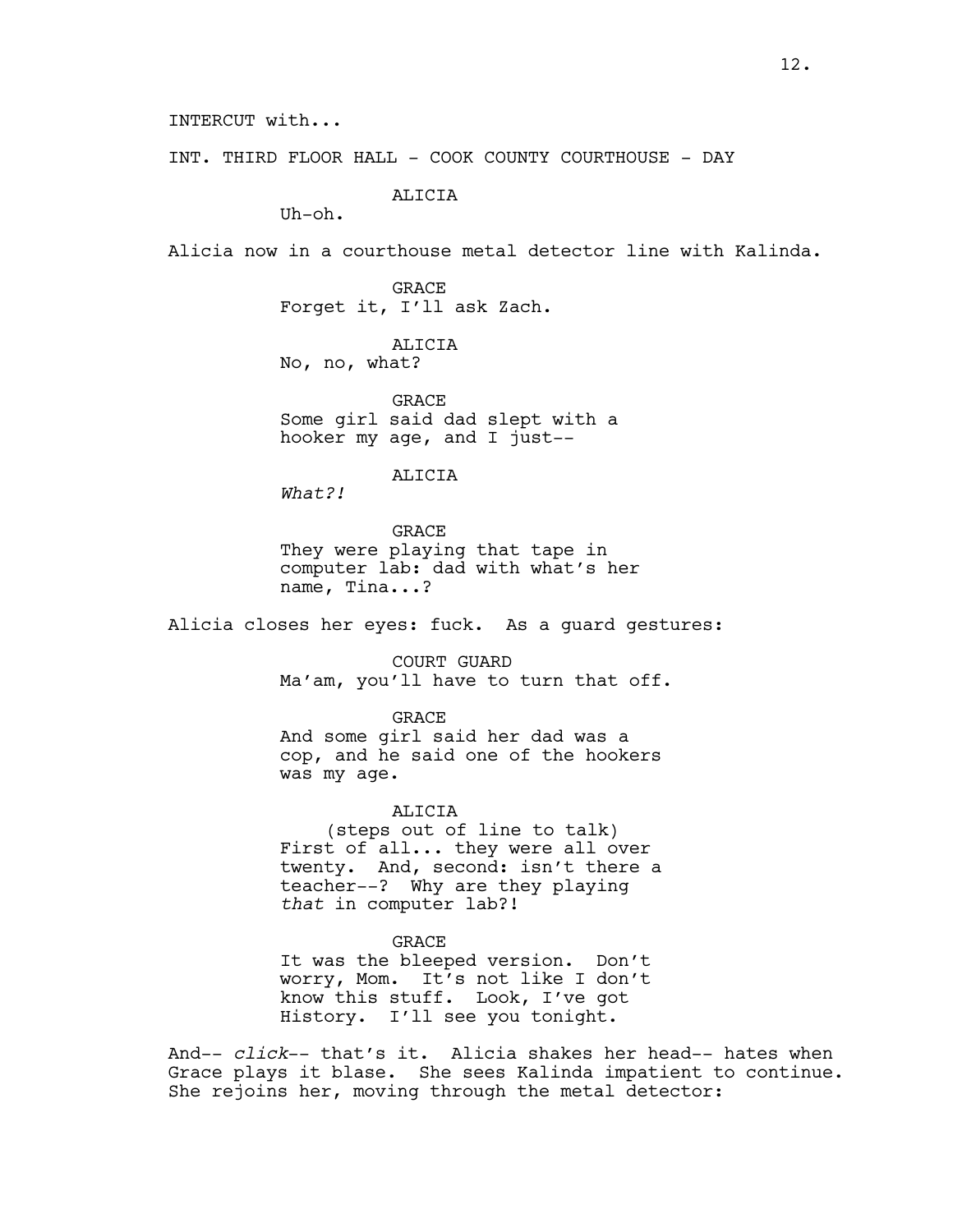#### KALINDA

Dawna's defense was simple. The cops never looked for a carjacker. They immediately suspected Jennifer, and ignored everything else. It worked. The jury deadlocked.

Alicia nods as Kalinda pushes into Courtroom #402, looks back at Alicia pausing at the door, intimidated. Staring in. No judge yet. Bailiff and lawyers chatting. Play before curtain.

KALINDA (CONT'D)

What?

**ALICIA** Last time I was in court was thirteen years ago.

#### KALINDA

(dry) Wow. I was twelve.

ALICIA (looks at her) Is that supposed to boost my confidence?

And Alicia enters, starts up...

INT. COURTROOM 402 - COOK CRIMINAL COURTHOUSE - DAY

...the aisle. It feels weird, opening the gallery gate, crossing to the defense table, setting her documents on it.

A prosecutor looks over, looks again. MATAN BRODY (29), African-American, cocky, likes the power if not the paycheck of an A.D.A. He shoots a whisper to the other A.D.A.:

> MATAN That's David Follick's wife.

*What*?! SANDRA PAI (27), a tough Asian lawyer, looks over. Matan stands, crosses to Alicia, air thick with *schadenfreude:*

> MATAN (CONT'D) Alicia! My god! How are you doing? Matan, remember? From the D.A. Christmas party?

ALICIA Oh, yes, right. Hi.

MATAN You're at "Stern, Lockhart & Garvin"?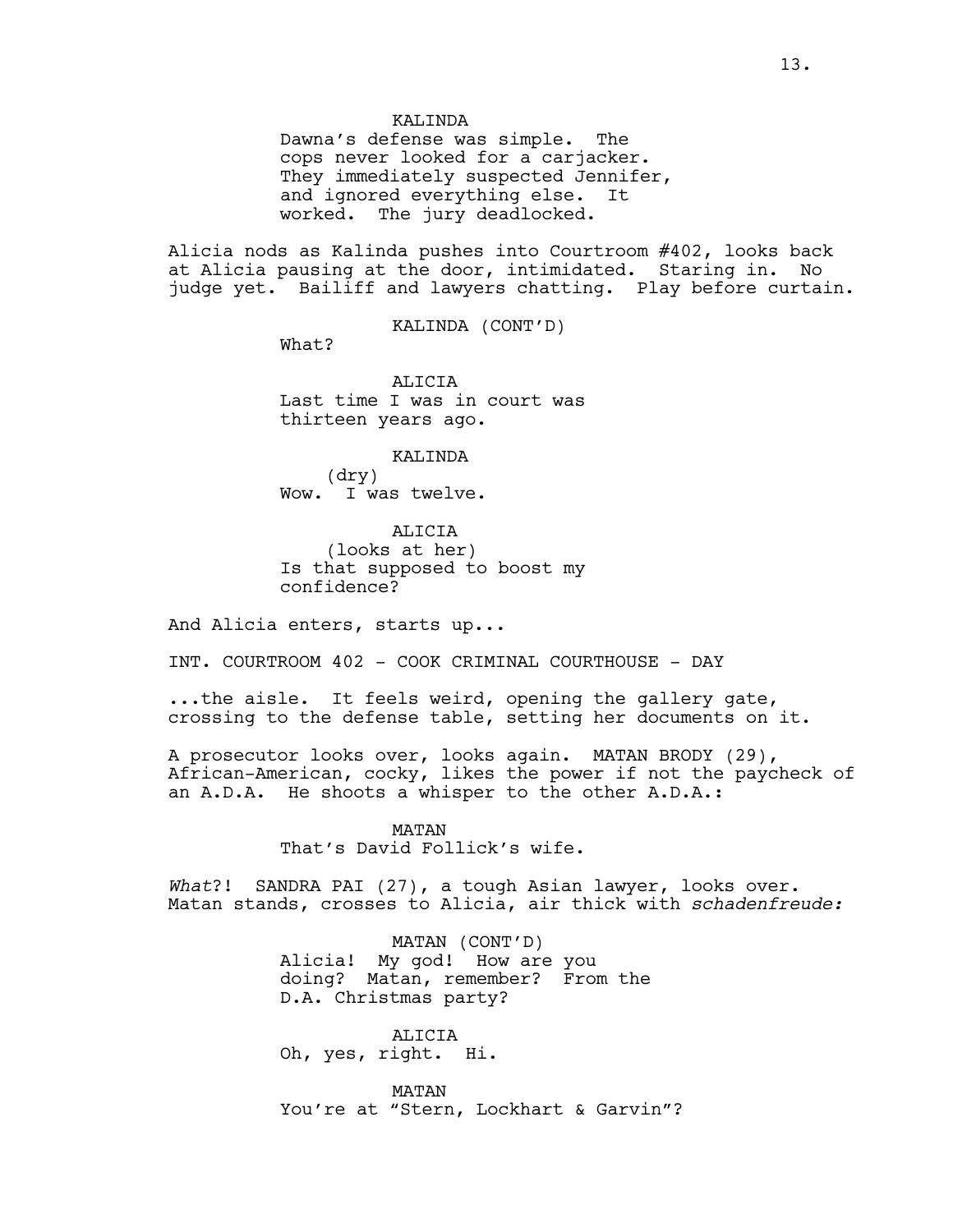14.

ALICIA Yeah. First day.

MATAN

Wow, wow. *Wow*! Oh, this is Sandra Pai. She's new-- I mean, since David. How's he doing, by the way?

ALICIA David? Fine.

MATAN

Say hello for me, will you? He gave me my first job, you know? Look at all this. (her documents; chuckling) You're gonna bury us. I don't know how you do it, Alicia. I'd be huddled up in a ball somewhere.

Alicia nods, used to these passive-aggressive compliments, as-- KLANG-- a security vestibule opens, the accused led out.

> MATAN (CONT'D) Well, back to work. Good luck.

And Matan and Sandra slip back to their table. Sit. Stare straight ahead, and allow themselves... grins.

> SANDRA PAI Shooting fish in a barrel?

> > MATAN

Turtles.

Meanwhile, JENNIFER COMBS, is led to the defense table. Alicia stands, startled. She's lost a third of her weight. Almost nothing left of the 2nd grade school teacher.

> JENNIFER COMBS Where's Dawna?

ALICIA I-- Dawna asked if I would step in, Jennifer. I'm Alicia Follick, one of the other lawyers at the firm.

JENNIFER COMBS Step in?! For how long?

**ALICIA** For the retrial.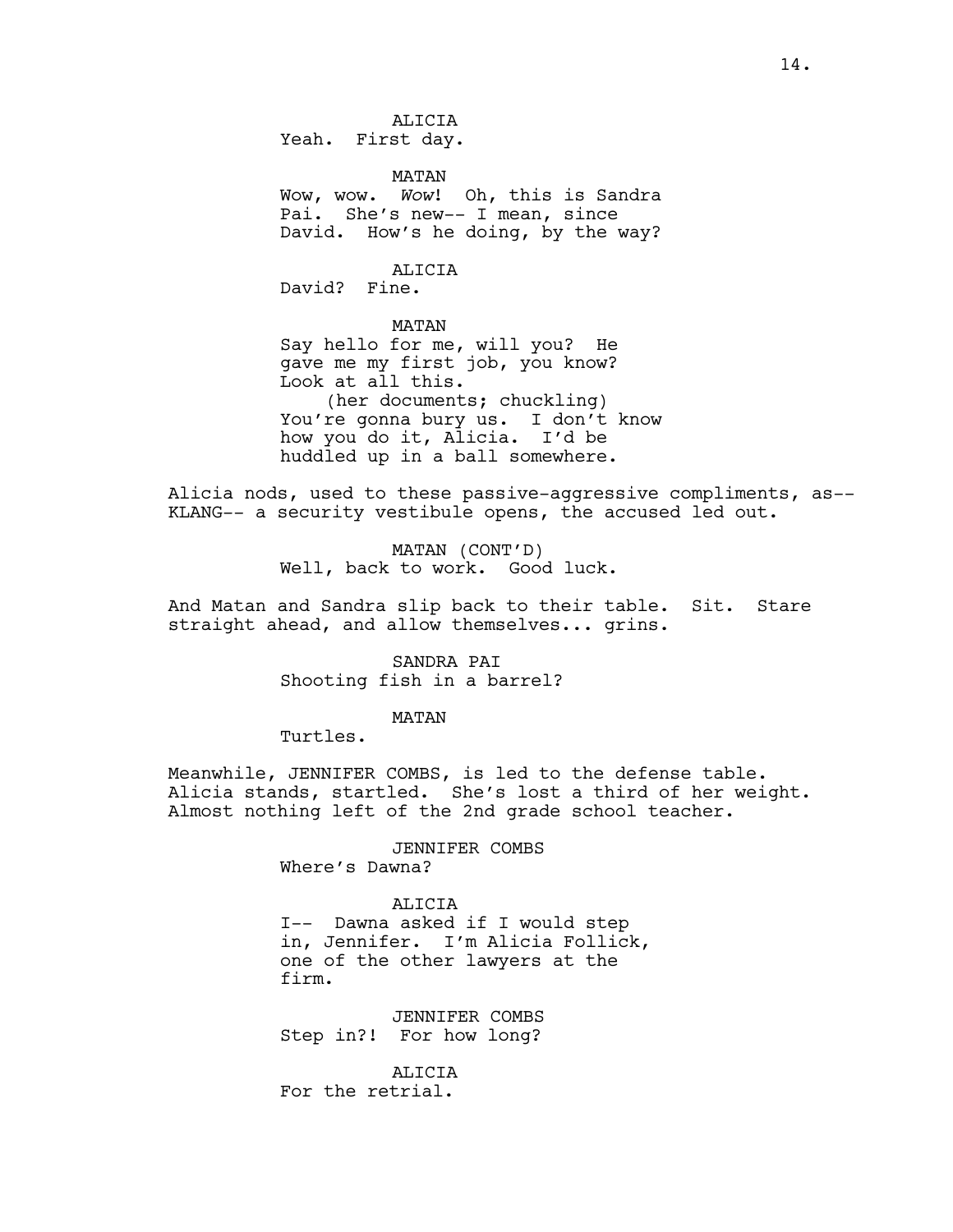Alicia tries to reassure her, but everything's moving too fast:

BAILIFF All rise. The Criminal Court of Cook County is now in session. The honorable Judge Colin Bogira presiding.

JUDGE BOGIRA (62) enters. Not the happiest man in the world. Ex-Marine. Losing his hair. His bench covered with paper clips nervously twisted into various shapes.

> JUDGE BOGIRA Be seated. Okay, let's hear it.

The prosecutors look over at Alicia. Oh. She stands. Um...

**ALICIA** I... Your honor...

She sorts through her documents. Matan, seeing an opportunity, jumps to his feet (Chicago trials a contact sport):

> MATAN Your honor, just to refresh your memory, the accused, Ms. Combs, was deemed a flight risk due to an earlier custody hearing--

ALICIA Your honor, I just--

MATAN --*where she threatened* to run off with her daughter.

JUDGE BOGIRA

Yes, and yet just last week, a jury deadlocked on these charges 6 to 6, Mr. Brody. I know our new D.A. wants to look tough, but why are you fighting this?

MATAN

The People are prepared to retry this case right now, your honor. If Mrs. Follick is so intent on getting her client out, why doesn't she agree to a speedy trial?

The judge looks up at the name. Grins. As if a dirty word: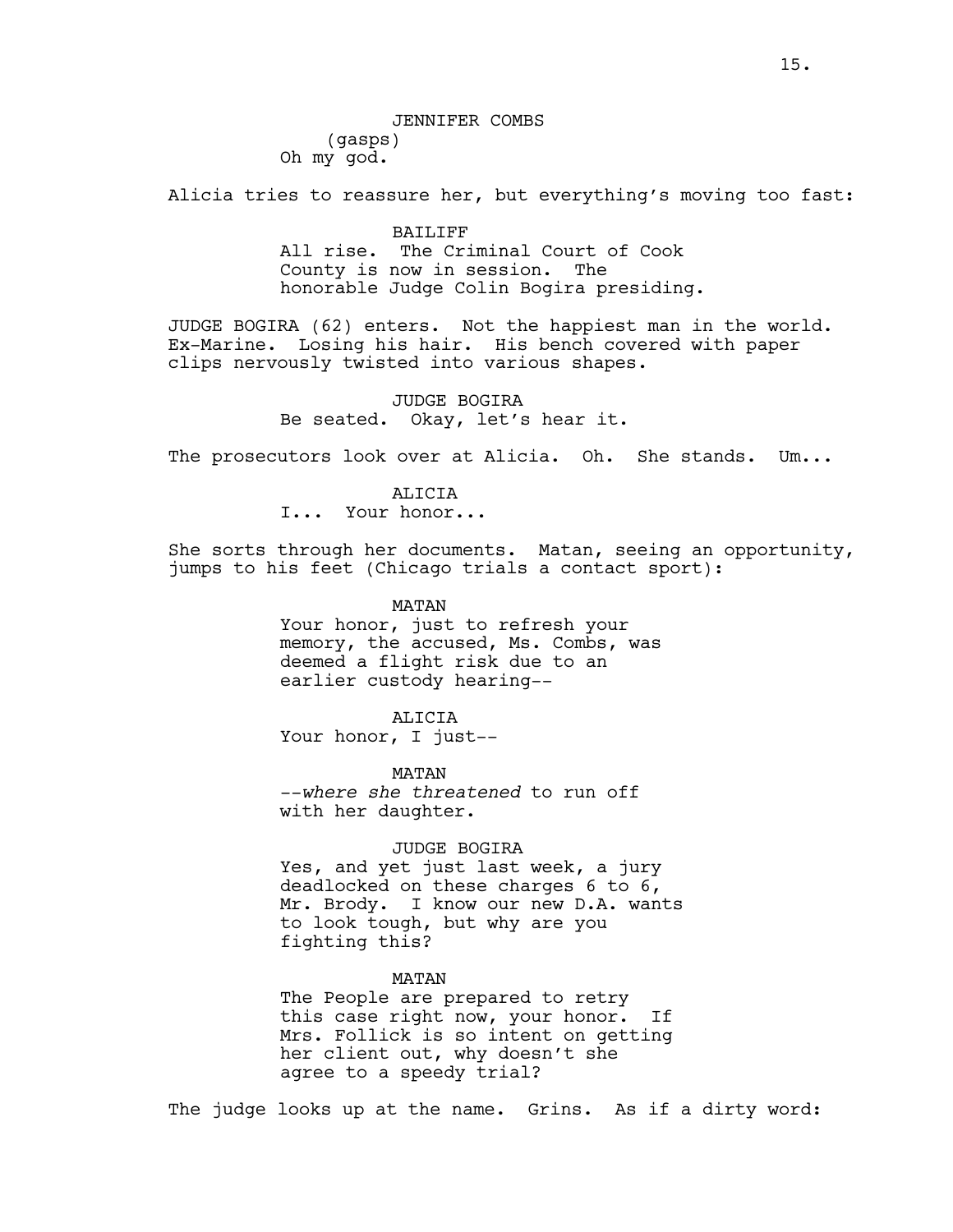ALICIA (sighs: here we go) Yes, your honor.

JUDGE BOGIRA The wife of our "esteemed" ex-D.A. Your husband and I never quite saw eye to eye, ma'am. In fact, I think he got exactly what he deserved.

Alicia winces. So does Jennifer sitting beside her.

ALICIA Your honor, as you can see, I--

JUDGE BOGIRA Mrs. Follick. Don't talk. (Alicia doesn't) --but if the prosecution thinks this will in some way prejudice me against your client, he is sorely mistaken. Nice try, Matan. (Matan shrugs: worth a try) Ms. Combs is granted pre-trial release with electronic monitoring. She's restricted to her home, attorney's offices, and transit in between. Given that this is a rerun, I'll set a trial date for next week. Are we all happy? Good.

*Bang*-- he quickly hits his gavel, and that's it. Alicia just stands there, not sure what hit her. A stunned Jennifer stands, shakes her hand:

> JENNIFER COMBS Thank you.

ALICIA (doesn't know what to say) I... sure.

**END OF TEASER**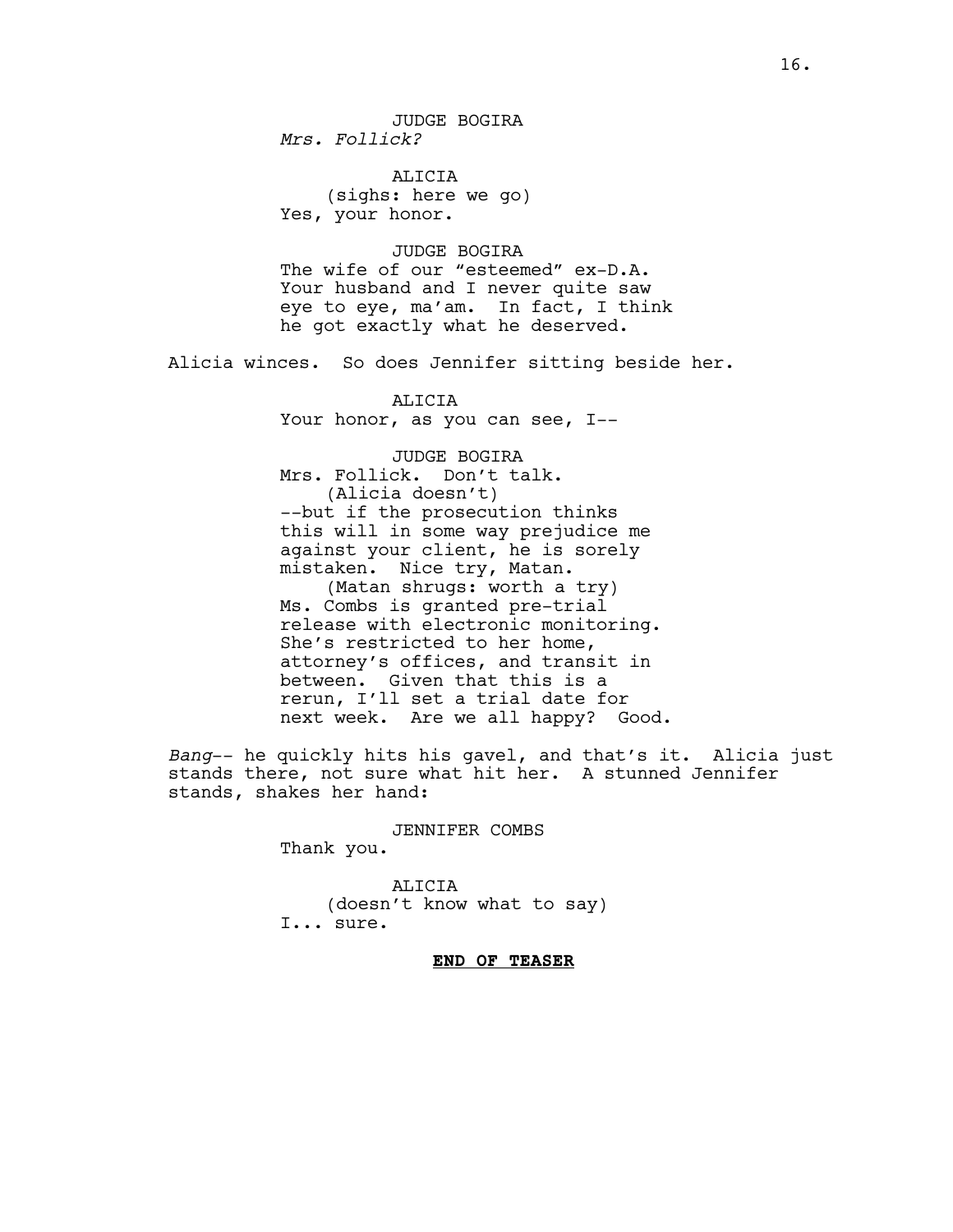#### **ACT ONE**

INT. CONFERENCE ROOM - LAW FIRM - (NEXT DAY) - DAY

An electronic monitor. It blinks away on Jennifer's ankle as Kalinda and Alicia take notes, listening:

#### JENNIFER COMBS

We had a nice time. Michael talked about missing his daughter, and about the life we had together. He wanted to drive along the lake, but we got a flat. He was getting out to fix it when I saw... a red pick-up truck. (pained) Do we *need* to do this again?

KALINDA Mrs. Combs, we're looking for inconsistencies in your testimony. So yes.

Jennifer swallows. Alicia eyes her, sees how hard this is.

JENNIFER COMBS (O.S.) The driver came up to Michael's window. He was wearing a ski mask, and I... I didn't see the gun until Michael grabbed it. There was this shot, and I saw... Michael's face... (pauses, unbearable)

#### ALICIA

Do you want to pause for a minute?

Kalinda shoots an irritated look toward Alicia.

JENNIFER COMBS No. Just if there were some water.

INT. WORKSTATION ROW - 27TH FLOOR - DAY

Alicia leans out the conference room door:

#### ALICIA

Sonia, can you get us some water?

Sonia, at her workstation, covers her headset, whispers:

SONIA I'm taking notes on Cary's call.

#### ALICIA

How long?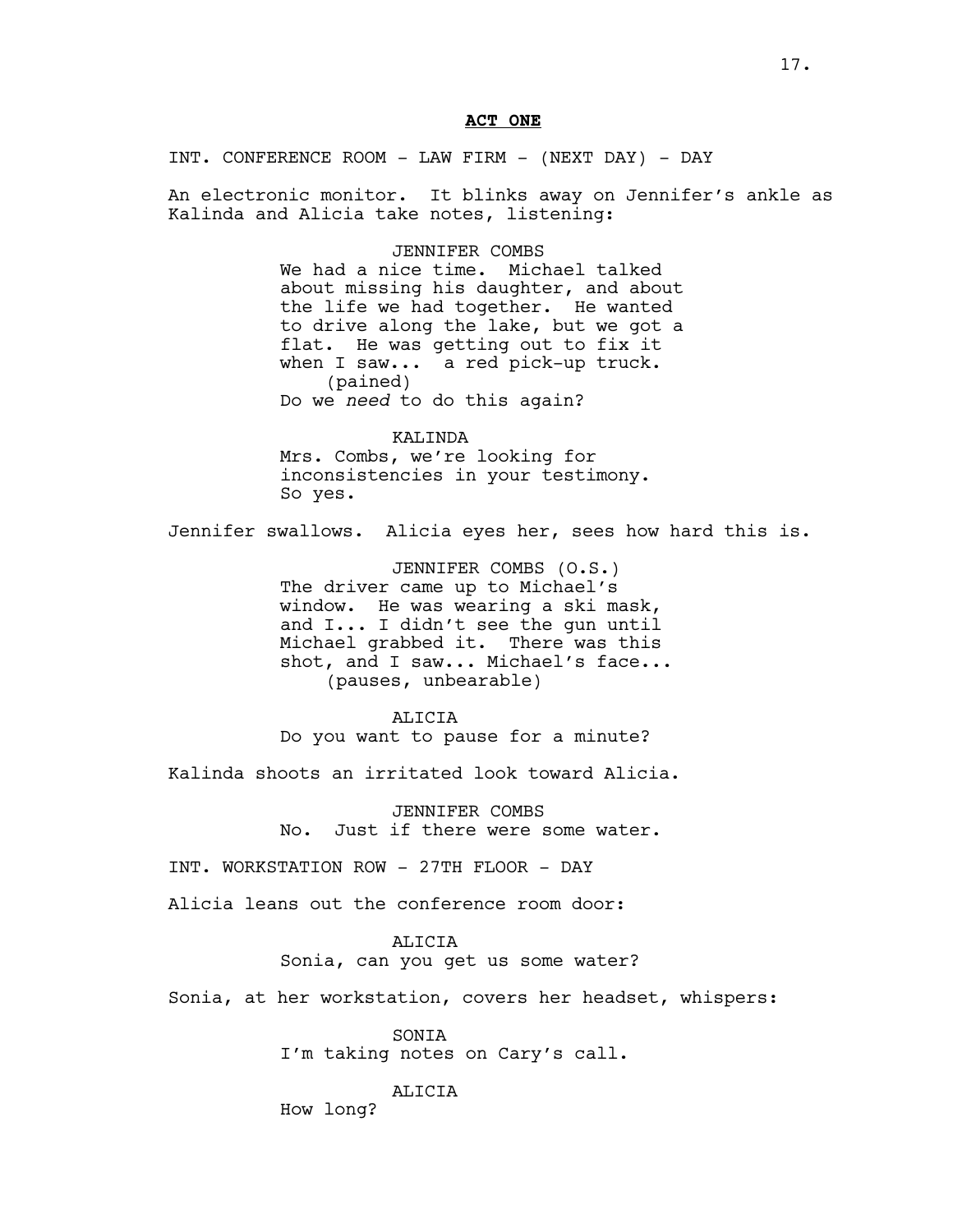**SONTA** 5 minutes. But then I've got his depo.

Alicia frowns, shoots a look toward Cary in his office.

ALICIA Okay, tell me when you're done. And I need some filing cabinets in my office.

INT. CONFERENCE ROOM - 27TH FLOOR - LAW FIRM - DAY

Alicia returns to the conference room with bottled water, finds Kalinda mid-questioning: more confrontational.

KALINDA

But that's the problem. You say the red pick-up truck came from here-- (a crime scene map) But there's a Walmart surveillance camera here. And the prosecution played it to make you look like a liar.

JENNIFER COMBS I'm not lying.

KALINDA

Then you're mistaken, or something, because the tape doesn't show a truck. And that's why we're facing a retrial now, and not an acquittal.

ALICIA

(clears her throat, warmer) What Kalinda is saying is-- couldn't you have been mistaken? Couldn't the car have come from... *here*?

Another part of the map. Jennifer stares at it, and a tear rolls down her cheek. Kalinda rolls her eyes, backs away: too much estrogen for her, as Alicia approaches, sees Jennifer has a small worn photo. LILLY (3).

> ALICIA (CONT'D) Is that your daughter? (Jennifer nods, shows her) She's beautiful.

JENNIFER COMBS They won't let me see her. My inlaws-- they have custody, and I-- (chokes up) In one day. Everything. (MORE)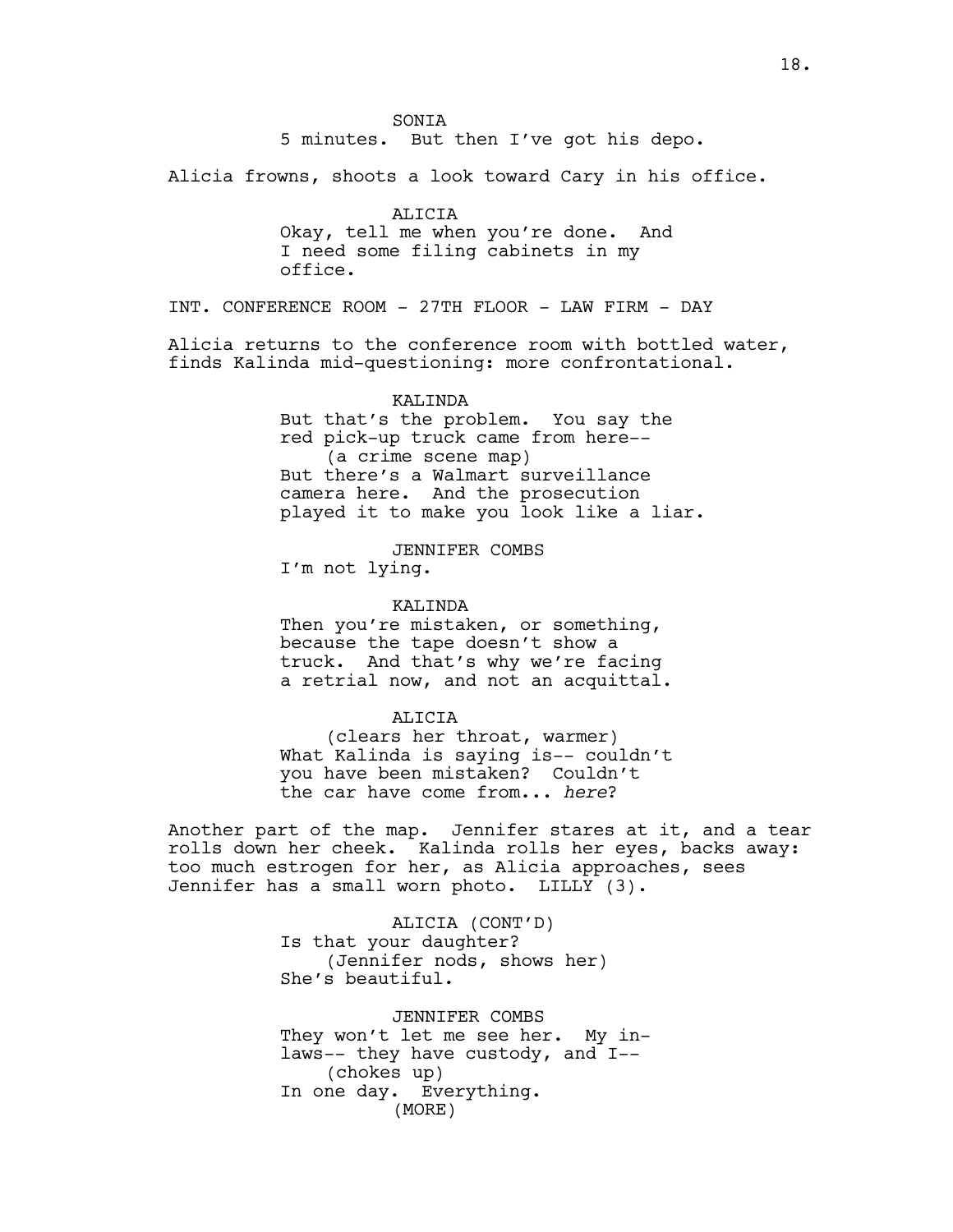My job, my life, my daughter. Everything gone. What am I going to do? JENNIFER COMBS (CONT'D)

Jennifer cries. Alicia eyes her sympathetically.

ALICIA You're going to take it one day at a time, Jennifer. We got you housing. Go there, take a shower, take a nap, don't turn on the TV. Do you like reading? (Jennifer nods) I'll get you some books. Fiction is best. You won't feel like putting on nice clothes or make-up, but force yourself to. Not for court, for you. The superficial things matter more than anything right now.

Jennifer wipes her eyes, nods, as Kalinda studies Alicia: for the first time authoritative. Something she lived.

> ALICIA (CONT'D) Meanwhile, I'll petition the court for visitation rights. Okay?

JENNIFER COMBS If they could even send some pictures. The worst thing in prison was not having photos of her.

Alicia nods. Takes a second to consider this.

JENNIFER COMBS (CONT'D) Do you think I have a chance?

#### ALICIA

I think the jury deadlocked 6 to 6. I think Dawna's strategy-- arguing that the police were so quick to focus on you, they never pursued the real carjackers-- is a good one. And I think we have the advantage of interviewing the first jurors to see how to improve our case. So, yes, I think we have a very good chance.

JENNIFER COMBS Thank you. It's hard.

**ALICIA** 

I know.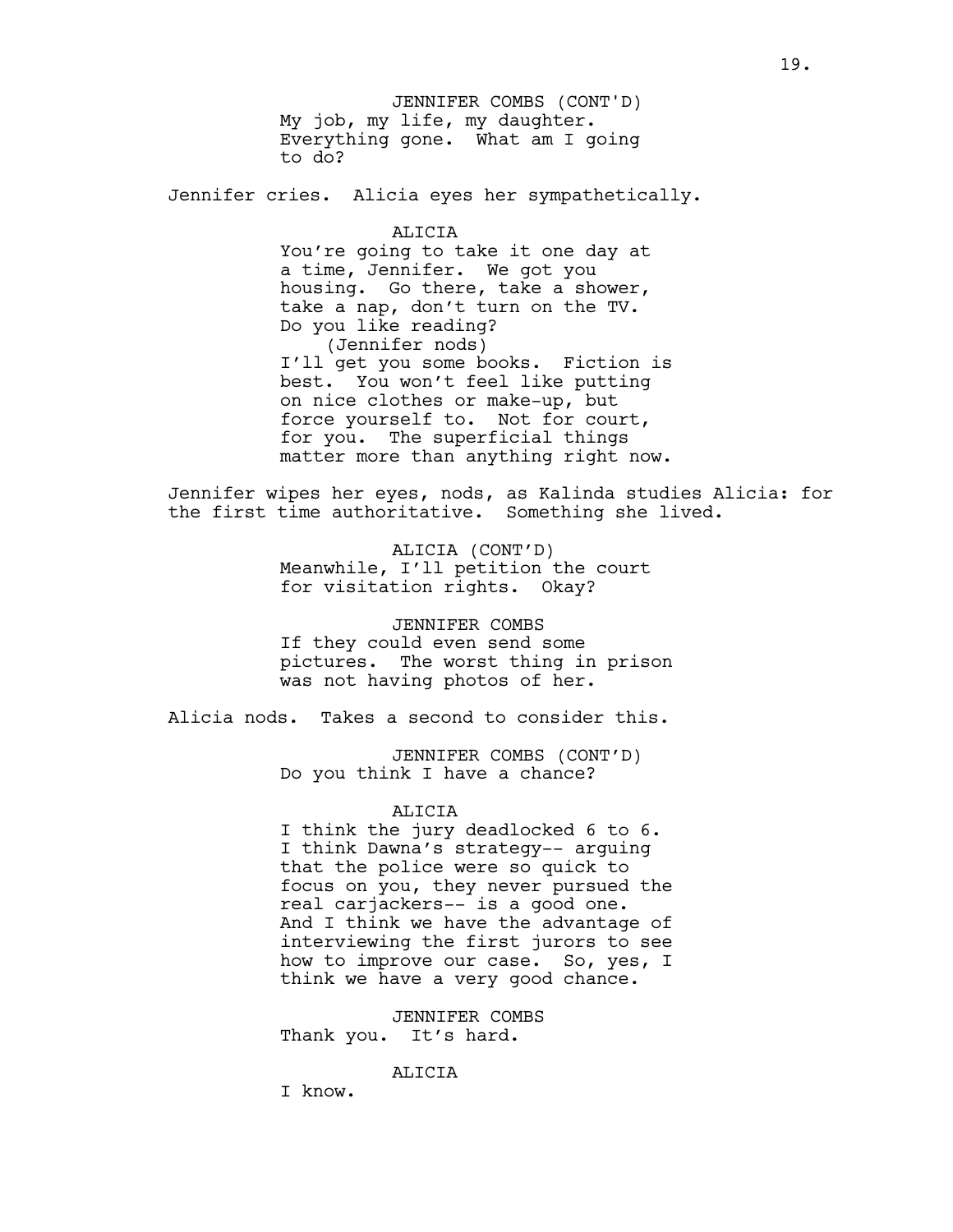JENNIFER COMBS Does it ever get easier?

ALICIA (considers it) No.

Jennifer smiles. Likes her brutal honesty.

ALICIA (CONT'D) But you do get better at it.

INT. WORKSTATION ROW - 27TH FLOOR - DAY

Alicia sees Kalinda staring at her as they exit the room.

ALICIA

What?

KALINDA Nothing. You go interview the jurors; I'll try to figure out how a surveillance camera can lie--

LAUREN YOST

*Alicia*?

Alicia turns, sees a woman approaching. LAUREN YOST (35), a fit, pretty, and elegant Highland Park mom.

ALICIA

Lauren?

LAUREN YOST Look at you. I *love* your hair. Phil and I are here doing some estate planning. What about you?

ALICIA

I work here.

#### LAUREN YOST

You're kidding! That's great. You know, Jeanie asks all the time about your Gracie: "When are we gonna' get together again?" And I keep saying "We've got to call."

ALICIA

That would be great.

LAUREN YOST So let's do it. Okay? It's been too long.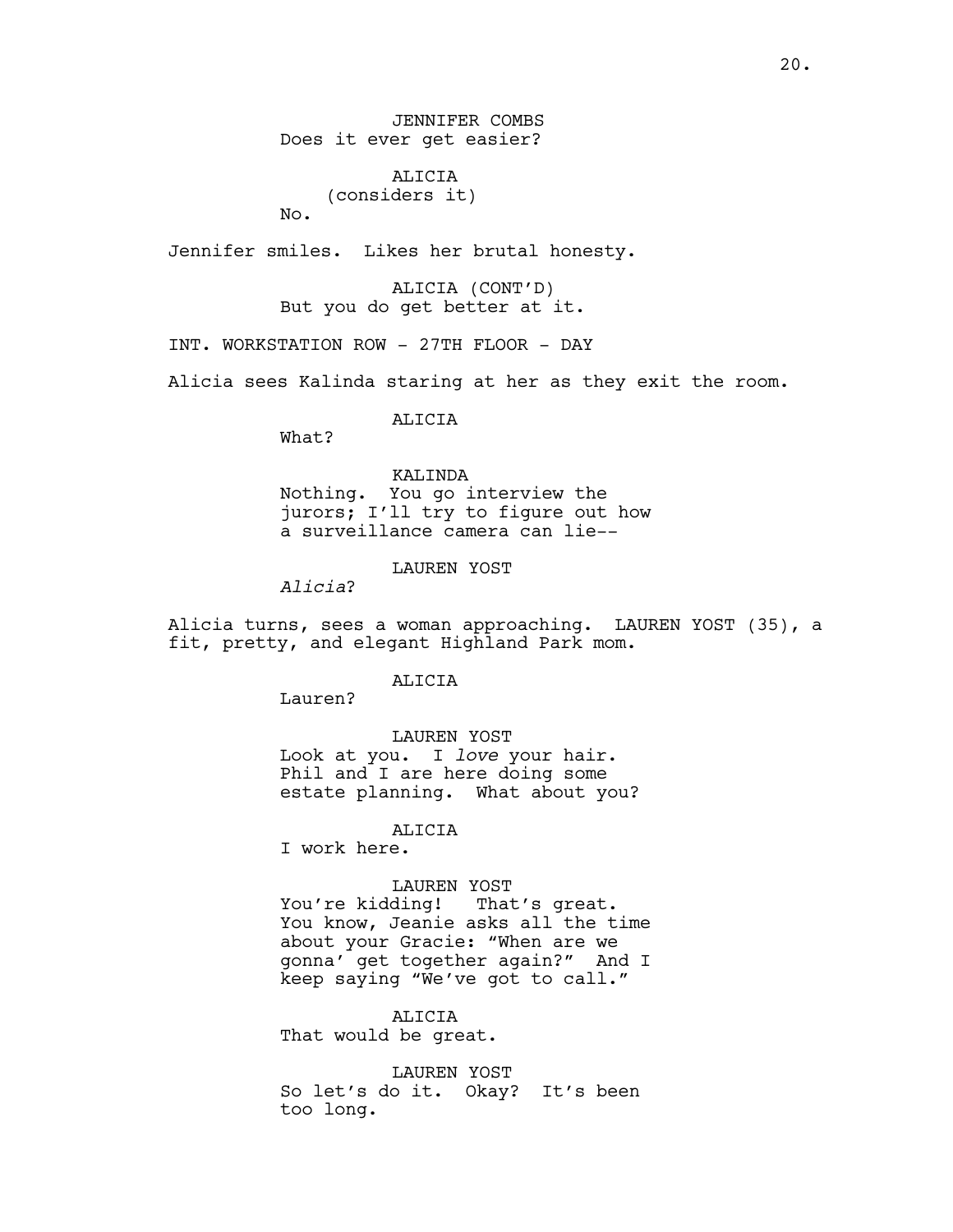And Lauren starts off. Alicia turns, sees Kalinda smiling.

KALINDA Let me guess. "Too long" means right after your husband's press conference?

Alicia nods. Kalinda chuckles knowingly:

KALINDA (CONT'D) My job would be a hell of a lot harder if people weren't so predictable.

INT/EXT - DEPAUL UNIVERSITY - DAY

A lecture hall, class over, students rushing out. Alicia questions DR. DOWNING (55), a dignified grey-bearded prof.

> DR. DOWNING That's right. I was the jury foreman.

ALICIA And you don't mind answering a few questions, Professor? It helps us refine our case for the retrial.

DR. DOWNING No, certainly. But I don't think you'll need much refining. Your case was very strong, very logical.

Good. Alicia, taking notes, follows him into the hall...

DR. DOWNING (CONT'D) In fact, I'm not even sure why the other side went to trial. I voted for conviction right from the start.

ALICIA Good, I just-- (looks up) You mean, acquittal.

DR. DOWNING No. Conviction.

ALICIA (pauses, hesitates) But, I'm with the defense.

Dr. Downing suddenly stops. Stares at her.

DR. DOWNING

Oh.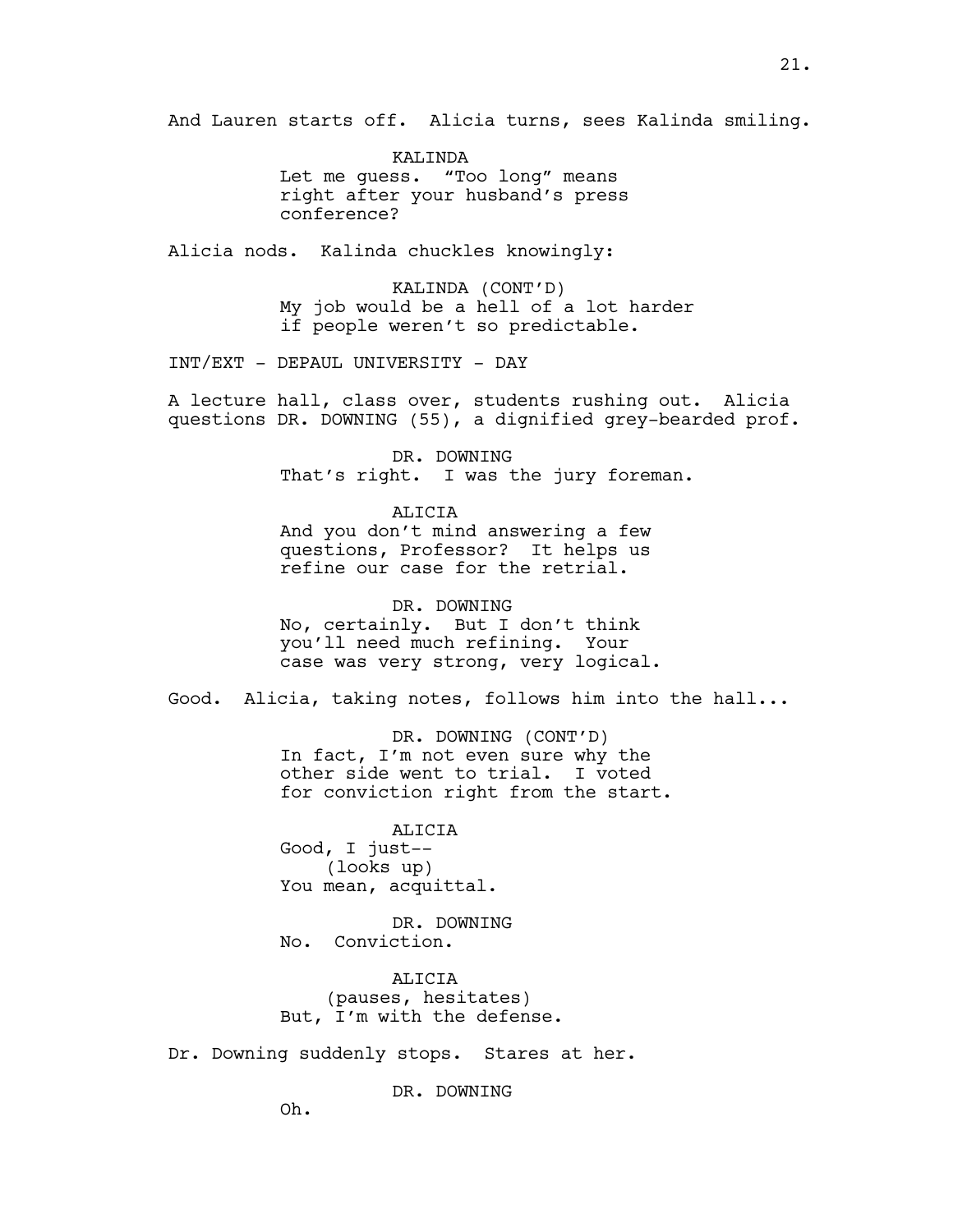INT. CHICAGO MUSEUM OF ART - DAY

--Alicia, more nervous now, interviews a MUSEUM CURATOR (34), intelligent, pretty, backing up from a large canvas being hung.

> ALICIA You were a "guilty" vote?

CURATOR Yes. I mean, it was pretty obvious she did it. Sorry. (to the workers) To the left more.

ALICIA So can you tell me how many voted for conviction right from the start?

CURATOR

Eleven.

#### ALICIA

*What*?

CURATOR Eleven. There was just one holdout. Juror #9. We argued with her for three whole days.

INT. CHICAGO LIBRARY - DAY

ALICIA But the judge polled the jury, and you deadlocked six to six.

Alicia now interviewing a wispy MALE LIBRARIAN, pushing books through the stacks, whispering:

#### LIBRARIAN

Yes, well, the judge was only going to declare us deadlocked if we evenly split, so some of us agreed to change our votes to "not guilty" just to get out of there. (Alicia stares at him: uh-oh) If it weren't for Juror #9, we would've convicted. She didn't convince us, she exhausted us.

EXT. APARTMENT BUILDING - DAY

A worried Alicia talks with Kalinda on her cell: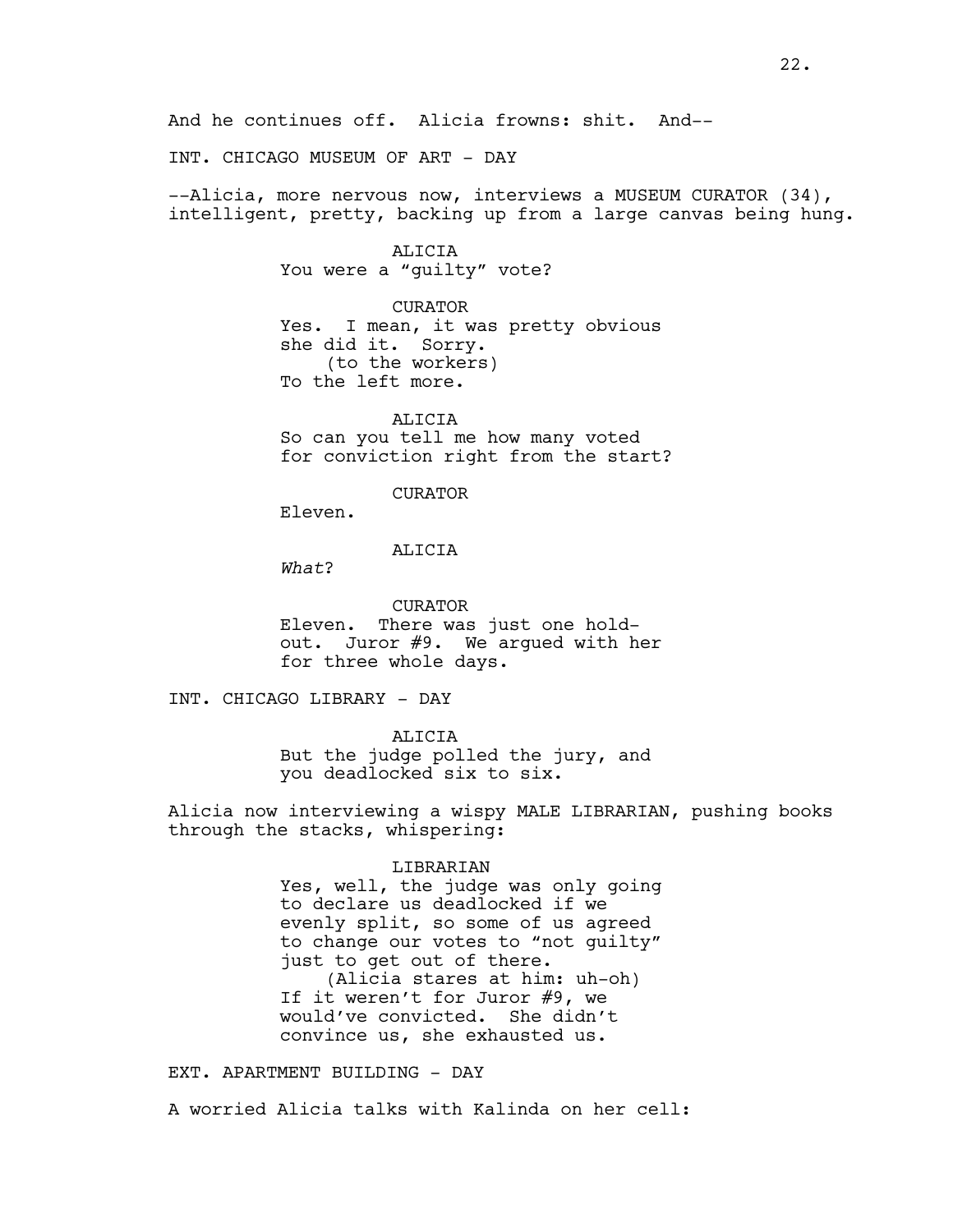**ALICIA** I'm checking her out now. She's the only reason Jennifer isn't facing 30 to life.

KALINDA (O.S.) Get her details: age, employment, college level. We can gear jury selection to her type.

Alicia nods and...

INT. MRS. DURETSKY'S APARTMENT - DAY

Cats. Everywhere. In a small apartment. Alicia stares at them as she calls into the kitchen:

> ALICIA No tea for me, Mrs. Duretsky. So the other jurors said you were the only hold out? Is that correct?

MRS. DURETSKY (65) enters. In a mumu. Doesn't inspire a lot of confidence, pouring milk into various plates.

> MRS. DURETSKY Yes. They all thought they were so much smarter than me. But my vote counted just as much as theirs.

ALICIA Uh-huh. Can you tell me exactly *what* in the defense's case convinced you?

MRS. DURETSKY *Well*... the whole thing really. I tend to look at people and size them up pretty quickly. That lady-- I liked her.

ALICIA The defendant: Jennifer?

MRS. DURETSKY No, no, the lawyer. She never put on airs. I liked that.

Alicia studies her-- a twinge of "uh-oh."

#### ALICIA

The defense lawyer argued the police never pursued the actual carjacker- was that the reason you voted "not guilty?"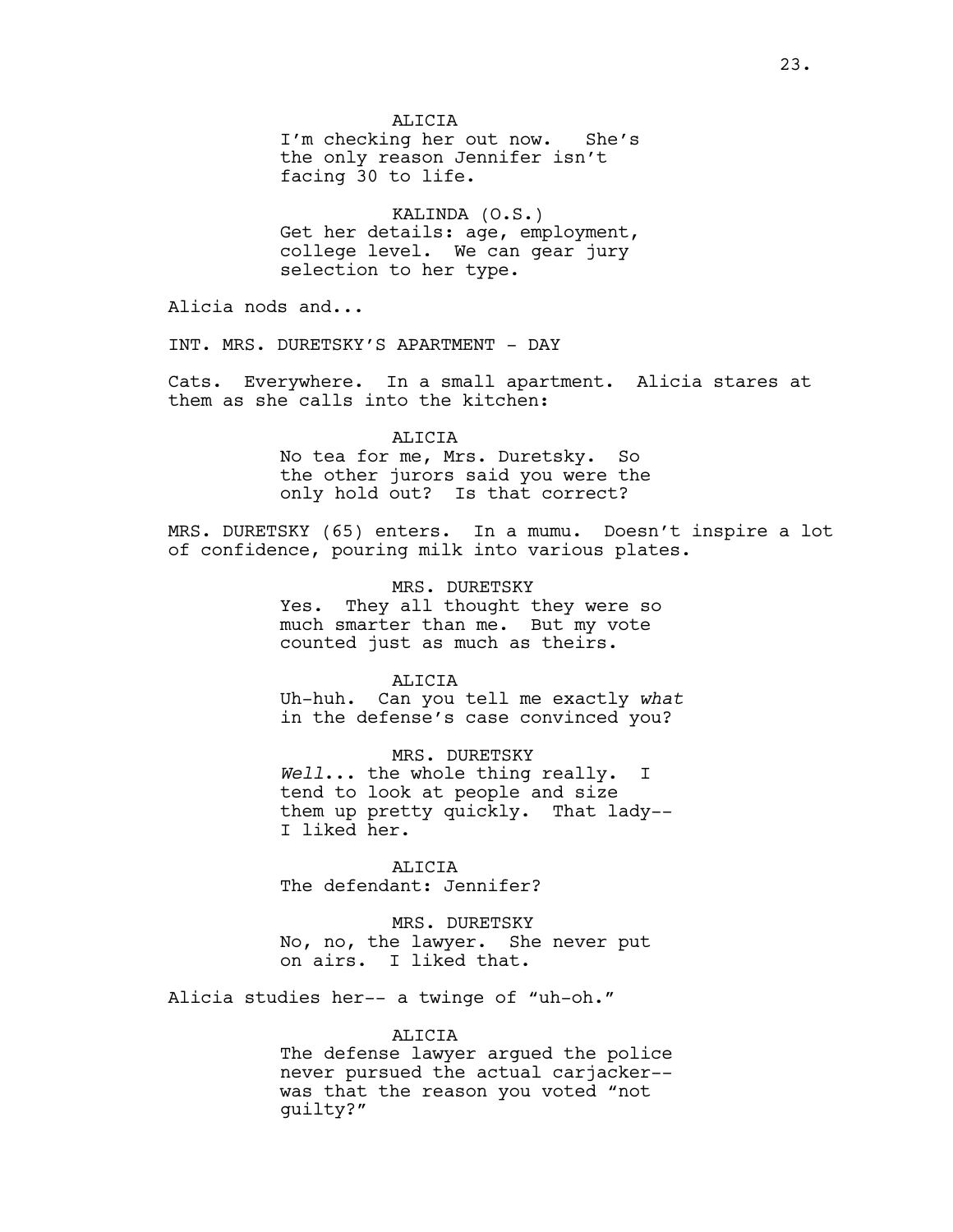MRS. DURETSKY

What?

ALICTA She presented evidence the police never pursued a carjacker. Was that what made you hold out?

MRS. DURETSKY Oh, I don't know about that. I just tend to get a *feeling*. (lifts a cat) Don't I, Mrs. Pringles?

Alicia stares at her. Oh fuckin' shit.

INT. ALICIA'S MERCEDES - NIGHT

Alicia. She sits depressed in her dusty Mercedes, staring straight ahead. Parked in the building's antiseptic and bright underground garage. She takes out...

...Jennifer's mugshot, looks at it. Damn. When... "Bitch is Back" plays. She sighs. Her mother-in-law. Answering...

# ALICIA

Hello? What's wrong, Jackie?

Alicia listens, but she hears laughter, looks up, sees...

...Will and a sexy 26-year-old PARALEGAL laughing intimately, heading home, stopping right in front of her windshield. Um, Alicia slumps down in her seat, trying not to be seen. Not sure why she cares, but she does. Quieter...

> ALICIA (CONT'D) Look, Jackie, she's at a new school. She's left all her old friends. I just need you to go easier on Grace.

INTERCUT with...

INT. KITCHEN - ALICIA'S APARTMENT - DAY

...JACKIE FOLLICK (65), her mother-in-law. A blue blood unstoppable force of nature. An Ike-era widow. Always elegant, always domineering. Unpacking packing boxes...

> **JACKIE** All I said was: I could help her shop for pants that would make her look slimmer, that's all.

Alicia closes her eyes. Dammit.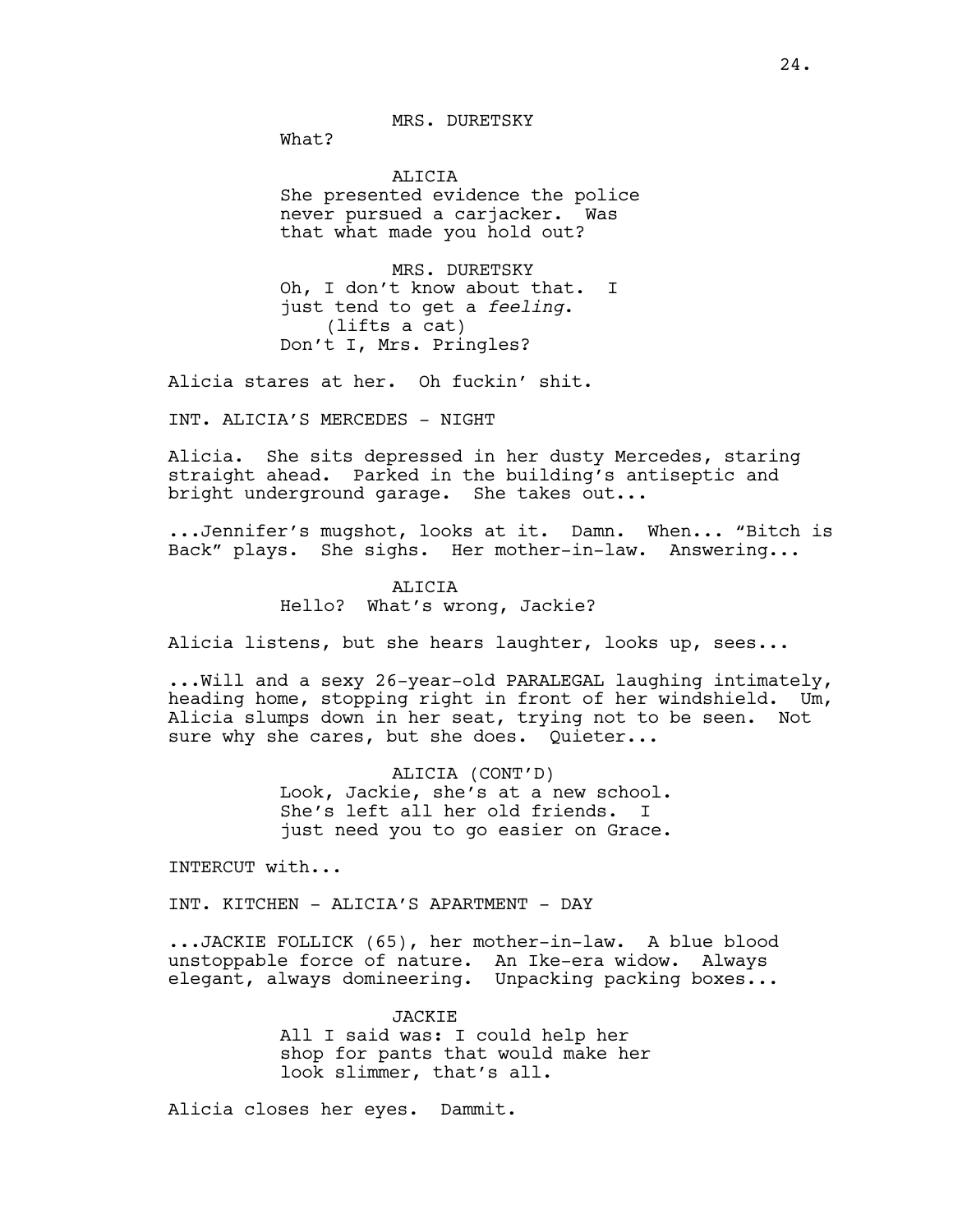**ALICIA** 

Grace is at a perfectly healthy weight right now, and I don't want her to have any body image issues.

JACKIE She'll only have "body *image* issues" if she keeps *gaining* weight.

Alicia silently screams "Fuck you" at her phone when...

WILL

*Alicia*?

Oops. A smiling Will peering toward her. Hey. Alicia waves weakly. Will motions for the Paralegal to go on ahead, starts up to her window...

> ALICIA Look, I have to go, Jackie. Let's talk about this when I get home.

And she hangs up as Will arrives...

WILL Hey. So I heard the bail hearing went well. Congratulations.

ALICIA

Thanks.

WILL Yeah. You heading home?

ALICIA

I am. (something on her mind) Will, can I ask you a question?

WILL Sure. It's my real hair.

Alicia smiles. Two old friends.

ALICIA You know the new associate Cary?

WTT.T. The one in the Brioni? (Alicia shoots him a look) What? I'm observant.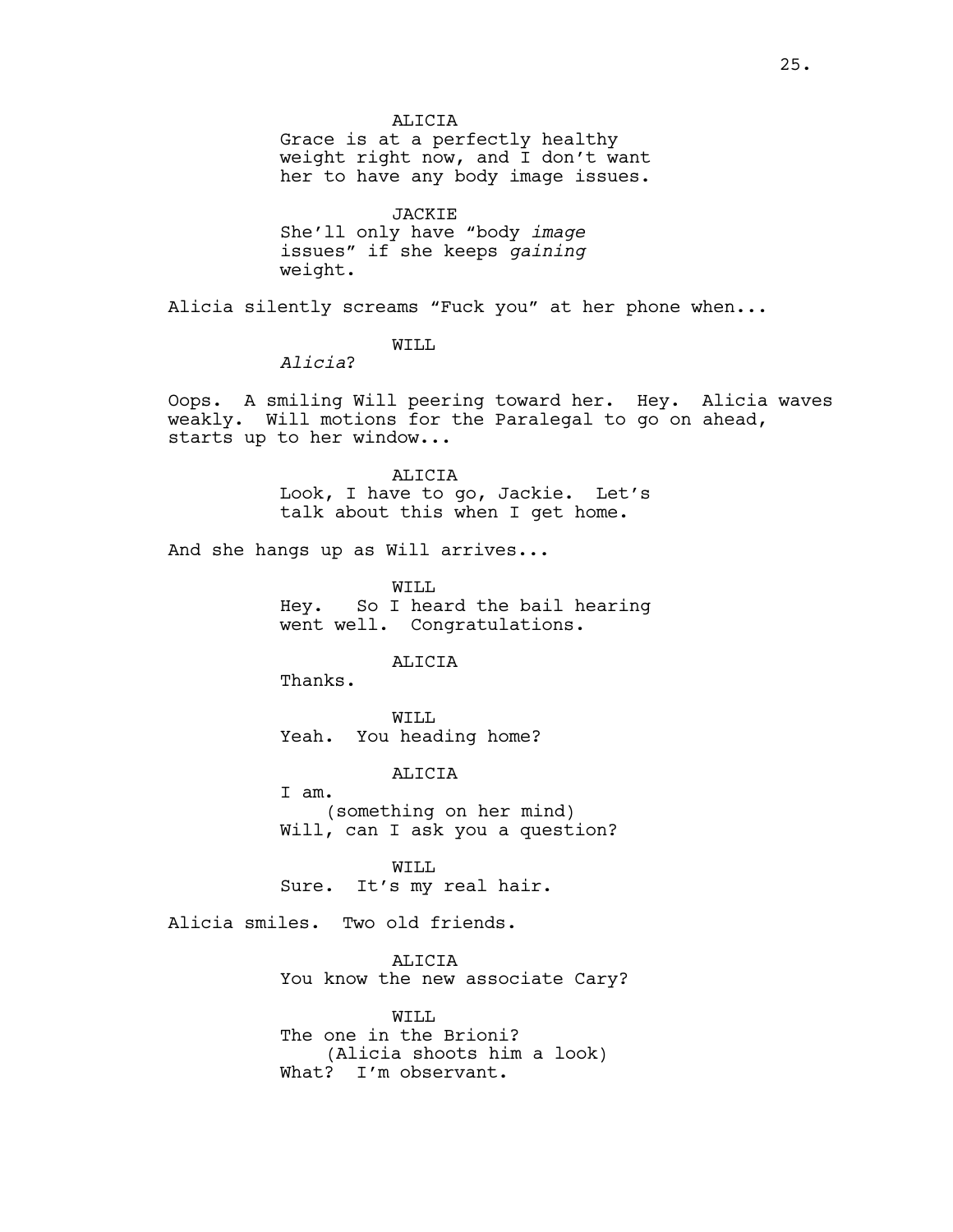**ALICIA** 

Yes, the *one in the Brioni*. He said "Let the best associate win." What's he mean by that?

Will frowns, shrugs:

WILL What he means is something I thought we weren't making public.

ALICIA

What?

WTT.T.

We only have one associate position open. We agreed to hire two applicants, and in six months decide which one to retain.

**ALICIA** So it's a contest? Me or Cary?

WILL It was that or a cage match. (smiles) I'm just glad your pro bono's going well.

ALICIA (forces a smile) Me too.

EXT. TAMMS MINIMUM SECURITY UNIT - (NEXT DAY) - DAY

A prison. Trees. Grass. More Club Fed than Folsom.

INT. VISITORS SECURITY VESTIBULE - DAY

Alicia waits. We're not sure why she's here: a prison waiting area. She looks down at the leather binder in her lap. The one word there: "Goals." She clicks her pen, writes under it one word... "Survive." Nods. Sounds about right.

GUARD

Visiting hours are almost over.

She looks up. A GUARD waiting.

INT. VISITING AREA - TAMMA MINIMUM SECURITY - DUSK

He escorts her toward the cafeteria-like visiting area. Families with loved ones. Only one prisoner not being visited. He sees her and...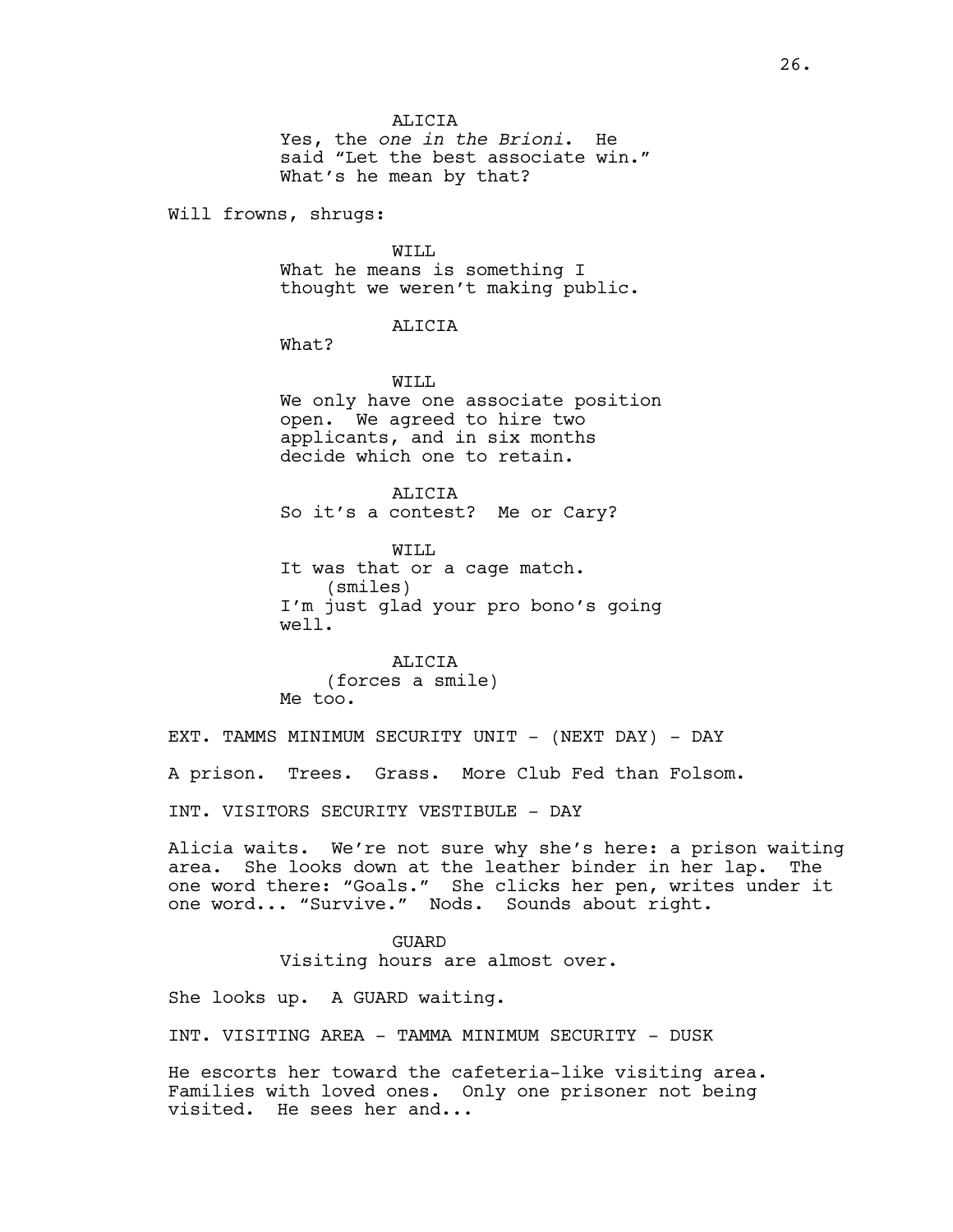...smiles. David. Oh, that's why she's here. We recognize him from the press conference. He looks good, wearing his uniform like a three-piece suit. Still handsome, impressive.

> DAVID FOLLICK They said a visitor, but I thought Mom.

> > ALICIA

I've been busy.

DAVID FOLLICK It's good to see you.

He reaches out, awkwardly hugs her. She nods, stiff.

ALICIA I need you to sign some things.

Oh. David nods, moderately disappointed. Business. They sit.

ALICIA (CONT'D) We didn't get everything we wanted on the house. It's a bad time to sell.

DAVID FOLLICK (sees the number: ouch) I see that.

ALICIA

Most of it will go to court costs. We'll pay for rent out of my salary, and the kids will have to stay in public school.

DAVID FOLLICK How *are* they? Mom says she's helping out around the house.

Alicia digs into her purse as David signs:

#### ALICIA

They're good. Grace is fighting your mother over clothes. And Zach is using you to make friends at school-- I'm not sure if that's a sign of health or something worse.

DAVID FOLLICK He's "*using* me?"

ALICIA "Funny or Die" has a skit about you. I guess it's cool. Here.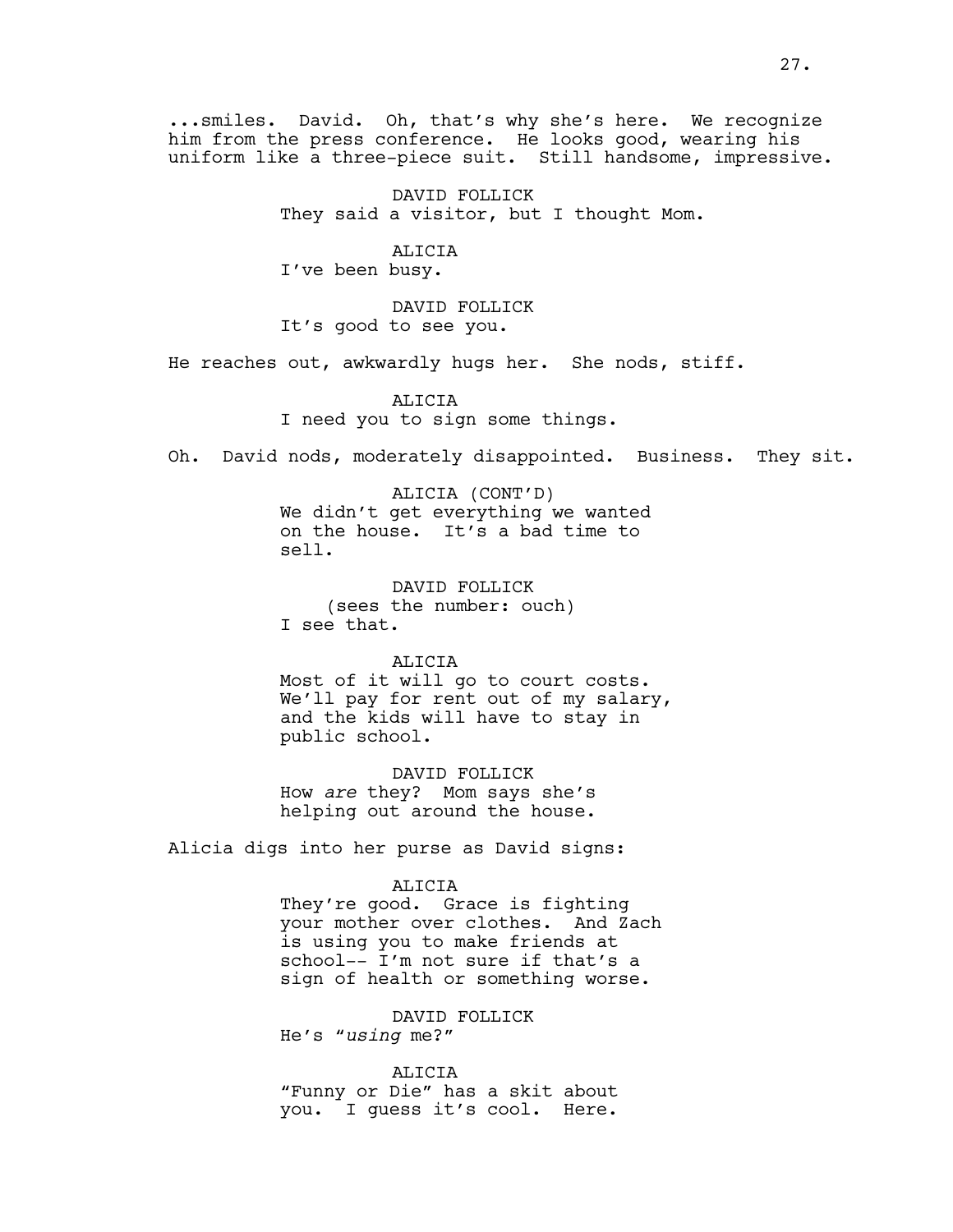Alicia slides some photos across to David. He looks at them. Grace and Zach. Touched:

#### DAVID FOLLICK

Thanks.

He reaches a hand across, covers hers. She pulls away.

DAVID FOLLICK (CONT'D) I know it's been hard, Alicia. You have to believe me, I'm innocent. (She looks up: are you fucking kidding me?) --*of* the abuse of office charges.

ALICIA

(getting quieter) You think I give a good goddamn about that, David? There's a tape of you sucking the toes of a 20 year-old hooker playing in Grace's computer lab, and you think I care about the small print in your employment contract!

DAVID FOLLICK I was set up, Alicia! The D.A. set me up--!

ALICIA Oh, stop it, David! Just--! No. Look, I'm not here to fight.

She collects the papers. Starts to stand. David, not wanting her to go.

> DAVID FOLLICK Mom said you're on your first case. Congratulations. The Combs case, right? Who's the judge?

ALICIA Colin Bogira.

DAVID FOLLICK You're kidding. He hates me.

ALICIA

I know.

DAVID FOLLICK Wear something revealing. He has a thing for the ladies. That black dress I got you in Houston, wear that.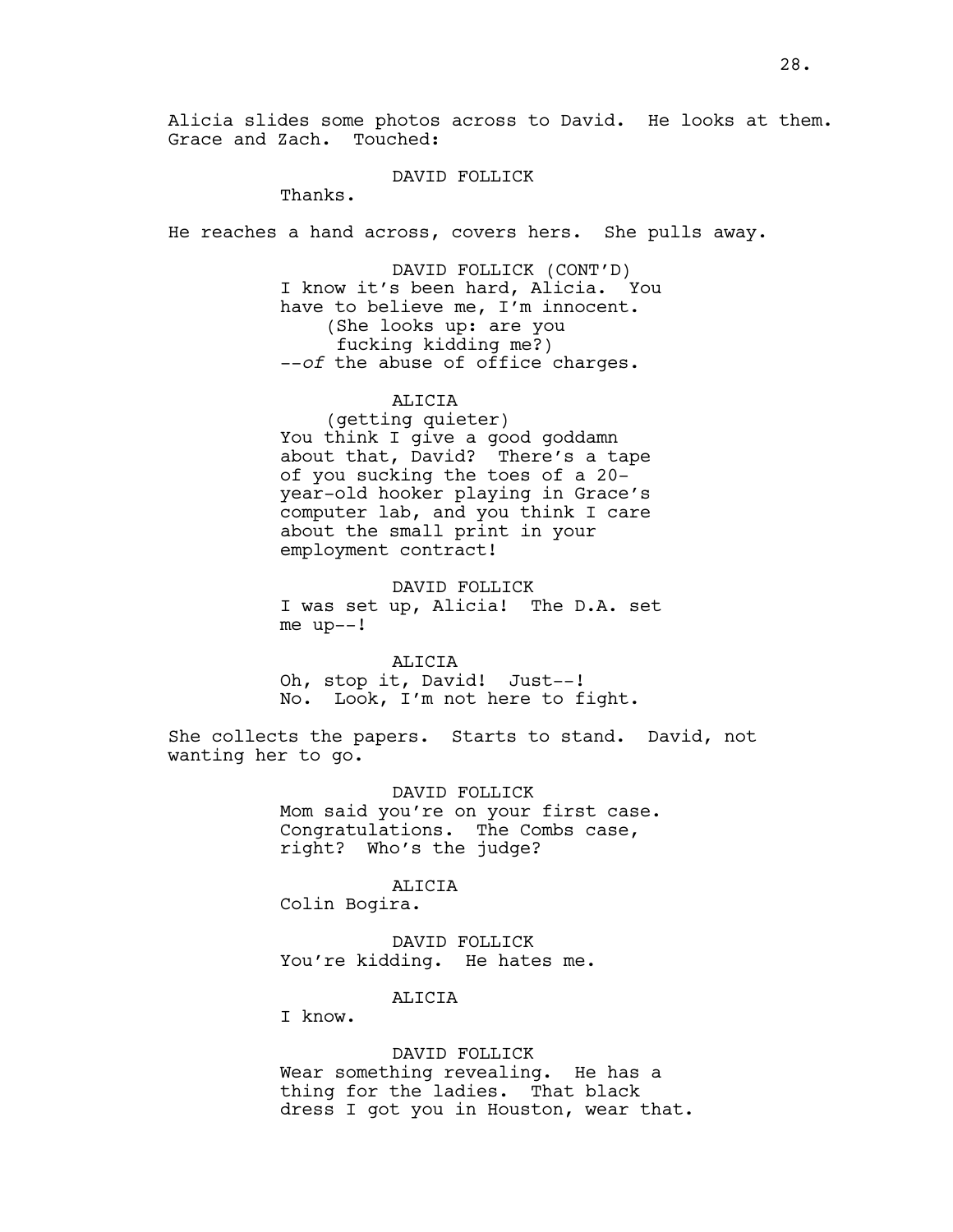Alicia looks at him, shakes her head, chuckles. He's amazing. An intercom blares: "*Visiting hours have now concluded."* 

> DAVID FOLLICK (CONT'D) (delaying her) You know there was something weird about that case: the Combs case. There was a rumor going around that something got buried: "pitted."

Alicia pauses. Can't help it.

#### ALICIA

What?

David takes a moment to think as families pass, leaving.

DAVID FOLLICK I don't know. Something important. Evidence or testimony.

Alicia considers it, sees a guard approach.

#### ALICIA

I should go.

DAVID FOLLICK Thanks for playing the bread-winner for a while, Alicia. I know you're not really built for this stuff.

Alicia looks up at him. He didn't even mean it as an insult- which makes it worse.

> DAVID FOLLICK (CONT'D) It won't last forever. Ryan thinks if this appeal goes well, I should be out in a year. Then things can go back to normal.

Alicia stares at him. Sees the guard waiting.

ALICIA You know what, David? It took me a decade to realize it. But I *am* built for this stuff. And we're never going back to normal.

And, with that, Alicia falls in beside the guard, starting away. With each step, we see it on Alicia's face. A growing determination.

#### **END OF ACT ONE**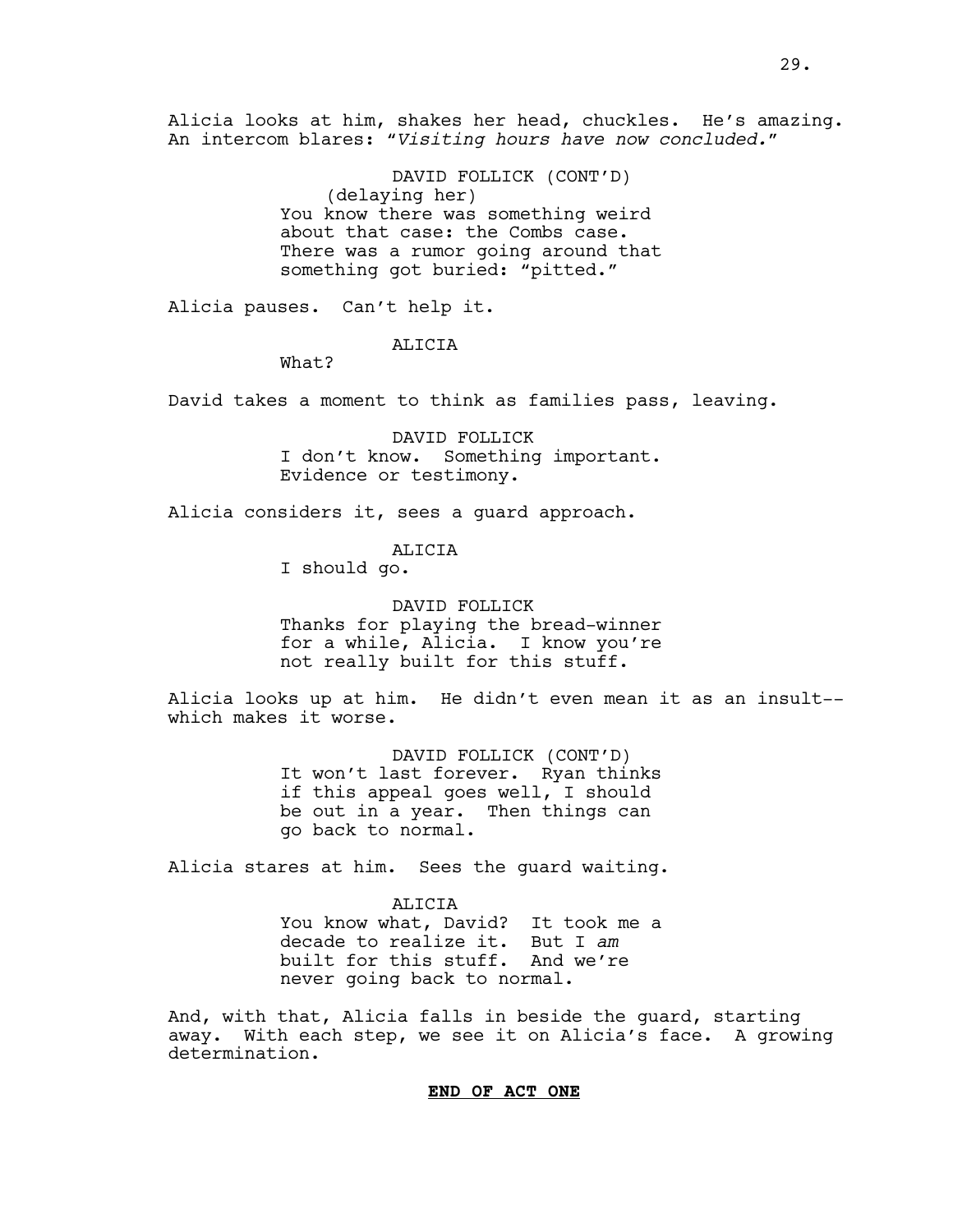#### **ACT TWO**

EXT. WESTERFIELD DRIVE - CHICAGO - (DAYS LATER) - DAY Alicia.A new side to her. Passion. Arguing with Kalinda:

> ALICIA Look, the cops focused on Jennifer even *before* they did a chemical analysis of the trace evidence; so what if they only did an analysis of what *fit* their theory?

Kalinda snaps photos of the crime scene: a windswept industrial road beside Lake Michigan.

> KALINDA And what if they didn't? What if-- (Alicia holds up a paper) Okay, what's that?

#### ALICIA Page one of the crime lab summary. I was digging through the discovery. Look at the top corner.

Kalinda leans in, sees a Xeroxed slanted line.

KALINDA Looks like a staple.

ALICIA It is a staple.

KALINDA And that's odd *because*?

ALICIA

There was no page two. (Kalinda looks at her) Why did they need a staple if there was no page two?

#### KALINDA

(takes a second) You think they kept page two out of the discovery because there was something incriminating?

ALICIA

I think either they did, or it would be helpful in court to *imply* they did.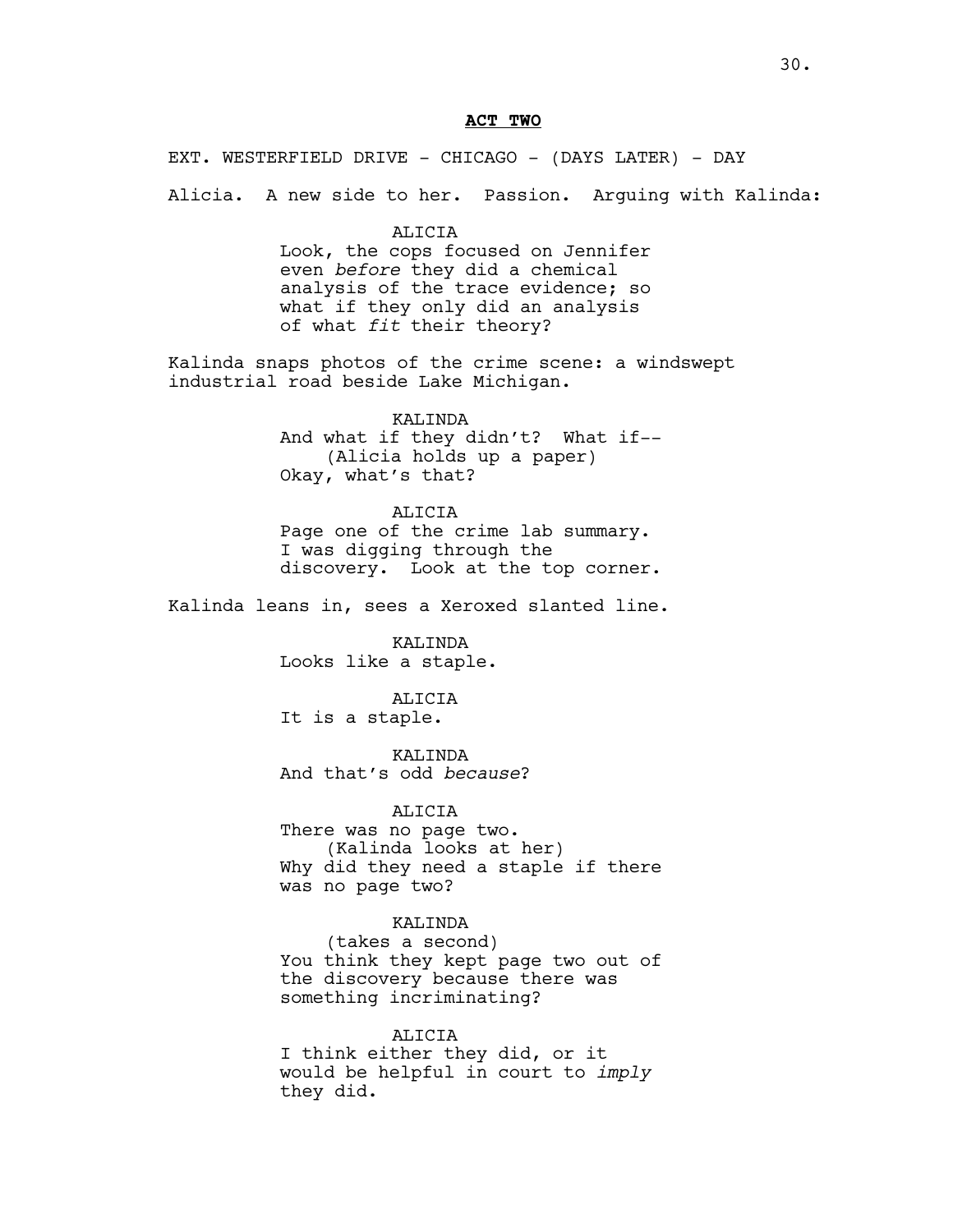Kalinda eyes Alicia. A new Alicia. Liking this version.

ALICIA (CONT'D) Look, Jennifer's innocent, but if we can get her off on a process question, that's still justice.

#### KALINDA

So just so I'm clear: we're a day away from trial and you're thinking of dropping the old strategy?

ALICIA Dawna barely convinced a cat lady to acquit. So, yes.

KALINDA (takes the lab report) Okay. I'll check into it.

Alicia nods: good. They turn to the Walmart parking lot.

KALINDA (CONT'D) So a pick-up truck is crossing a welllit, empty parking lot and for some reason Jennifer's disorientated, and thinks it's coming not from that direction, but *that* direction.

They compare the views. Nothing alike.

**ALICIA** 

I don't believe it.

KALINDA Me neither. So how is a truck missed by *that* surveillance camera?

A camera on the side of the Walmart. Alicia shrugs:

ALICIA

Mismarked surveillance tape?

Kalinda looks at her, considers it. Interesting. She crosses to her car, takes off her jacket, drops it inside, unbuttons the two top buttons of her blouse. Preparing.

> ALICIA (CONT'D) What are you doing?

KALINDA Working. *These* are better than subpoenas.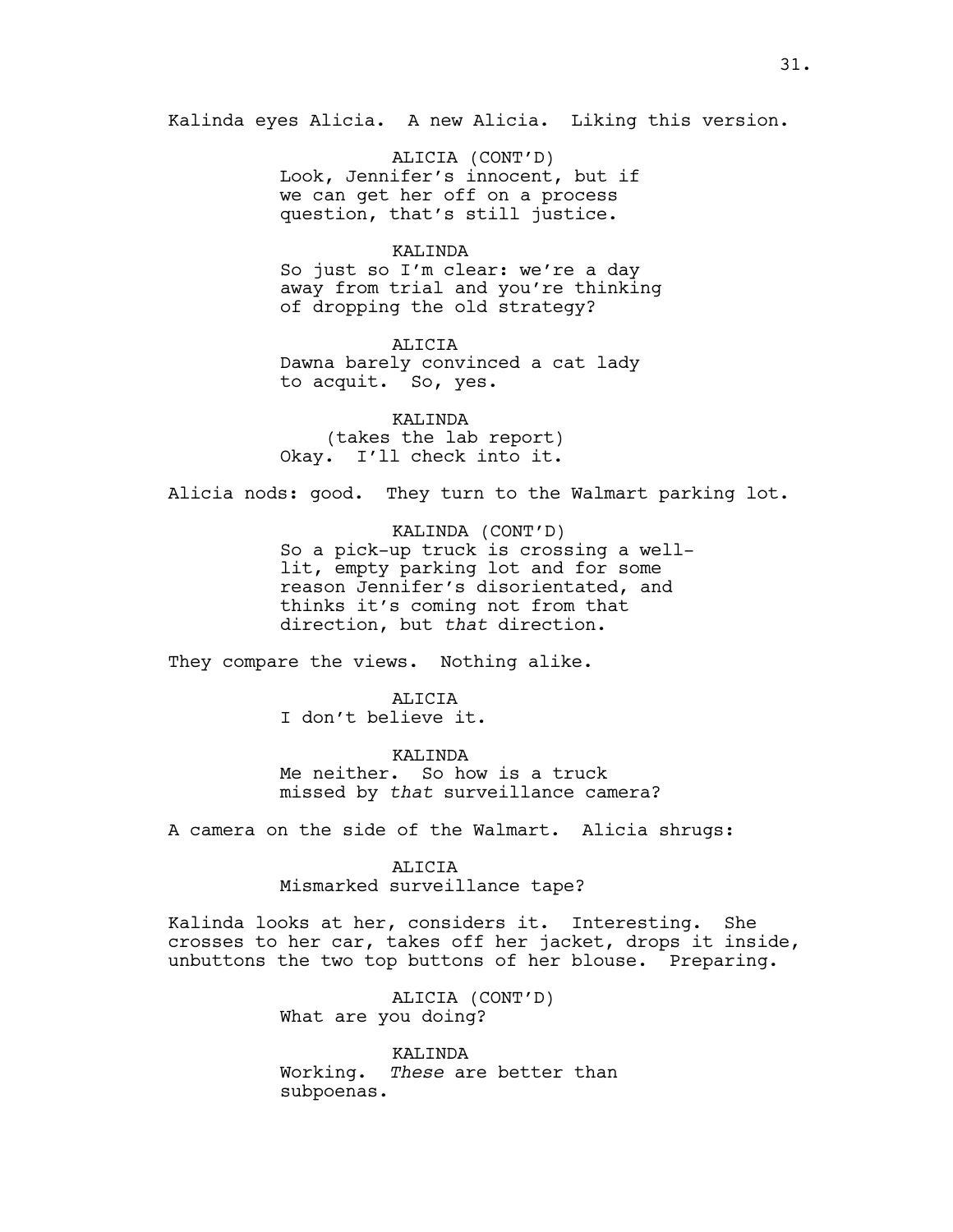INT. WALMART SALES FLOOR - DAY

The security guard. MITCHELL (40). Tall, skinny, reads SOLDIER OF FORTUNE for the articles. He looks at Kalinda and her breasts, trying not to look at Kalinda and her breasts:

> KALINDA We just need to see how the surveillance system works, and we'll be out of your hair in five minutes.

Alicia glances at Kalinda. She's good. Turning it on.

MITCHELL

Five minutes?

She nods. Okay, Mitchell starts up his office stairs, waves for them to follow. Alicia looks over at Kalinda impressed:

> ALICIA Why did my husband fire you?

KALINDA He accused me of working two jobs.

ALICIA

Were you?

#### KALINDA

Oh yeah.

Alicia smiles. And they follow him.

INT. SECURITY OFFICE - WALMART STORE - DAY

A surveillance image of the nighttime parking lot. It plays on Mitchell's computer in his office overlooking the sales floor.

#### MITCHELL

See, the computer automatically records the surveillance, and marks the date and time.

KALINDA This is the night of the murder?

#### MITCHELL

Yes. But even if the computer *did* mismark it, I make an hourly sweep around the lot, and I didn't see any pick-up. Look, that's me-- at 11:03-- just before the murder--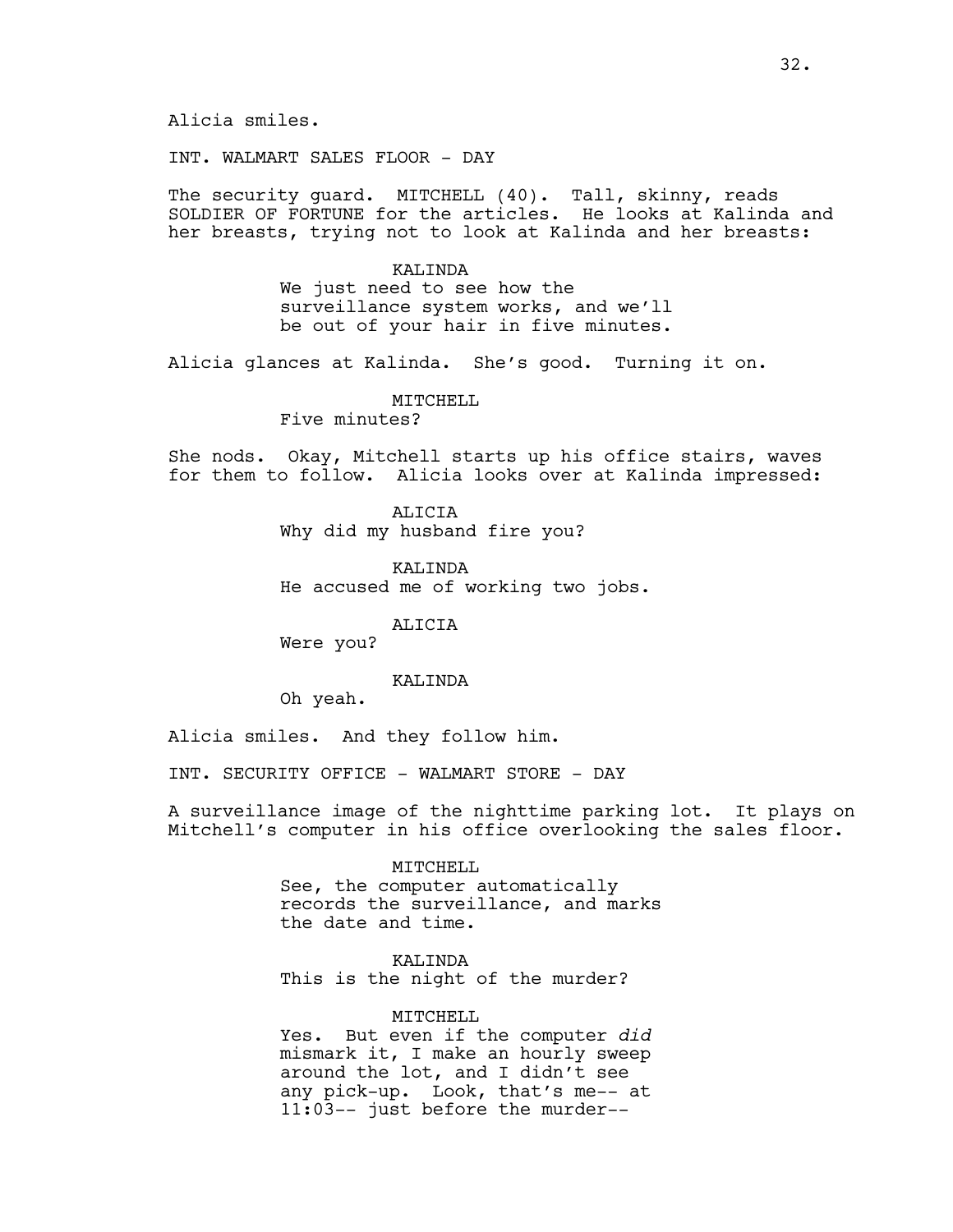The surveillance image: Mitchell crossing the nighttime lot. Kalinda and Alicia frown. A dead end.

#### KALTNDA Can we get copies of these?

MITCHELL Sure. *Lanie! I need some disks!*

LANIE (45), a slightly hefty secretary in the outer office. She rolls her eyes, irritated:

#### LANIE

Alright.

Alicia notices this. Notices Lanie's desk. Framed kid photos, a "Curves" gym bag, a dozen crushed Diet Cokes in the trash. Alicia looks toward Kalinda, getting nowhere with Mitchell. Alicia starts out.

INT. SECURITY BREAK ROOM - DAY

*Ka-lump*-- she buys a Diet Coke from a vending machine; drops in more quarters-- *ka-lump*-- buys another.

INT. SECRETARIAL WORKSTATION - SECURITY OFFICES - DAY

ALICIA Hi. Your machine gave me an extra Diet Coke. Want one?

Lanie glances up at Alicia leaning in her door:

LANIE Aren't you one of the lawyers?

ALICIA I'm just helping out. If you want.

The Coke. Lanie shrugs-- sure-- takes it. They pop the tops, drink. Alicia nods toward her photos:

> ALICIA (CONT'D) Look at all those kids. Wow, they're gorgeous.

**LANTE** Thanks. Two kids. Two grandkids.

ALICIA I have two teenagers. Tell me it gets easier.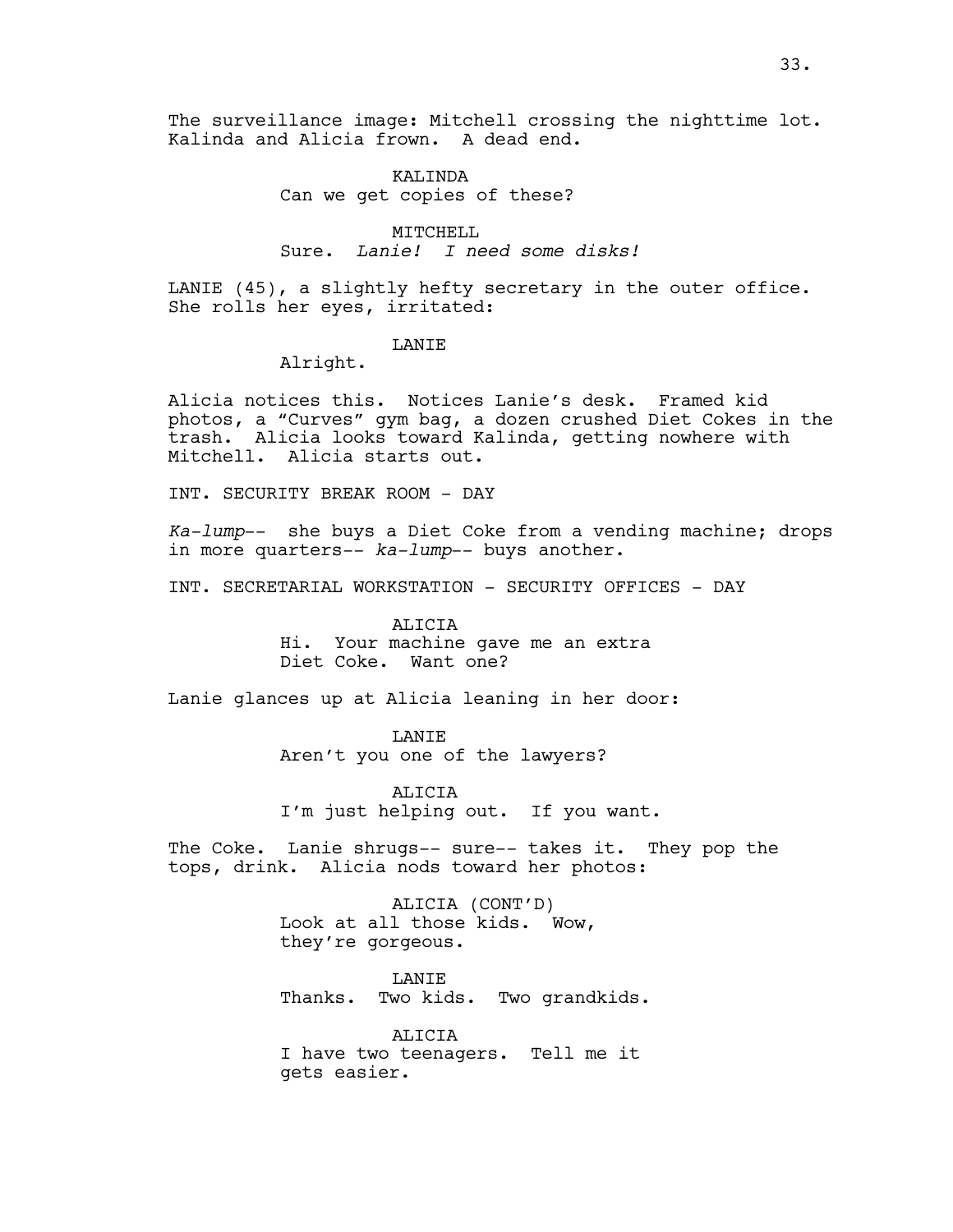**LANTE** I'd be lying.

They laugh. Mitchell, hearing their laughter, slams his office door. Alicia and Lanie trade a joking look.

> ALICIA Is he always that charming?

LANIE He's fine. Just a lazy mall cop.

They laugh. Lanie leans in, gossips:

LANIE (CONT'D) When school's out, and all the high school girls come over here, mall cop's the first one down on the floor, showing off his gun. But, night shift, he can't get his fat ass out of his chair. I'm the first one in in the morning, and I'm always waking him up.

ALICIA (studies her) Really...?

EXT. ALICIA'S APARTMENT BUILDING - NIGHT

A downtown apartment building. Middle class nice. Doorman. Surrounded by a sea of traffic, sirens. On the 7th floor...

INT. LIVING ROOM/DINING ROOM - ALICIA'S APARTMENT - NIGHT

...Alicia studies the video of the WalMart parking lot on her computer, sipping red wine.

Her 3 bedroom apartment. It's a bit crowded, but pretty. Everything doing double duty: Alicia's desk in the corner of the dining room. A few packing boxes still unpacked. Behind her, Jackie enters, in pearls and apron, sets the table:

> JACKIE Do you really have to work?

**ALICIA** Another ten minutes. (calls into the next room) Zach! I need your laptop!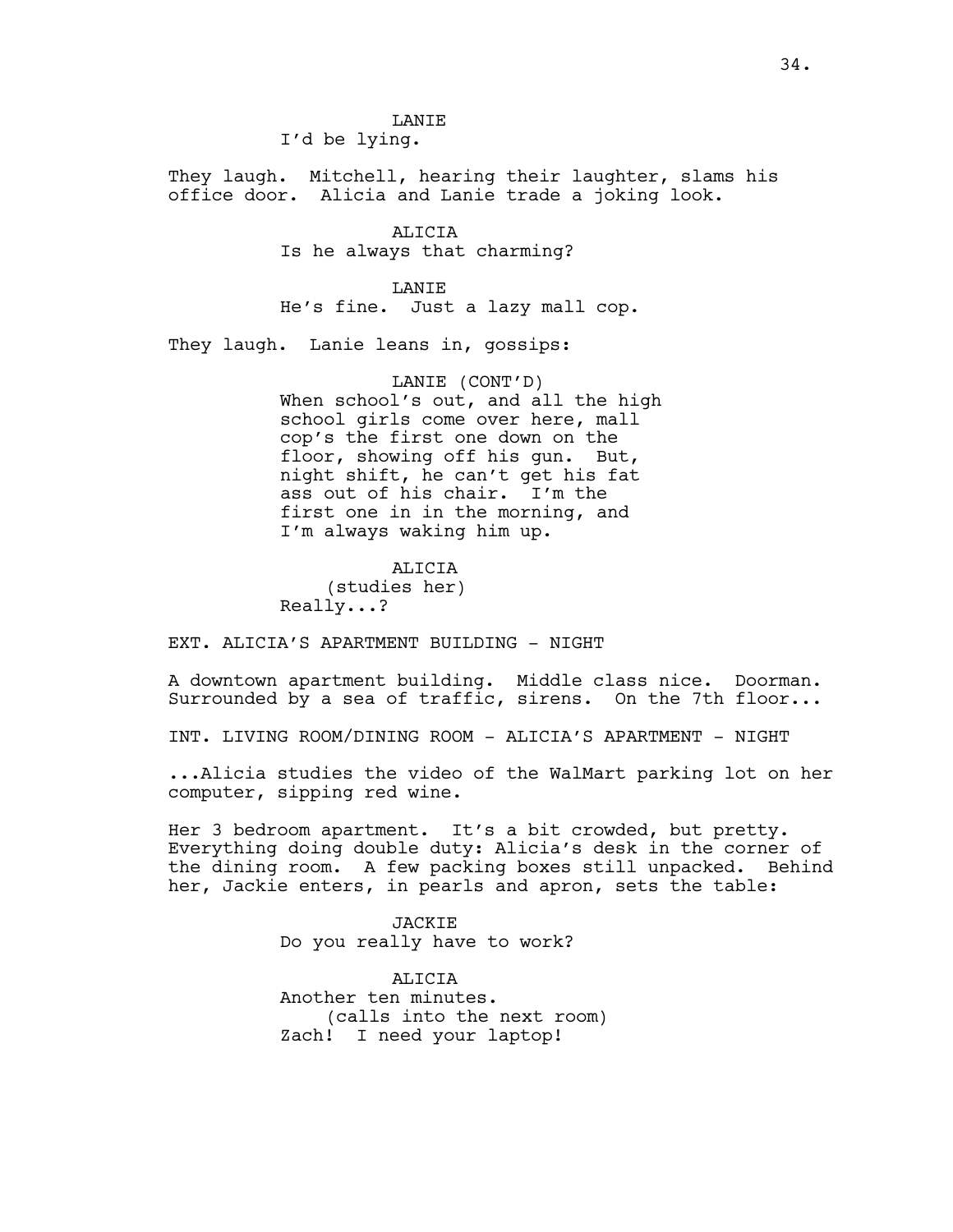ALICIA He was a judge, Jackie; I'm a junior associate. *Zach!*

ZACH Mom, I just raised my wanted level.

ZACH (14) enters, upset at interrupting "Grand Theft Auto." A shy AV-kid trying to seem tougher than he is.

> ALICIA I'm proud of you, dear. I just need to play two computer disks side by side. Can you set up your laptop next to my desktop?

Zach shrugs, starts to set them up as Alicia sees Jackie slipping back into the kitchen.

> ALICIA (CONT'D) How's your sister? Any more fights with grandma?

Zach shrugs: noncommittal, but noncommittal-yes. Okay, Alicia gets up, kisses him on the head, starts into the hall.

INT. GRACE'S BEDROOM - NIGHT

Alicia peers into Grace's room. Posters of Obama everywhere.

**ALICIA** How're you doing?

GRACE I want her dead.

ALICIA (smiles) Me too; but not yet. Help me out. Which one for court tomorrow?

She holds up a black slinky dress. Clearly David's choice.

GRACE Are you serving cocktails in court?

Alicia smiles. Holds up a conservative blue pantsuit.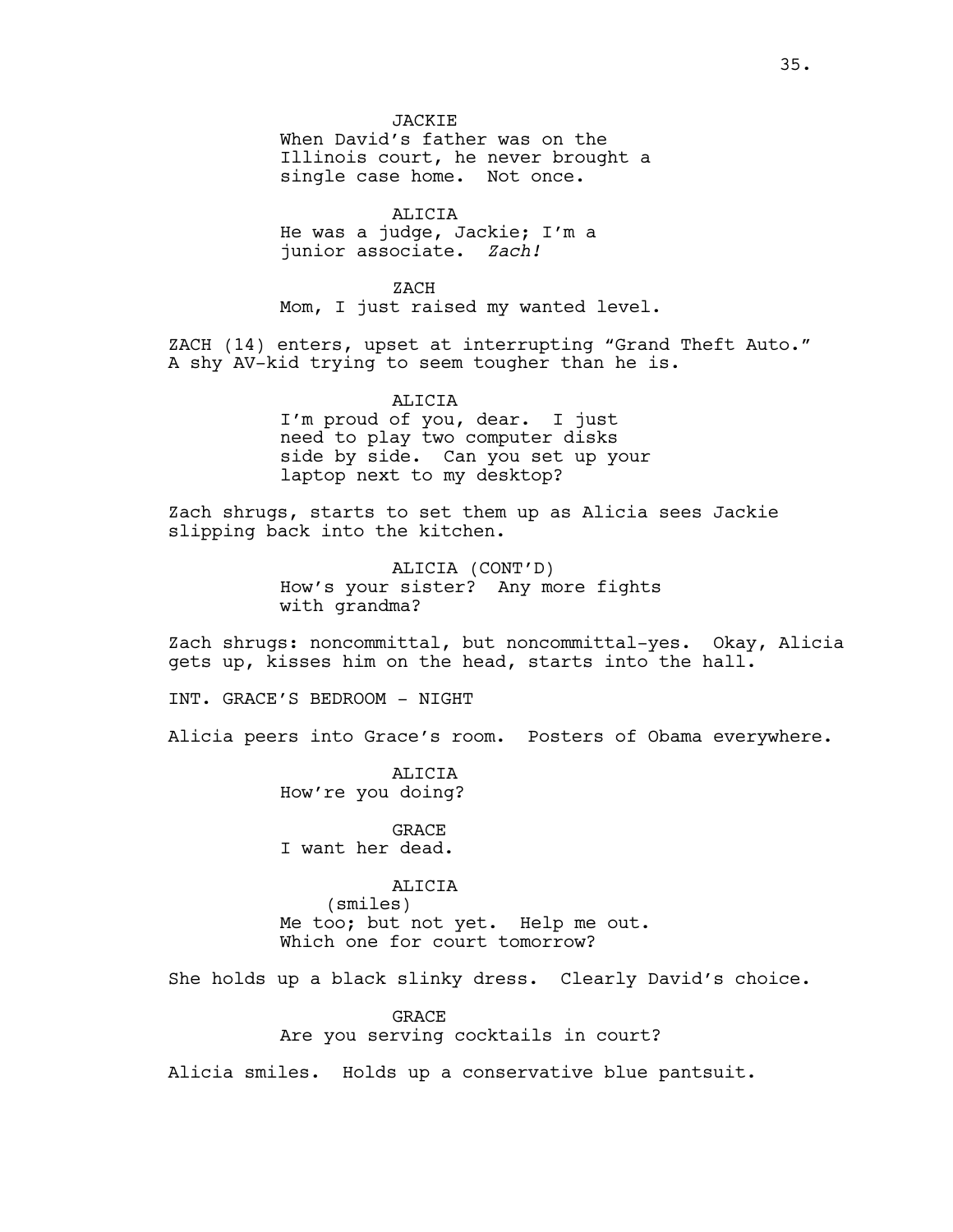GRACE (CONT'D) Better. Why can't Zach and I watch ourselves?

ALICIA She's only here a couple hours a day, Grace.

GRACE A couple of very damaging hours.

Alicia smiles, kisses Grace on the forehead:

**ALICIA** 

You will survive.

INT. KITCHEN - ALICIA'S APARTMENT - NIGHT

A boiling pot of water. Pasta. Jackie cooking. A good cook. Across the island from her, Alicia chops carrots.

> JACKIE I talked to David. He said you dropped by.

> > ALICIA

I did.

JACKIE I'm glad. He's hurting in there. He's very brave, but he's hurting.

Alicia is silent, chopping. Jackie looks toward her.

JACKIE (CONT'D) He needs you to forgive him, Alicia. I know it's hard but he needs it.

ALICIA He doesn't need that, Jackie. He needs me to go back to who I was. And I won't do that.

**JACKIE** What are you saying?

Alicia sets down her knife, looks at her.

ALICIA I spent fifteen years not asking him a single question. (MORE)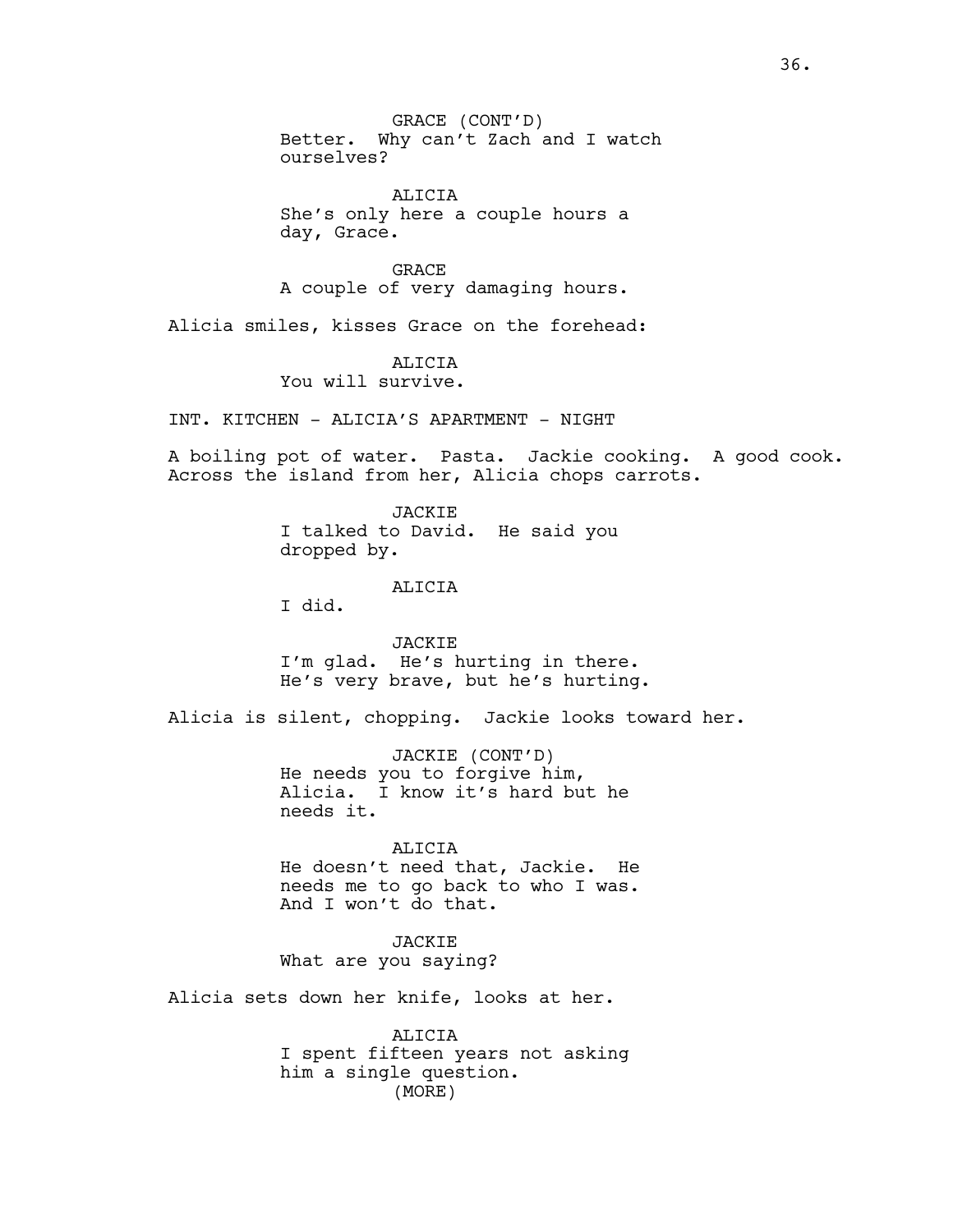Doing his laundry, cleaning his house, accepting his *reasons* for staying overnight in the city. Because I loved him. Because I... *admired* him. Because I didn't want to end up like my parents: divorced and bitter. And he-- ALICIA (CONT'D)

The door opens. It's Grace. She looks between the two.

ALICIA (CONT'D) We'll be done in a second.

Grace shrugs-- something being discussed. She grabs a piece of bread, exits. Alicia lowers her voice:

> ALICIA (CONT'D) And he took everything I did, every minute of our marriage, and he... (still hurts) ...ripped it open for those cameras.

**JACKIE** David didn't want that.

ALICIA He wanted a prop, Jackie. He didn't want a wife. I looked at him at that press conference, and I realized... I don't know this man.

**JACKIE** It takes time, Alicia. Give it time.

ALICIA No, Jackie. I woke up, and I'm not going back to sleep. If I ever have to go through something like that again, I want it to be because of something *I* did. I'm not going to live or die by someone else's mistakes.

Jackie looks at her, wants to say something, but Zach calls:

 $ZACH (O.S.)$ *Mom, I got it running.*

INT. LIVING ROOM/DINING ROOM - ALICIA'S APARTMENT - NIGHT

Two identical views of the parking lot. Playing on side-byside laptop and desktop screens. Alicia and Zach watch.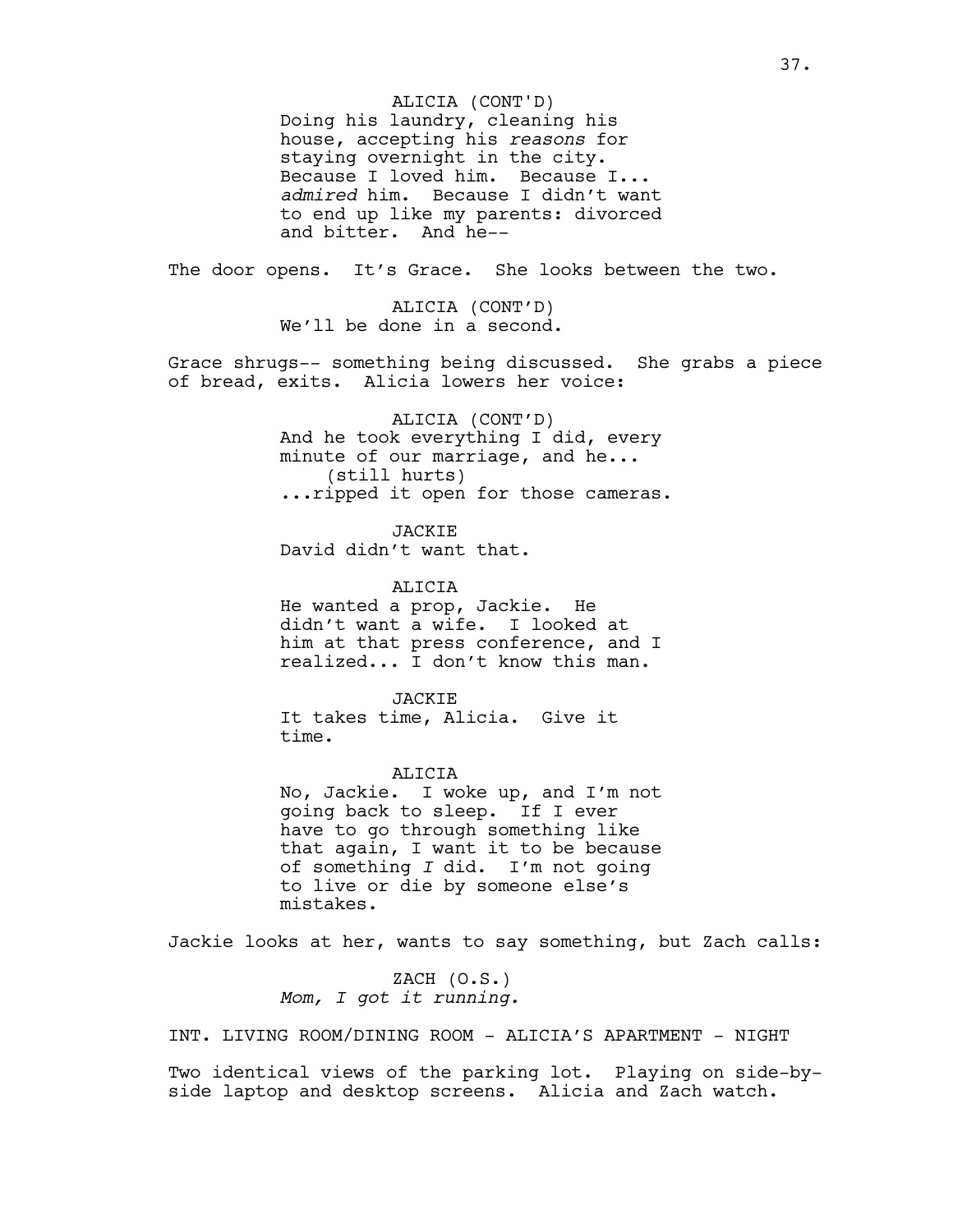ALICIA Video from the night of the murder.

ZACH Cool, like "Faces of Death."

Alicia glances over, sees Zach studying grisly autopsy photos. She reaches over, slaps the file closed. Zach shrugs, nods toward the screens.

> ZACH (CONT'D) What are you looking for?

ALICIA I'm not-- [sure]

But something catches Alicia's eye. On the laptop.

ALICIA (CONT'D) *Zach.* Can you freeze it? *There.*

He clicks a key. Alicia leans in toward the frozen image, studying a small plastic shopping bag blowing across the lot. Suddenly excited.

> ZACH What? What is it?

> > ALICIA

Proof.

#### ZACH

Of what?

ALICIA Mall cop wasn't there.

EXT. COOK COUNTY COURTHOUSE - (THE NEXT DAY) - DAY

A sunny day. Leaves falling from the trees. And...

INT. HALLWAY - COOK COUNTY COURTHOUSE - DAY

...Kalinda rushes toward court, passing a herd of lawyers:

#### LAWYER

How's Mrs. D.A. doing?

Kalinda offers a shrug as she pushes into...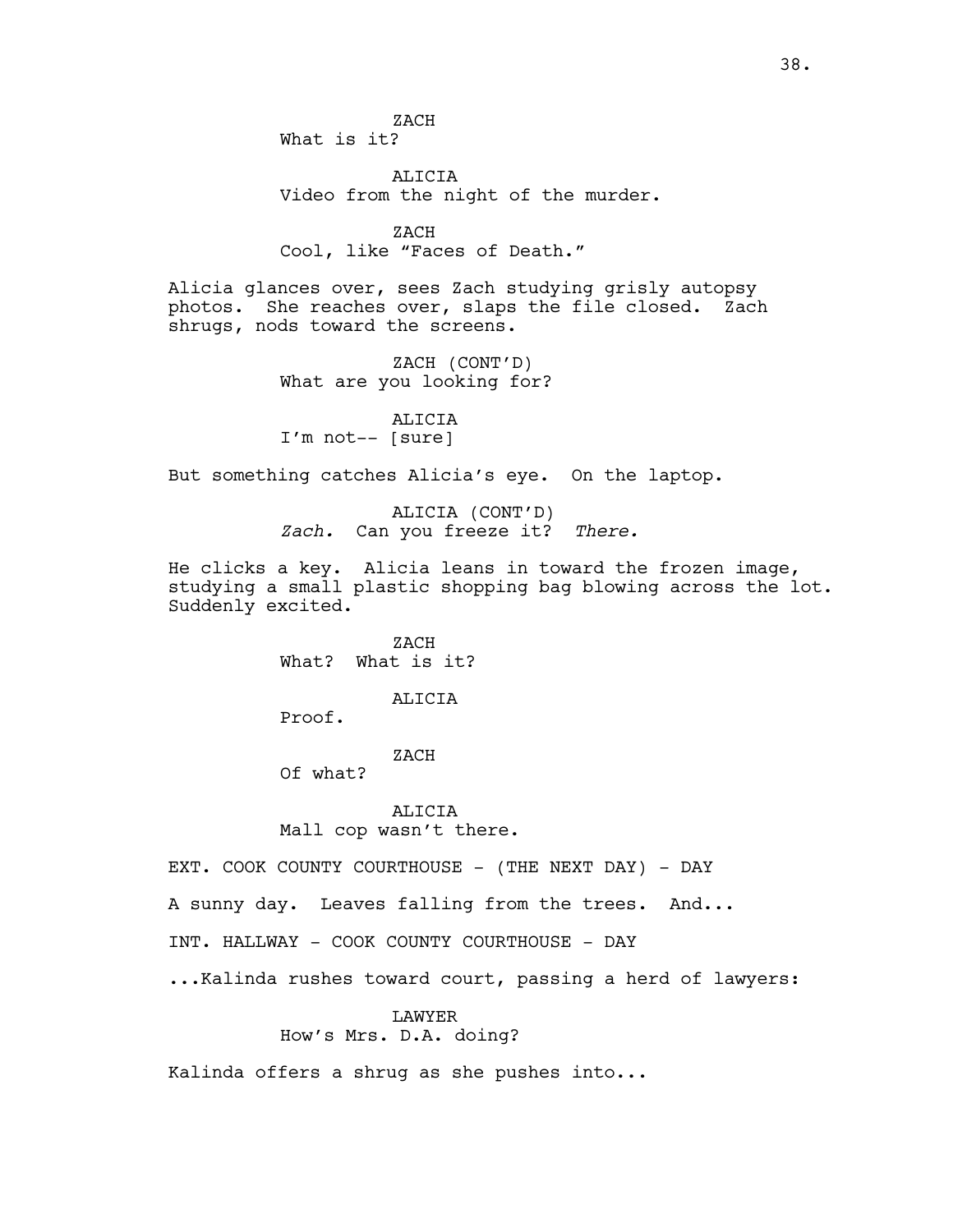...court. Bogira on the bench. Jury seated. A dozen court watchers. Kalinda joins them in the gallery, eyes Alicia and Jennifer at the defense table.

MATAN

And you were married to the victim for how long, Mrs. Combs?

The first witness on the stand. CINDY COMBS (30). Plainlydressed. Pretty, but not botoxed.

> CINDY Two years. Until...

Her voice cracks. Matan gently sets a Kleenex box in front of her as Alicia checks the jury. They seem moved. Not a cat lady in sight. Damn.

> MATAN How did you hear of his murder, if you don't mind me asking?

> > **CTNDY**

I was visiting my family in Miami, and the police phoned. It was-- I still can't believe it.

MATAN

In her opening statement, the defense alleged that your husband was intending to reunite with the accused-- that in fact that's why they were going to dinner the night of the murder. Is that true?

**CINDY** 

No. She told him she wanted to talk over the custody situation. Michael was *worried* about Jennifer. He thought she was... obsessed--

ALICIA Objection, your honor.

JUDGE BOGIRA On what grounds?

ALICIA (hesitates a second) "Hearsay?"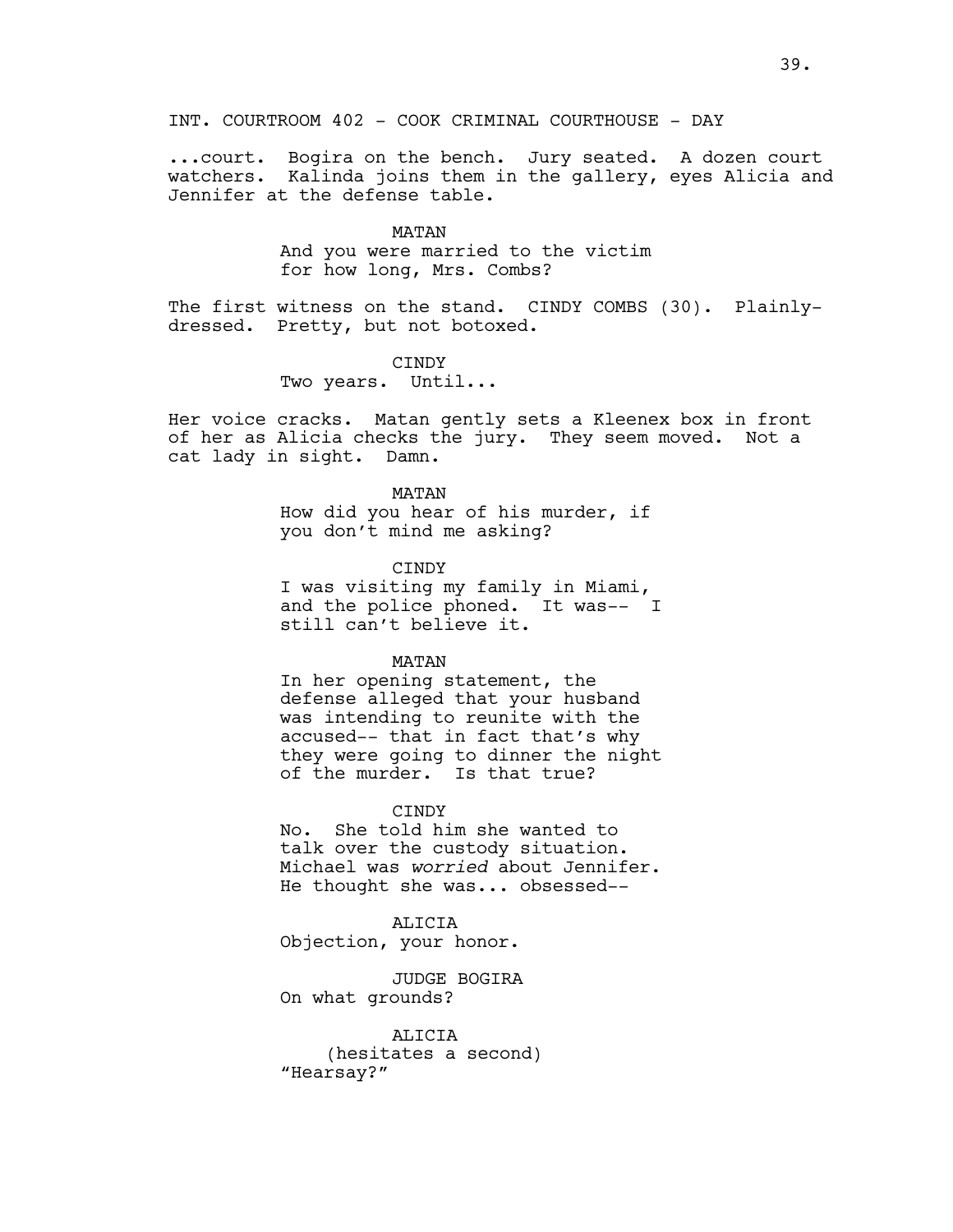JUDGE BOGIRA Nice try, Mrs. Follick. I'll allow.

Alicia frowns. Smooths her collar. Maybe the blue conservative pantsuit was a mistake. She sits, sees Jennifer's worried expression. Nods comfortingly to her.

CINDY

Michael agreed to have dinner with Jennifer because he was afraid of what she might do if he didn't.

MATAN

Thank you, Mrs. Combs. Your witness.

Alicia stands, bumps her knee-- *oww*-- backs away from the table, covering for it. Nervous:

ALICIA

Now, Mrs. Combs, you stated that Michael wasn't considering reuniting with Jennifer, and yet--

MATAN

Objection.

JUDGE BOGIRA

Sustained.

Alicia pauses. Isn't sure what she did wrong.

ALICIA

In your testimony, Mrs. Combs, you claim that Michael thought my client was dangerous, but isn't it--

MATAN

Objection.

JUDGE BOGIRA Sustained. Keep trying, Mrs. Follick. You'll hit on it.

#### ALICIA

I-- Mrs. Combs. Isn't it true your husband changed his mind about fighting my client for custody of their daughter?

CINDY

Yes.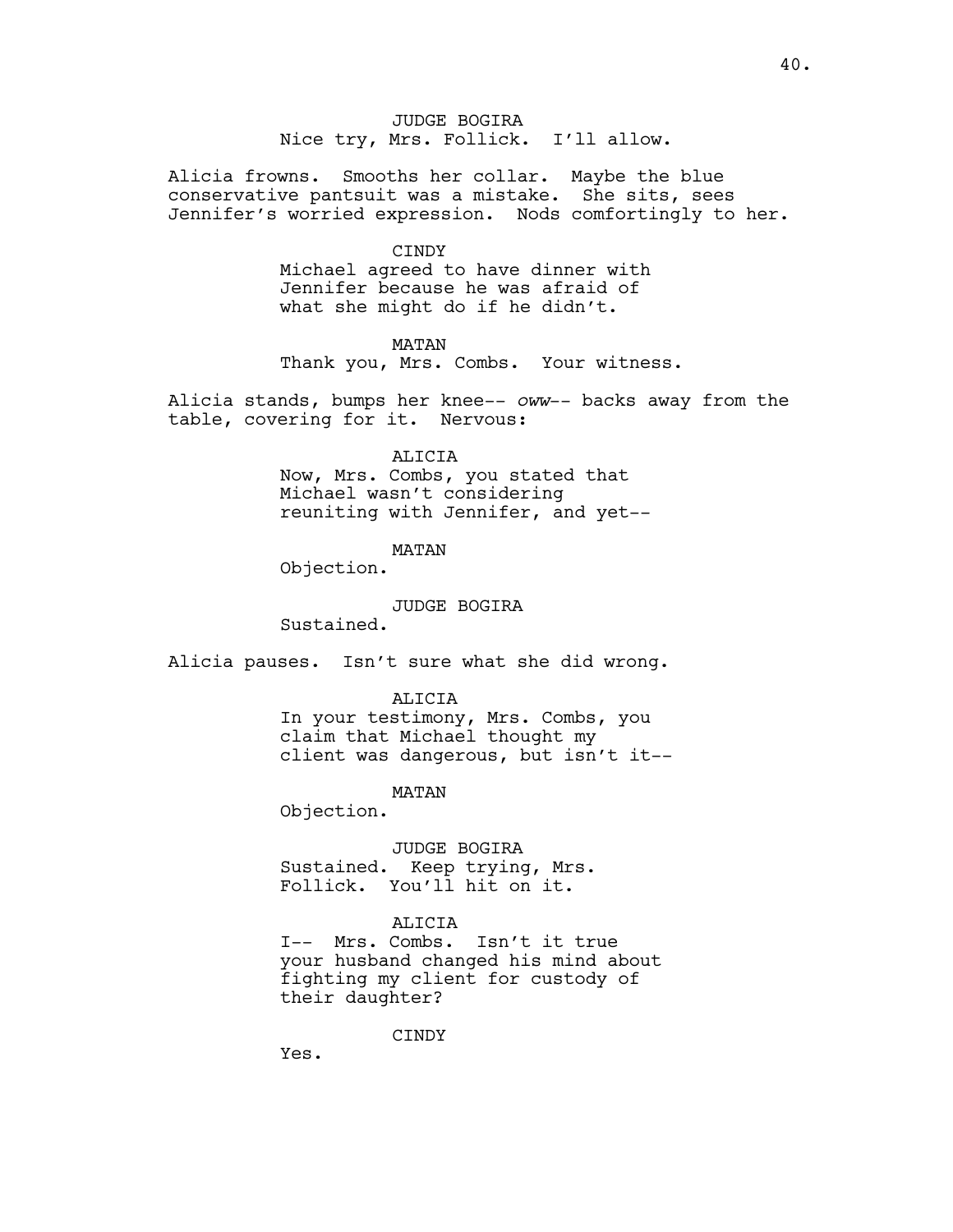Wouldn't that suggest your husband's attitude had softened--?

MATAN

Objection.

JUDGE BOGIRA

Sustained.

Alicia starts to ask more, decides against it:

#### ALICIA

Thank you.

An uncertain Alicia sits, offers a smile to a nervous Jennifer worrying this isn't going well. Matan and Sandra, meanwhile, try to swallow their grins. A bailiff hands a note to Alicia. She opens it, reads: "Calm down." Alicia turns to the gallery, nods to Kalinda. And...

INT. COURTROOM 402 - ONE HOUR LATER - DAY

A police detective. BRIGGS (45). Dudley-Do-Right upstanding.

SANDRA PAI And why was this carjacking not like the other three, Detective Briggs?

DETECTIVE BRIGGS Well, there was no clip on the fuel line to force the car over.

SANDRA PAI This was a detail kept from the press?

DETECTIVE BRIGGS Well, we didn't intentionally keep it out, but someone imitating the carjackings wouldn't know to do it.

#### SANDRA PAI

Instead, the victim pulled the car over because he had a flat?

DETECTIVE BRIGGS Yes, ma'am. A nail had been driven into the rear passenger wheel.

#### SANDRA PAI

I see. Now why is this something a carjacker would never do, detective?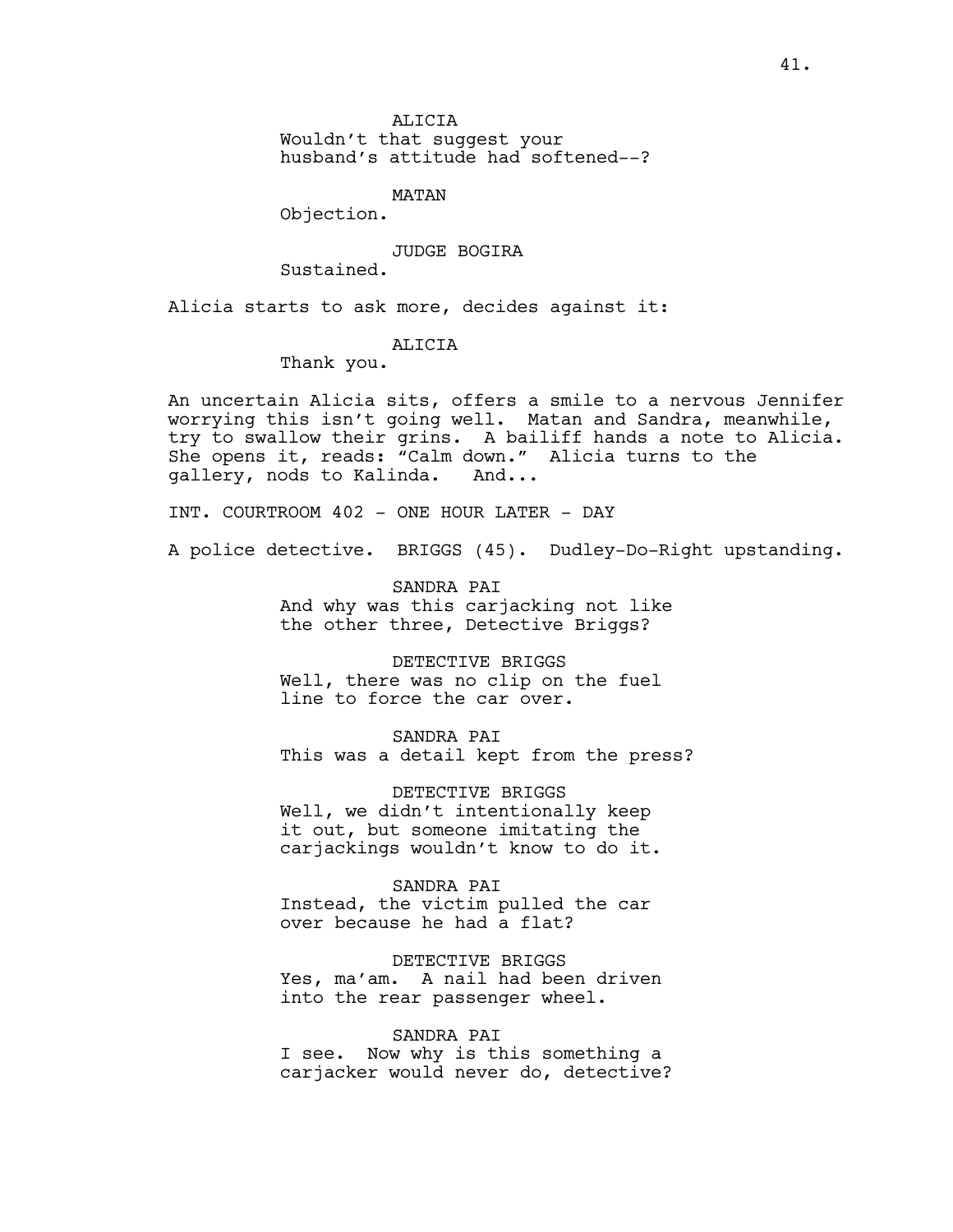DETECTIVE BRIGGS Well, it sort of defeats the whole purpose. I mean, how do you steal a car with a flat?

Alicia shoots a look toward the jury, all intently making notes on their pads: obviously a good point. Damn. Jennifer leans toward Alicia, whispers:

> JENNIFER COMBS It's not going well, is it?

ALICIA (whispers back) It's early.

SANDRA PAI Your witness.

Alicia stands. Takes a moment. Calms herself.

ALICIA Detective Briggs, what is "the pit"?

Matan and Pai look immediately up from taking notes: huh?

DETECTIVE BRIGGS

Excuse me?

ALICIA In police circles, what is "the pit"?

MATAN Objection, your honor?

JUDGE BOGIRA On what grounds?

MATAN On the grounds that... relevance.

JUDGE BOGIRA Well, let us see how relevant this becomes, shall we? Detective.

Kalinda, in the galley, leans forward, nods-- good-- as Briggs clears his throat, not happy with this:

> DETECTIVE BRIGGS The pit? The pit is police slang for evidence that is thought irrelevant to a crime scene.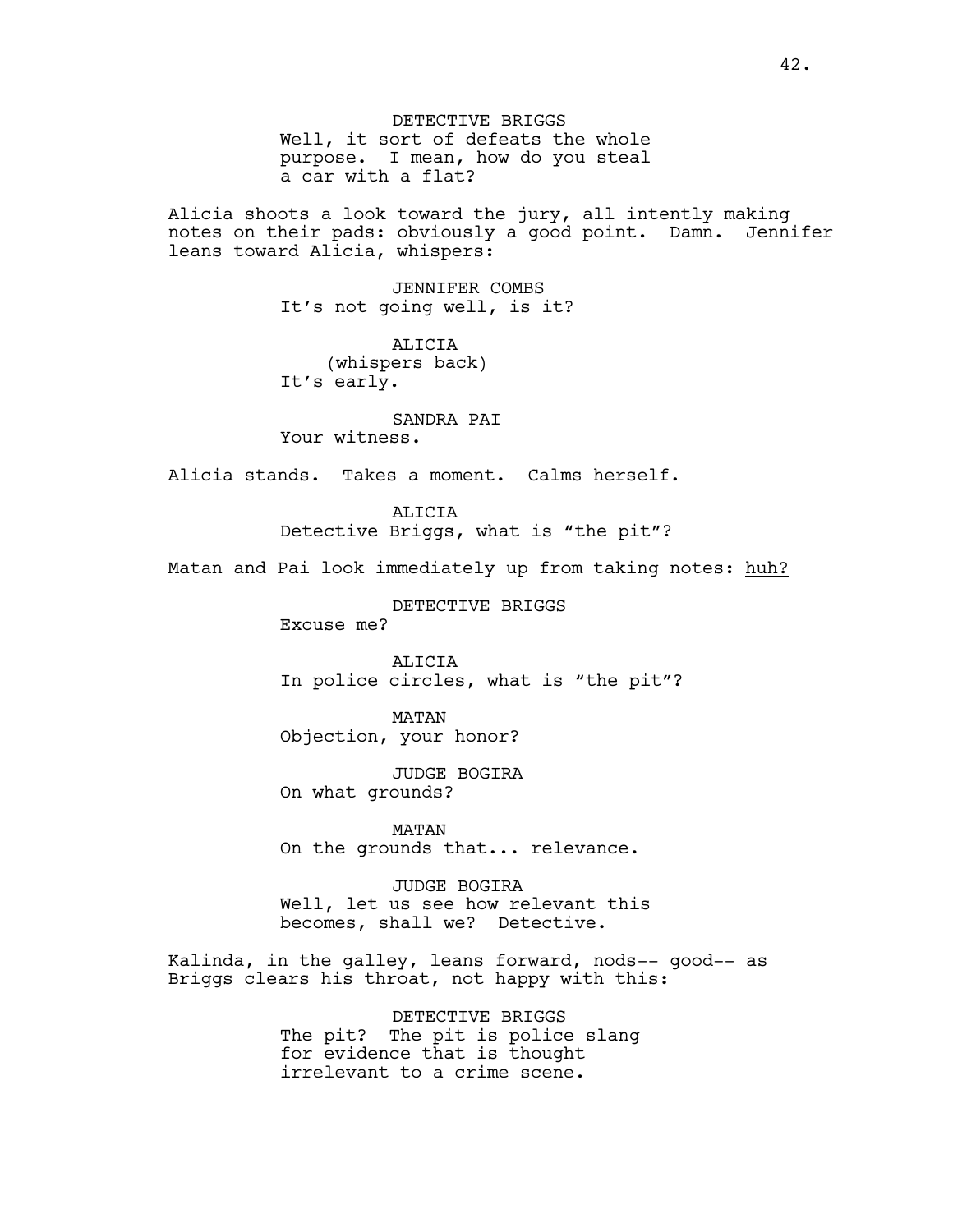#### **ALICIA**

And when an officer is referring to "dropping something in the pit" or "pitting it" he refers to what?

#### DETECTIVE BRIGGS

Excluding it from the crime scene narrative. But this is only the case with irrelevant details. We never exclude pertinent evidence.

#### ALICIA

Was anything from the Combs crime scene pitted?

MATAN Your honor, objection!

INT. JUDGE BOGIRA'S CHAMBERS - DAY

In chambers. A wall of words. Matan and Pai yelling. As Bogira studies the xeroxed staple on the lab report.

> JUDGE BOGIRA Okay, *okay*. So, Mrs. Follick, none of this was in the first trial. Is it your intention to pursue a new defense?

ALICIA Yes, your honor.

Bogira eyes Alicia, steelier than he thought as Matan explodes:

MATAN Counsel is trying to mislead the jury with a claim of police corruption--!

JUDGE BOGIRA Oh, shut up, Matan. Is she right? That's the question. Did you bury something?

#### MATAN

I-- We all know what's going on here. David Follick was a corrupt D.A. If evidence was buried, *he* buried it; and now *she's* benefiting from *his* knowledge!

JUDGE BOGIRA Which still leaves *you* with a possible second page missing here! (MORE)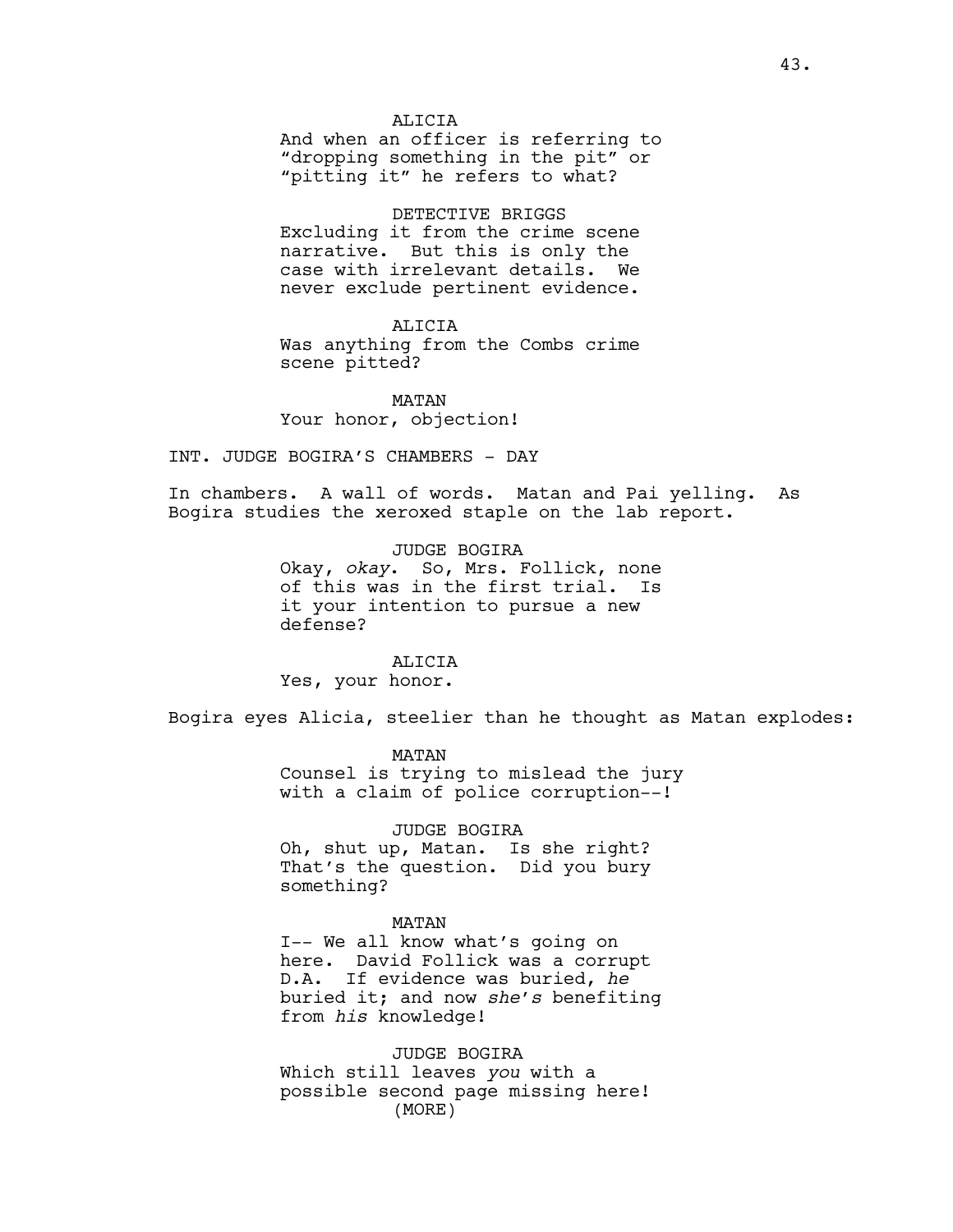#### I'll give you until Monday to produce it, along with any evidence it references, then I'll rule on admissability. And you, Mrs. Follick, I'm not sure if you're being fed this stuff or you're doing it on your own, but I'm not going to allow a fishing expedition in my court. Understand? JUDGE BOGIRA (CONT'D)

#### ALICIA

I do, your honor.

#### JUDGE BOGIRA

You seem to be learning quick, Mrs. Follick, congratulations. But you'll find there's only one rule in trial work. Don't waste the judge's time. Are you wasting my time?

ALICIA

Never, your honor.

#### **END OF ACT TWO**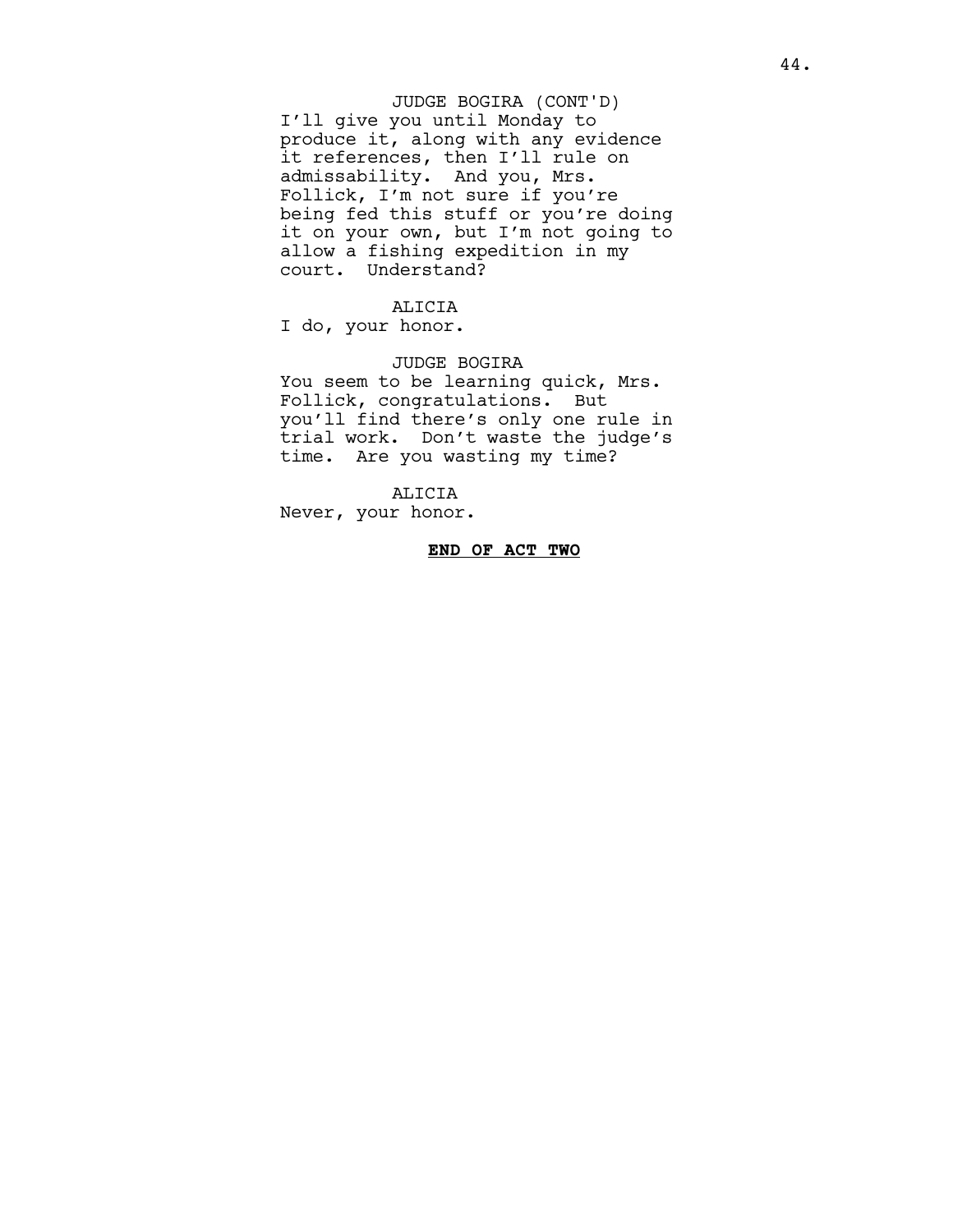#### **ACT THREE**

INT. DAWNA'S CORNER OFFICE - 28TH FLOOR - LAW FIRM - DAY

Tense. Alicia stands before the partners: Dawna, Will, and a Solomonic Cormac. Door closed.

#### DAWNA

The directive was simple: follow the strategy of the first trial. Instead you're pushing for trace evidence that might not even help your case.

Alicia tries to stay strong, certain:

**ALICIA** I interviewed the first jury and they voted 11 to one to convict, so I--

DAWNA Excuse me, that's not true. It was evenly split.

ALICIA No. Half the jurors switched votes only when they couldn't get a "troubled" juror to deliberate. (Will looks up: really?) So it was my judgement to change strategies.

Dawna. She studies Alicia. Angrily. A personal slap.

DAWNA Was it your *judgment* not to update us?

INT. WORKSTATION ROW - 28TH FLOOR - DAY

Alicia finds herself out the door. Looks at her hand. Hates that it's shaking. When...

#### ALICIA

Alicia!

Alicia sighs. An approaching Lauren Yost.

LAUREN YOST We've gotta stop meeting like this. (laughs)

#### ALICIA

Hey, Lauren.

Alicia starts off, but Lauren follows...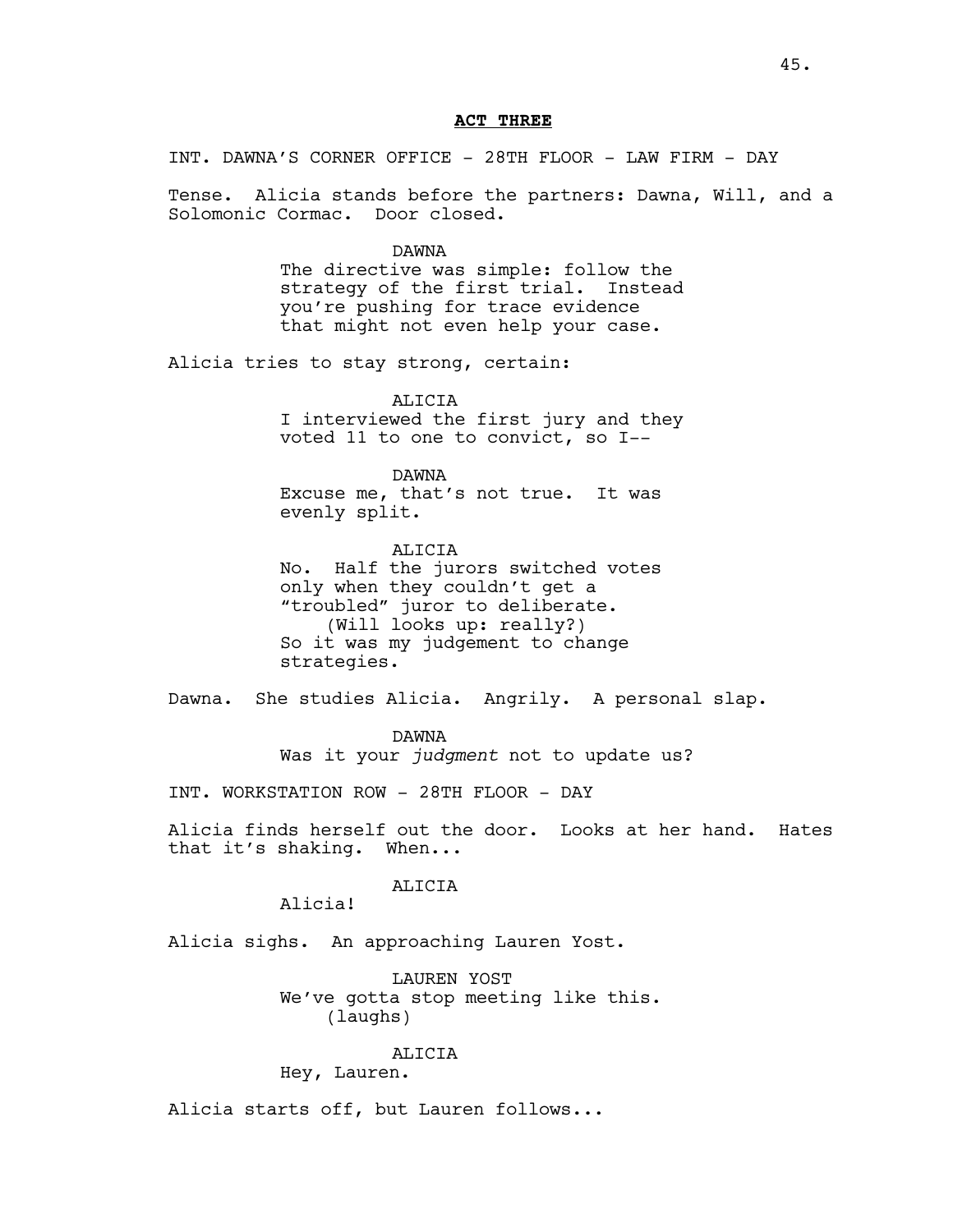#### LAUREN YOST

We're just finishing up the estate documents today. But you know who I ran into downtown? Deena Hart. I told her I saw you, and she said she was going to give you a call so the three of us could have lunch.

#### ALICIA

Lauren, I don't mean to be rude, but... Deena isn't going to call, and we're not going to have lunch. And that's fine. Really, it is.

Lauren stares at her. The honesty of this pretty blinding.

ALICIA (CONT'D) Everybody's moved on. It's not a good or bad thing. It's just what happens. It's great to see you. I have to get back to work.

And Alicia continues off. Lauren watches her go: the smallest edge of quilt there. While...

INT. DAWNA'S CORNER OFFICE - 28TH FLOOR - LAW FIRM - DAY

...the partners deliberate...

#### DAWNA

She's a junior associate who doesn't *think* she's a junior associate. Her husband was the D.A., she lived in Highland Park. It's not just trying to teach an old dog new tricks. It's trying to teach an *entitled* dog new tricks.

#### WILL

Oh, come on, Dawna. She's trying to win a case. You mentor these women until they start competing with you.

#### DAWNA

What?! Excuse me?!

CORMAC Okay, okay. What are your recommendations?

#### DAWNA

I think we should reprimand Alicia, and put Cary in as first chair.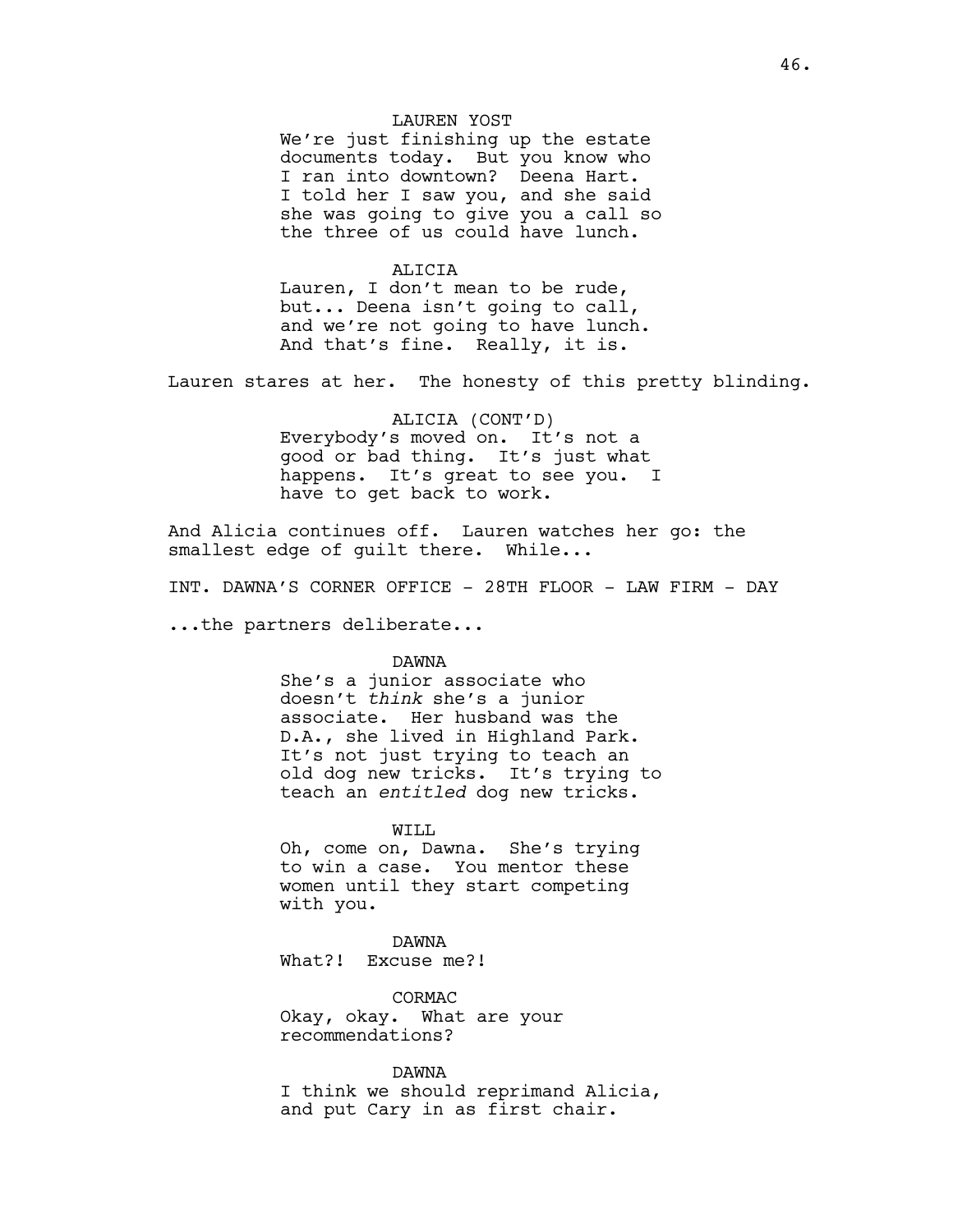Cormac turns to Will: You? Will considers it.

WTT.T. You know one thing we haven't talked about? What if there is something in this missing trace evidence?

And...

INT. CRIME LAB - DAY

#### KALINDA

Just a peek, Danny. Come on.

It's Kalinda smiling flirtatiously with DANNY (32), a nervous Wallace Shawn type, outside the crime lab. Kalinda dressed to accentuate everything that needs to be accentuated.

DANNY

*No*. How'd you even get in here?

KALINDA

I still have friends in the D.A.'s office. Come on, I know the judge ordered you to look through the raw Combs evidence. What'd you find?

Danny stares at her, and...

INT. DANNY'S WORKSTATION - CRIME LAB - DAY

DANNY Hairs. Brown. A half inch long.

Danny whispers nervously as Kalinda peers through a microscope.

KALINDA Pubic hairs?

DANNY No. Not curled. Don't touch that.

KALINDA And you checked their residences?

DANNY There were no matching hairs in the accused or victim's house. Now you have to go. Please.

KALINDA Where were these found?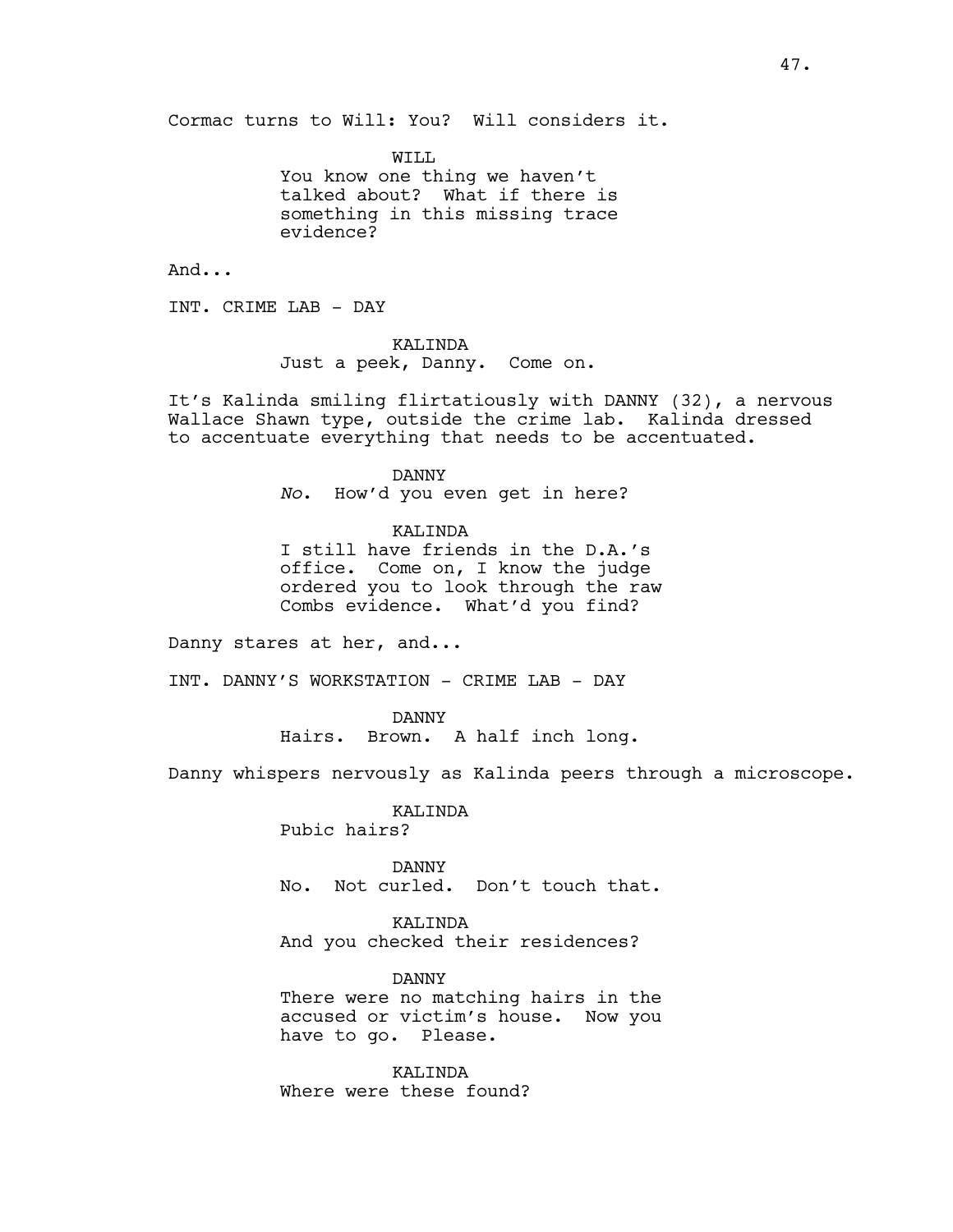Danny sighs, checks a report:

DANNY On the deceased. His left coat arm.

KALINDA (incredulous) And the cops think *this* is immaterial to the case?! They're found on the arm used by a driver to struggle with a carjacker, and--?

DANNY These didn't come from any carjacker.

KALINDA How do you know?

DANNY They're not human.

Kalinda. She stares at him. What?

INT. ALICIA'S OFFICE - DAY

Jennifer. She hungrily flips through new photos of Lilly, now a year older. She laughs at her in a witch costume.

> JENNIFER COMBS Thank you. Thank you.

Alicia, still distracted, nods, smiles. Standing in her office now stacked high with files and exhibits. Still no filing cabinets. A phone rings out at the secretarial workstation.

> JENNIFER COMBS (CONT'D) That's her. Isn't it?

ALICIA Sonia, can you send it in?

But the phone still rings. Alicia leans out her door, finds...

INT. WORKSTATION ROW - 27TH FLOOR - DAY

...Sonia gone-- in the conference room across the hall, taking notes on Cary's deposition. Shit. Alicia answers it:

> **ALICIA** Alicia Follick's office. Hold on.

Alicia frowns at the buttons on the phone. Not sure which one to push. There. No. Another.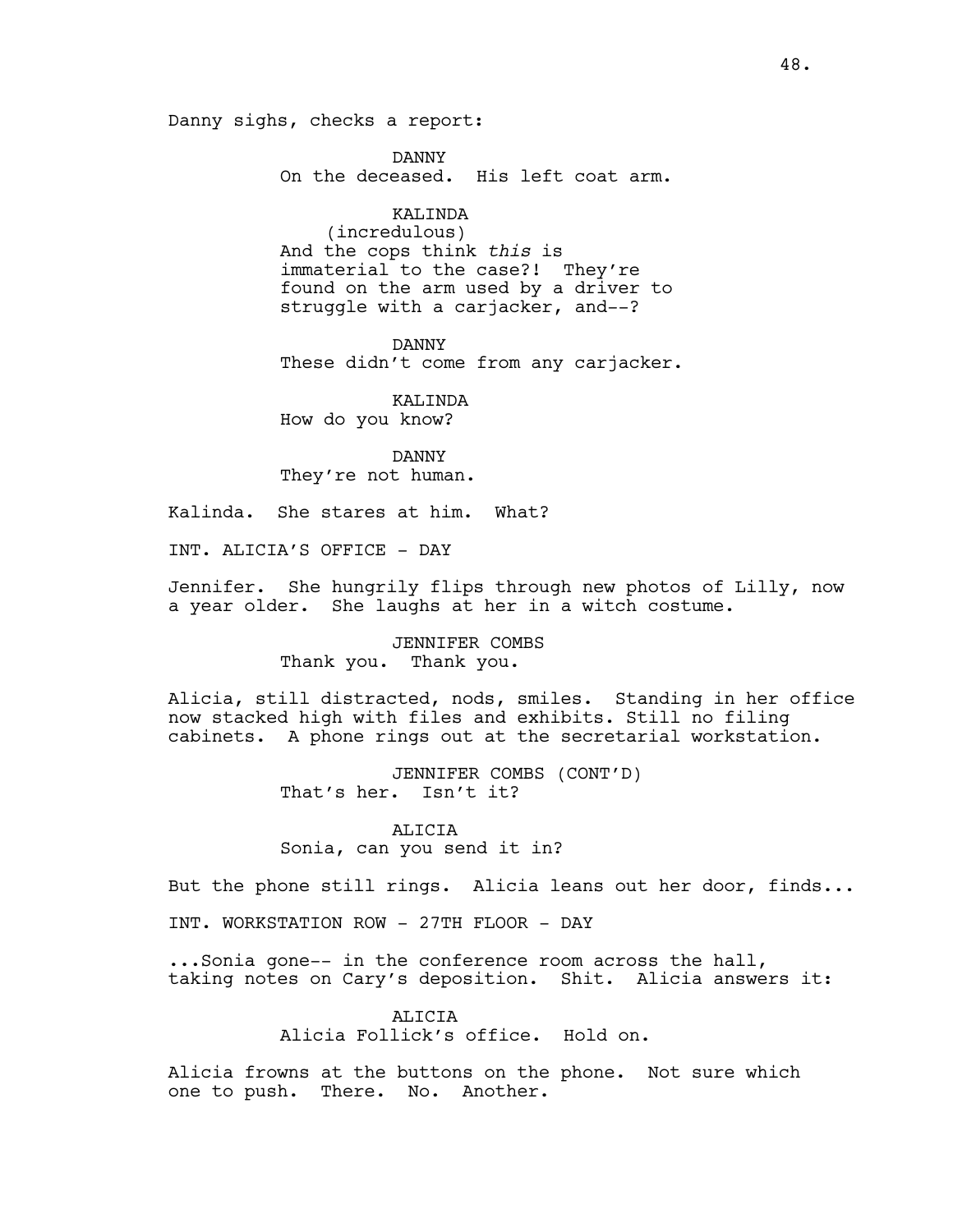ALICIA (CONT'D) Pick it up, Jennifer.

INT. ALICIA'S OFFICE - DAY

And a nervous Jennifer takes a deep breath, picks up.

JENNIFER COMBS

Hello.

LILLY COMBS (O.S.)

*Mommy?*

Jennifer breaks down, crying. Hearing her daughter's voice.

JENNIFER COMBS

Baby, it's me.

Alicia at the door finds her eyes wet too. Can't help it.

LILLY COMBS (O.S.) *Where are you, mommy? I miss you so much.*

JENNIFER COMBS I know, I miss you too. I just-- I hope I can see you. I want to see you.

LILLY COMBS (O.S.) *I want to see you too.*

Alicia wipes a tear from her cheek, slowly...

INT. WORKSTATION ROW - 27TH FLOOR - DAY

...steps out, quietly closing the door. She sees Sonia rolling a FILING CABINET toward her.

> ALICIA Oh, good. I'm overflowing in here.

SONIA Actually, Mrs. Follick... ah...

She wheels it into Cary's tidy office. Oh, come on! Alicia's frustration bubbles over:

> ALICIA We need to talk, Sonia.

SONIA I know. I just-- I have to get back to the deposition.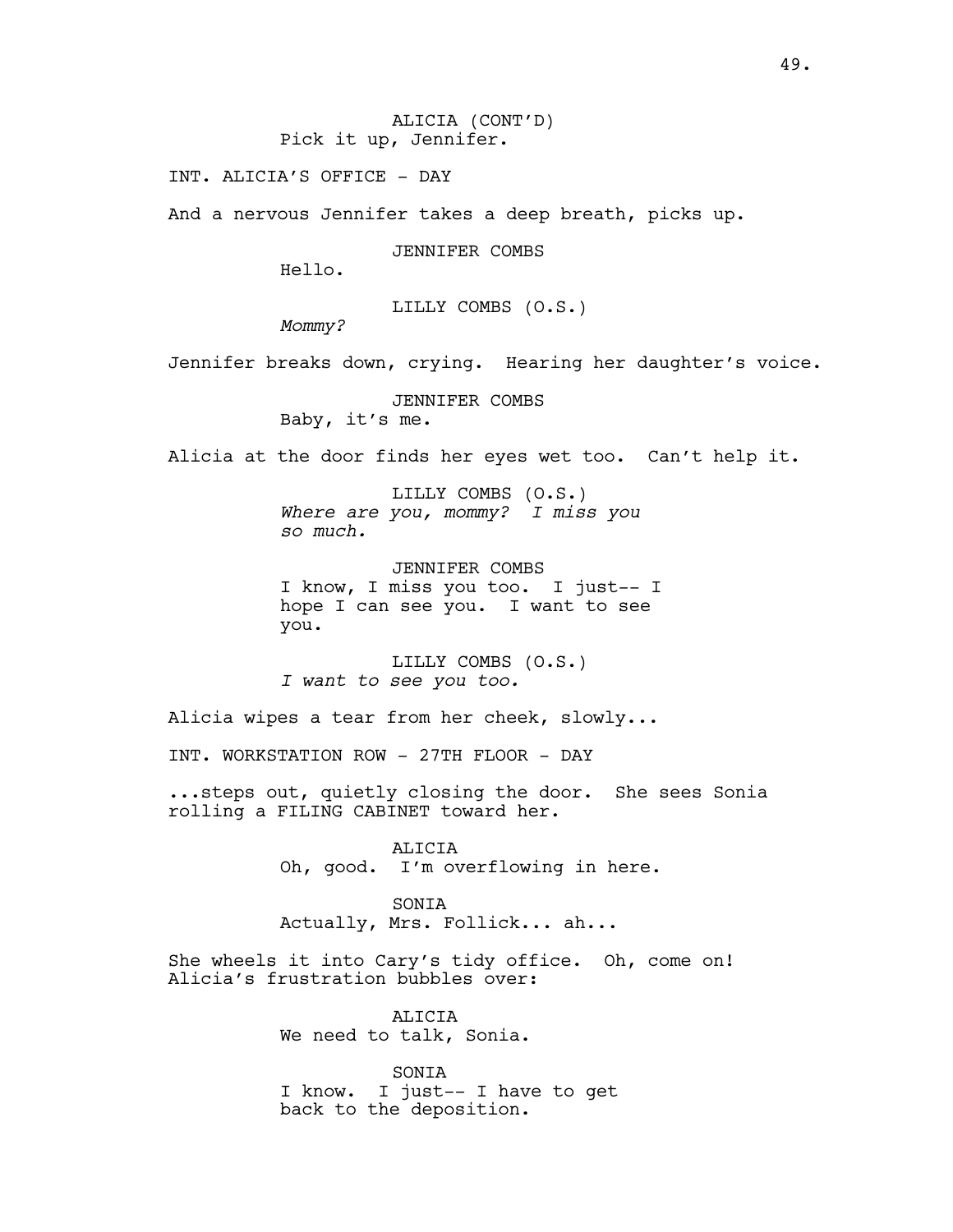ALICIA No, *stop*. You're both our assistants. You're not just working for Cary.

SONIA I know, Mrs. Follick, but I need this job, and Cary... (trying to be polite) ...he's definitely going to be here. I'm sorry.

And she rushes off. Alicia just stands there, when...

KALINDA

It's not human.

Alicia turns to find Kalinda approaching. What?

KALINDA (CONT'D)

The trace evidence. It's hair from an Italian greyhound. Neither Jennifer or Michael had pets. And here's something else. There's a chemical on the hair. *Alco ectolin.*  A lotion for muscle and joint pain.

ALICIA (peering at her notes) That's the chemical number?

KALINDA No, his cell. I agreed to drinks.

Alicia looks up, smiles. Starting to love Kalinda.

ALICIA So we're looking for a greyhoundowning senior citizen?

KALINDA "*We*"? I hear you're being bumped to second chair.

Alicia stares at Kalinda. A surprise. She looks around. Sees the Assistant Brian nearby. They lower their voices:

ALICIA

When?

KALINDA Tomorrow. Cary's being transitioned in. They go back to the first strategy.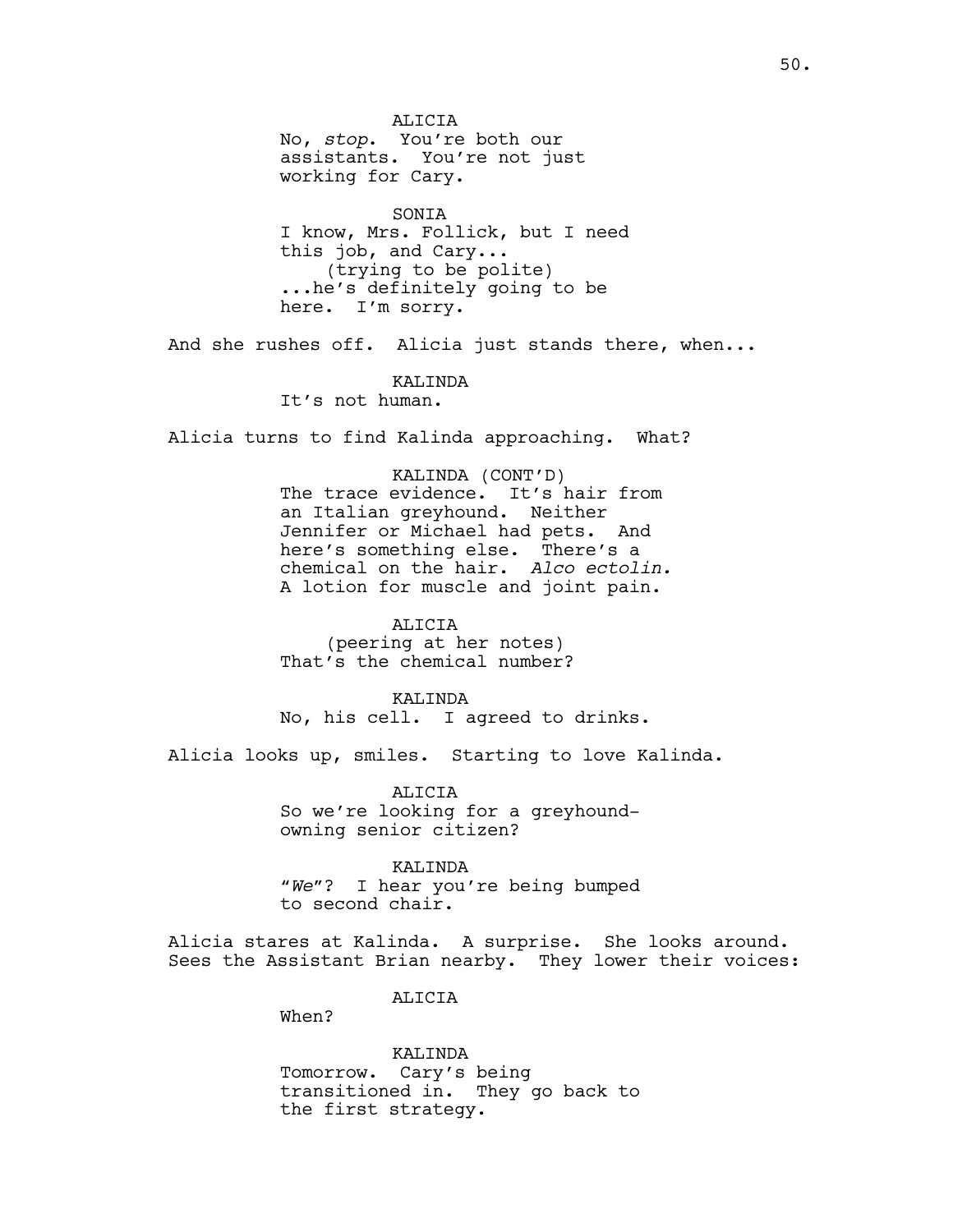Alicia takes a second. Considers it.

**ALICIA** Then that leaves today.

Kalinda nods. A moment between them.

### KALINDA

So go kill him.

INT. COURTROOM 402 - COOK CRIMINAL COURTHOUSE - DAY

The Walmart surveillance. It plays on a courtroom monitor.

MATAN

This is at 11:03, the night of the murder, Mr. Mitchell. And that's you crossing the lot, correct?

The Walmart security guard, looking crisp, professional.

MITCHELL Yes, sir, that is correct. It's part of my job to make a circuit of the lot every hour on the hour.

Alicia (wearing the black dress now-- whatever it takes) checks how Jennifer is doing. She looks down at the photos of Lilly in her hand, still glowing.

> MATAN And you saw no mysterious pick-up

> truck? No evil carjackers racing past you? Nothing the defendant claims she saw? Correct?

> > MITCHELL

That's correct.

Will enters the gallery, sits behind Kalinda. Whispers:

WILL How's it going?

KALINDA

Can't tell yet. If we undercut *him*, we're halfway home. But we still have to throw together a defense.

Will nods, sees a man at the back of the court. Leaning against the wall watching. Will whispers:

> WTT.T. What's the D.A. doing here?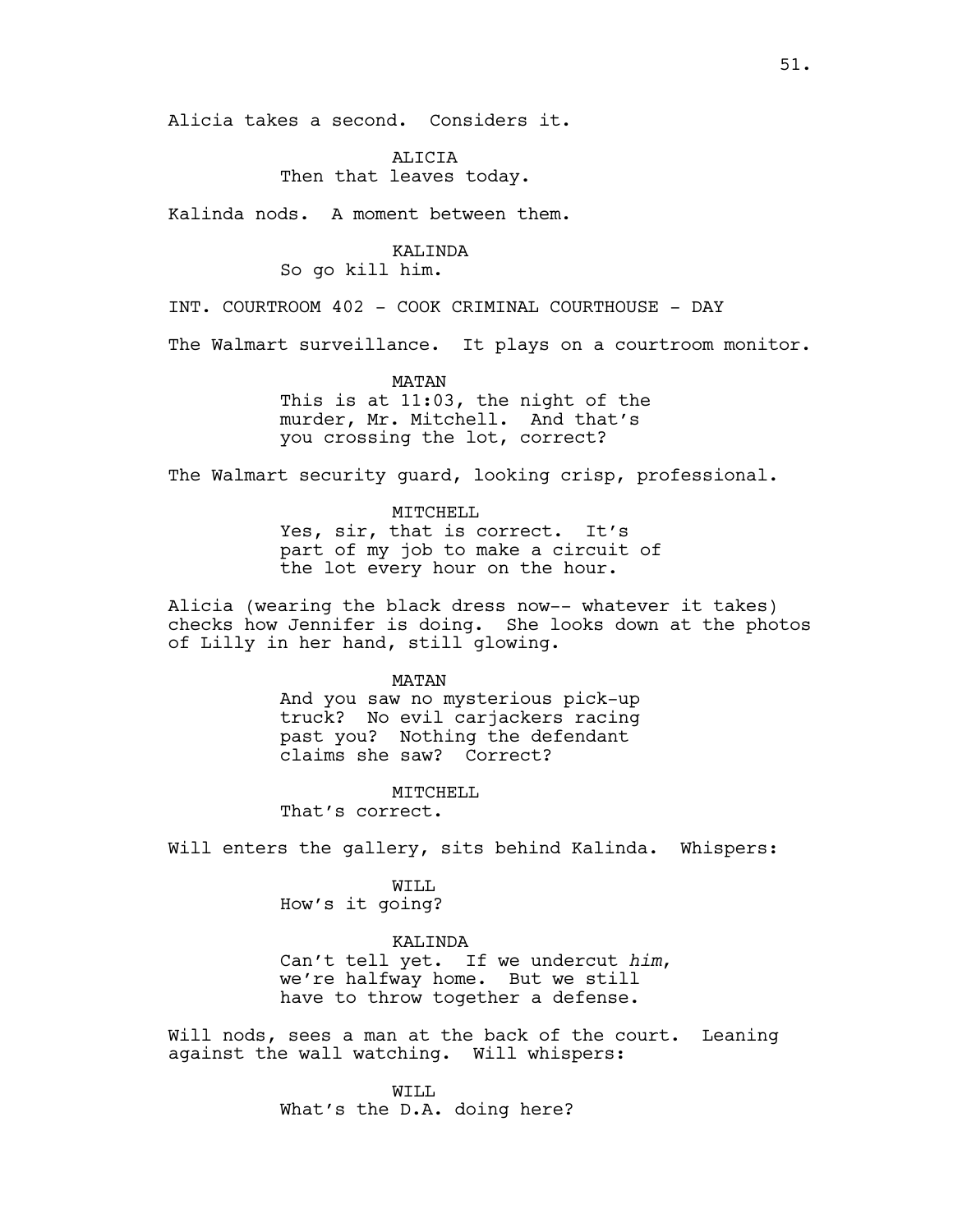The new D.A. GREG CHILDS (45). A Chicago Gavin Newsome. Dignified, tall, humorless, and handsomely greying.

> KALINDA What do you think? They're worried she's working for her husband.

Interesting. Will turns back to Alicia now standing for crossexamination. A bailiff wheels two monitors next to the first.

ALICIA

Thank you. Now, Mr. Mitchell, we have three images here. The middle one is the night of the murder. The left is the surveillance from the night *before* the murder. And the right is the surveillance from the night *after* the murder. Correct? Can you see the dates on all three?

MITCHELL

Yes, I can. That's correct.

ALICIA

Good. And, as you said before, here you are-- let me roll these forward a bit-- here you are crossing the lot at 11:03 on the night of the murder? And here you are...

But Alicia pauses, sees Greg Childs. Eyeing her. A long second.

JUDGE BOGIRA Mrs. Follick?

Alicia nods, continues. More intent, biting into it:

ALICIA And here you are, Mr. Mitchell, doing the same the night before and the night after the murder. Making a circuit of the parking lot. It must get old?

MITCHELL No, ma'am. My job may not pay as much as yours, but I love it.

Matan and Sandra watch Alicia. Where is she going with this?

ALICIA Okay, now let's fast-forward the image another forty-five minutes, shall we? There. What do you see?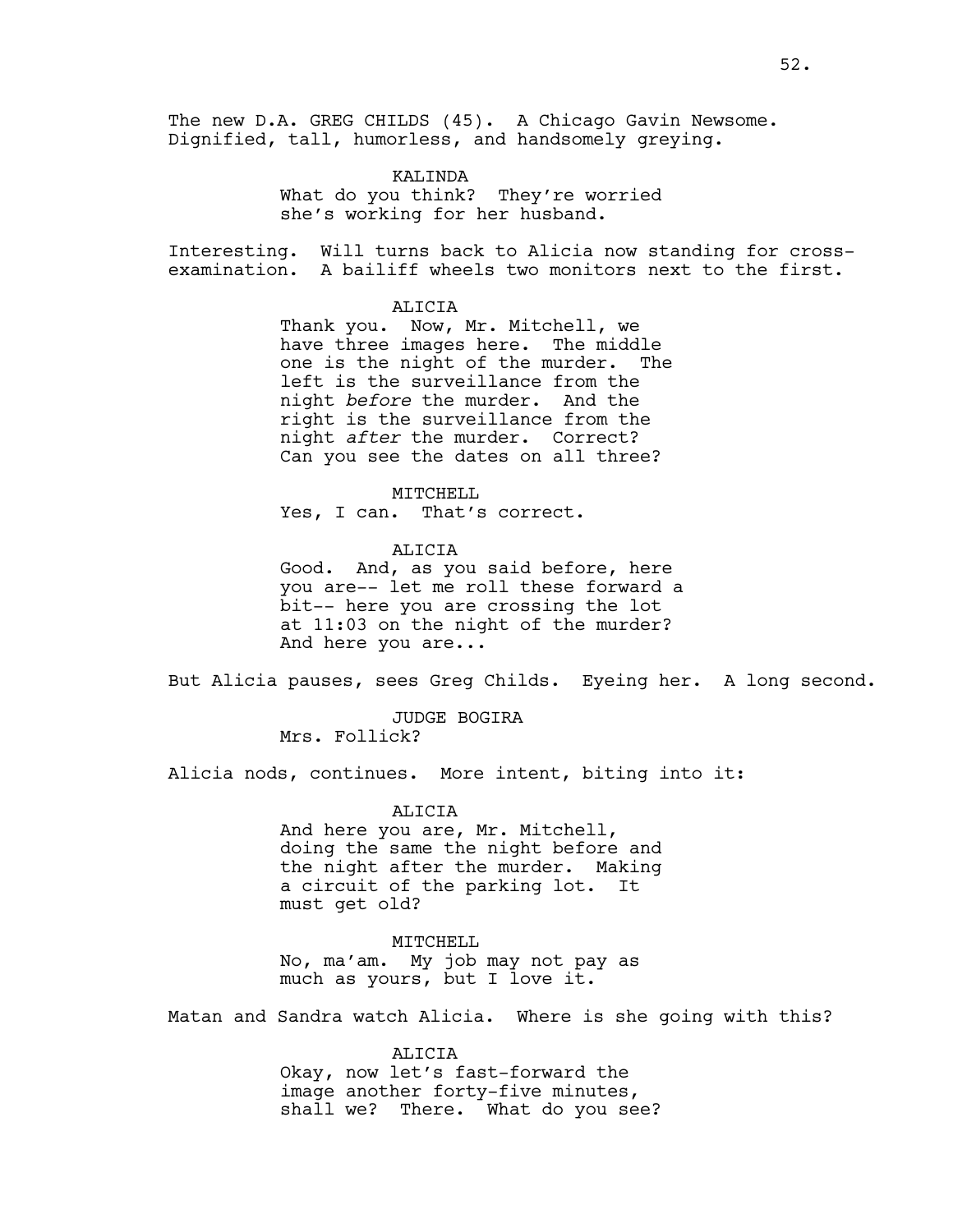MITCHELL

Nothing.

ALICIA No, there. Do you need to move closer?

MITCHELL Oh. It looks like a shopping bag.

ALICIA Actually it is. A plastic shopping bag. It was windy that night. And it blew across the lot at 11:48.

MATAN Your honor, objection, what does this have to do with anything?

JUDGE BOGIRA Beats me. But I'm interested. Aren't you, Mr. Brody? Overruled.

**ALICIA** Now let me fast-forward these other two monitors-- the night before the murder and the night after-- to the same time code.

She does so, and-- click-- she freeze-frames all three. And there it is-- the same plastic bag blowing across the lot.

> ALICIA (CONT'D) What do you see?

MITCHELL (appalled) I-- I don't know.

ALICIA I think you do know, sir. Either you have a plastic bag that blows across your lot every night at 11:48 or these are copies of the same tape.

Matan and Sandra close their eyes: oh shit. As Judge Bogira suppresses an appreciative snort, and the jury all immediately turn to make a note on their pads.

Will's grin widens as Alicia clicks "play" on the three monitors. And the exact same bag blows across the lot.

> MITCHELL I didn't-- It's not what it looks like!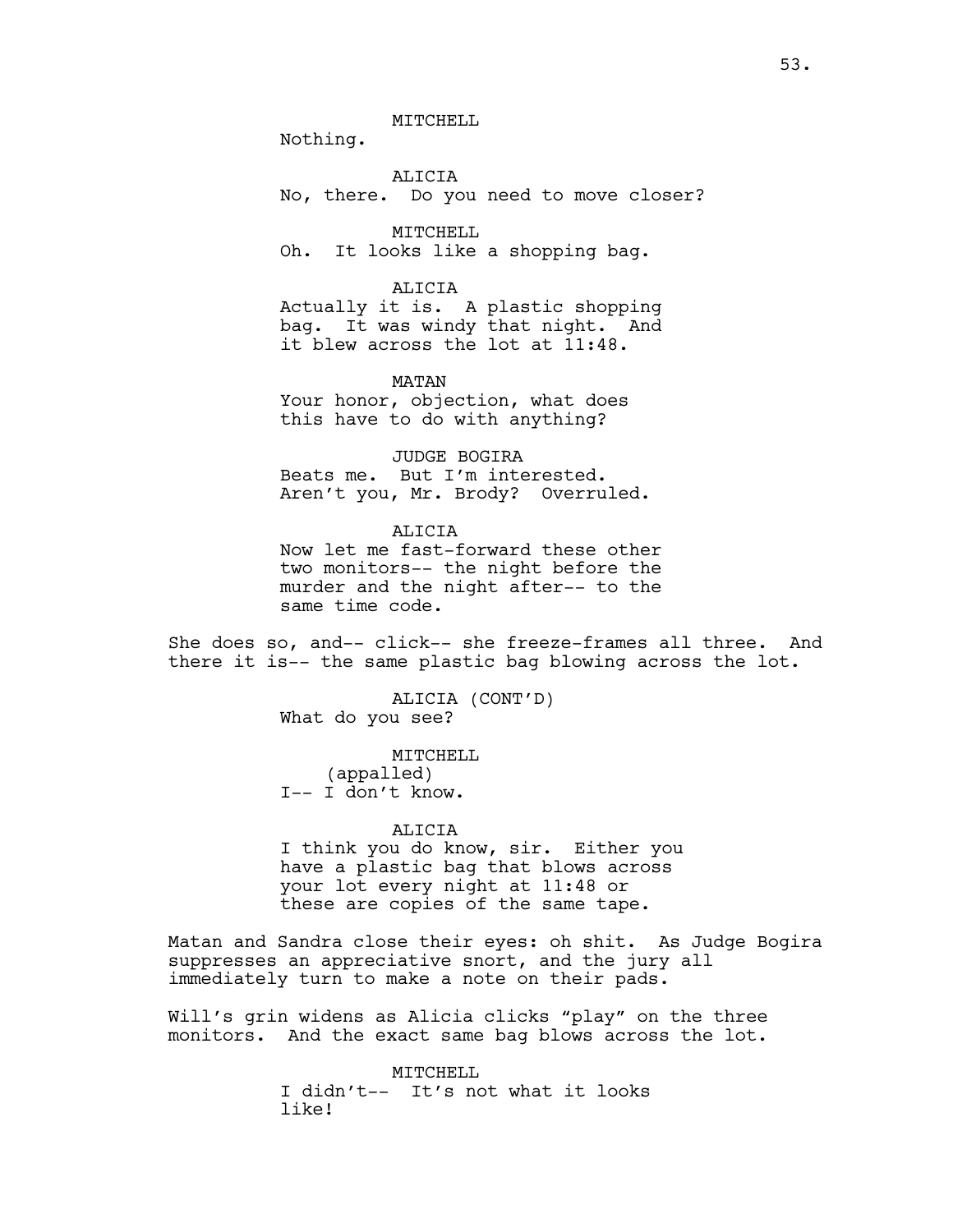#### **ALICIA**

I understand, sir. It's not that you *willfully* misled the police?

MITCHELL No, right-- correct.

ALICIA It's just that it's cold out at night? And sometimes you don't make the circuit of the lot?

#### MITCHELL

Yes.

#### ALICIA

So, on nights you don't go out, you don't record the actual surveillance image; you just set your computer to duplicate the night before in case the manager checks it, is that correct?

#### MITCHELL

I-- Yes.

Will grins, looks back, sees D.A. Childs exiting unhappily.

#### ALICIA

So just to be clear: there is *no* recording of the night of the murder, and you were never in a position to see or *not* see a pickup truck with carjackers? (Mitchell nods, destroyed) Was that a yes, sir?

#### MITCHELL

I'm sorry. Yes.

Jennifer takes a deep breath. The truth.

#### ALICIA

No further questions.

Matan and Sandra just stare straight ahead, destroyed. As Alicia turns toward her seat, looks for Greg Childs. He's gone. Alicia nods-- good-- then she sees Will, smiling.

She offers a quick smile back, sits. Pats an appreciative Jennifer's hand. Better than therapy.

#### **END OF ACT THREE**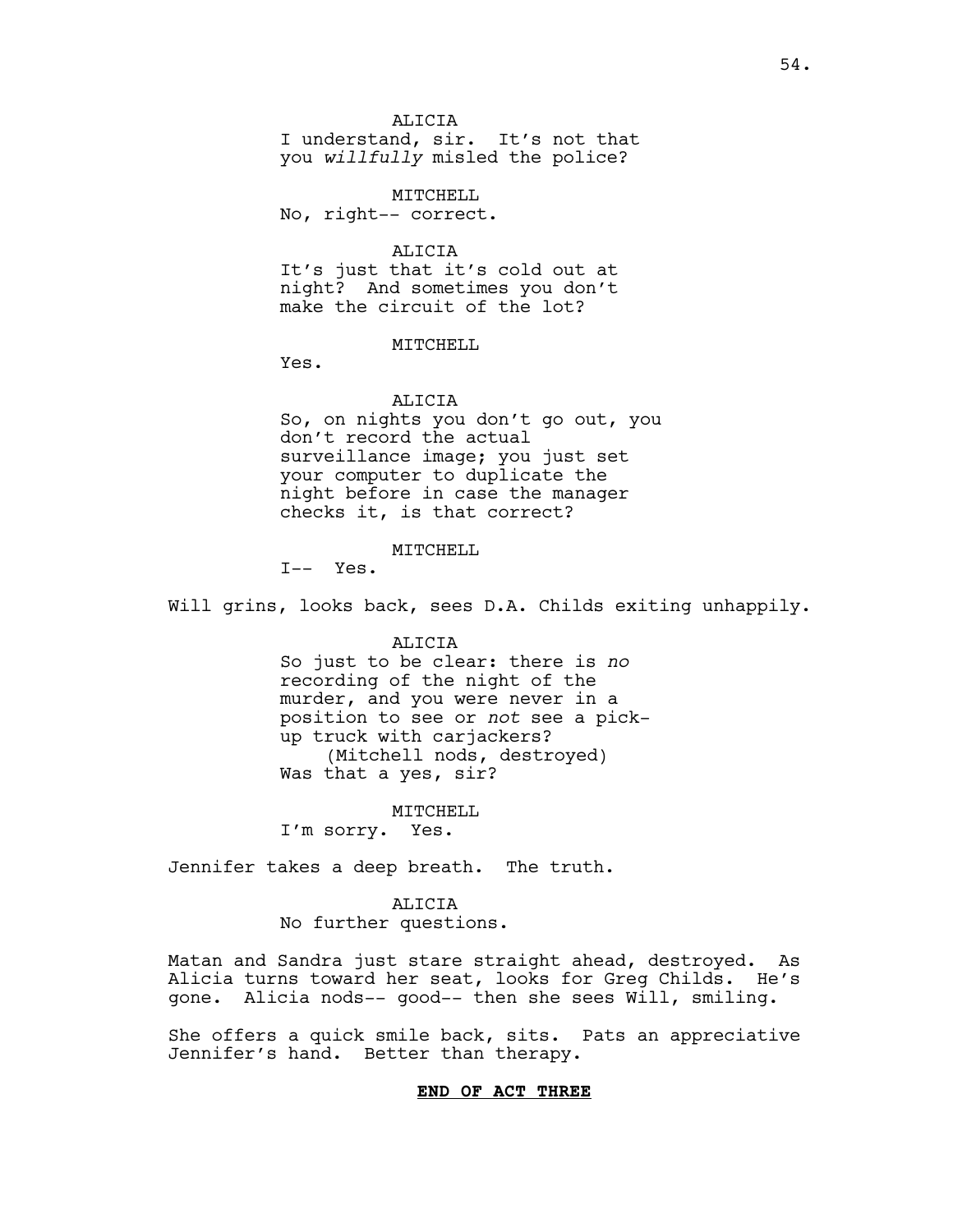#### **ACT FOUR**

INT. ALICIA'S OFFICE - NIGHT

Will and Alicia. Late night bull session. Alicia's office is an ever-growing chaos of files. Still no filing cabinets.

> WILL So, you've got no rebuttal witnesses?

ALICIA Just Jennifer.

WILL And you're wondering whether demolishing the key prosecution witness didn't just save your ass as first chair-- congratulations, by the way-- (Alicia smiles, nods) --but was enough for reasonable doubt?

Alicia nods. A second of silence as they think.

WILL (CONT'D) You know what I don't like?

ALICIA The nail in the tire?

#### WTT.T.

Yeah. And the old Honda. It just doesn't *feel* like a carjacking. It feels like a murder made to look like a carjacking. Is that a couch?

A couch standing on its end in a corner.

ALICIA Yeah, maintenance brought it by. Go for it.

Will lowers the couch. Jumps on it. Looks around.

WTT.T. You need a maid in here.

But Alicia pauses, a new thought nudging her.

ALICIA Okay, what if it wasn't a carjacking?

WILL Then you lose.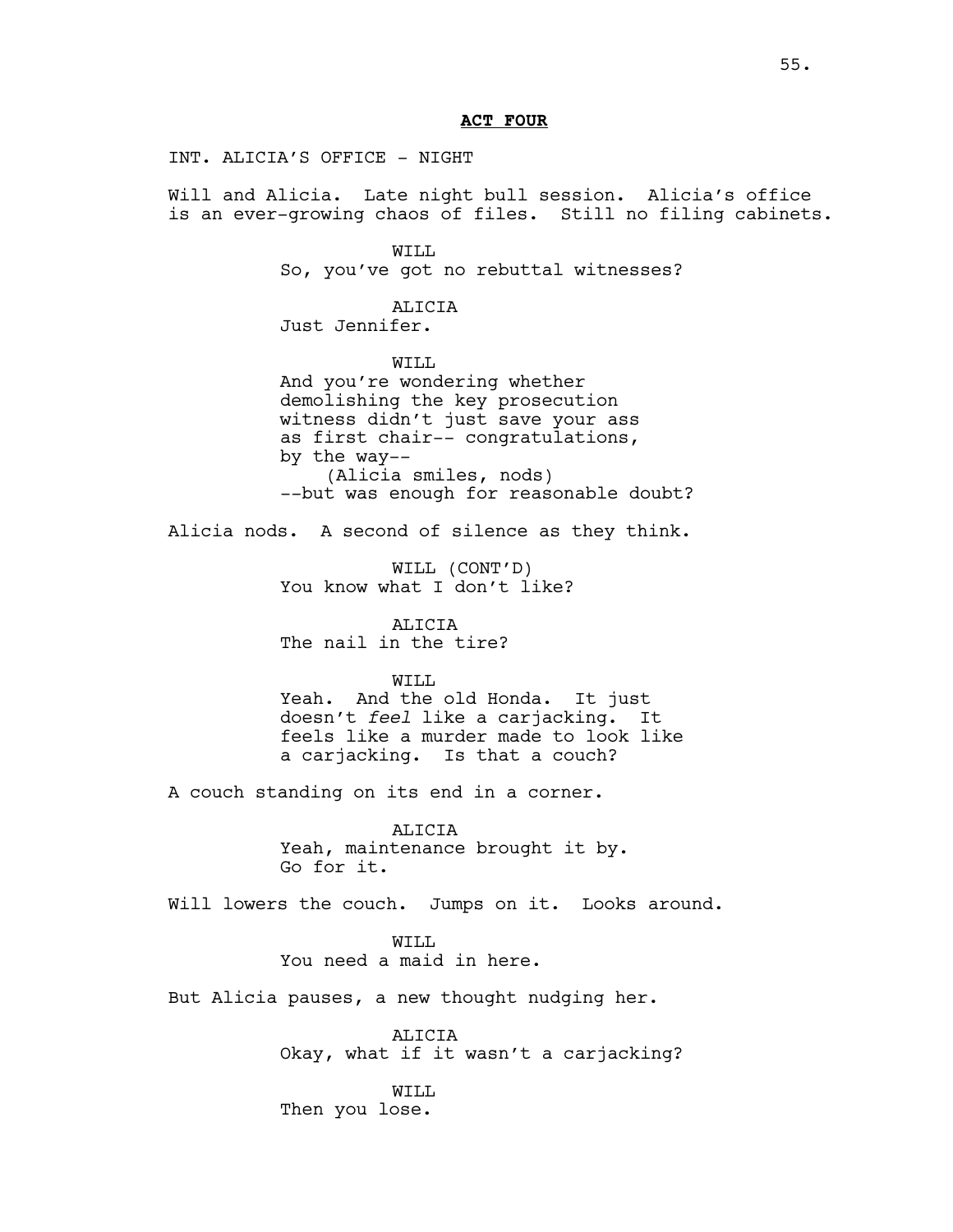#### ALICIA

No, no, what if we don't argue against their case. We agree it *was* a murder made to look like a carjacking-- *but* Jennifer just wasn't the one who did it?

WILL Sounds like you're reinventing the wheel.

#### ALICIA

(getting excited) No, all they've proven is it wasn't a carjacking, not that Jennifer was the shooter. I need to offer up another suspect. Who are Michael's enemies? Who would want him dead?

Alicia finds a number, dials, sees Sonia pausing at the door:

SONIA

Hi. I just wanted to say: congratulations, Mrs. Follick. I heard you did well in court.

ALICIA

...Thank you.

Sonia starts to say more when Cary calls: *"Sonia!"* She smiles, embarrassed, starts off. Will shoots a look toward Alicia-- what was that about? She shakes her head-- nothing.

> ALICIA (CONT'D) (into the phone) Yeah, hey, Kalinda. What do we know about the victim's enemies? No, it just seems like we need to point to a suspect.

Will gets up, whispers:

WILL Sounds like a late night. Let's do dinner tomorrow.

Alicia nods, regretfully. Watches Will leave. He looks good from this angle. Sexy. He turns the corner. Gone.

> ALICIA No, look, let's talk to the wife-- Cindy-- ask if he had any money troubles? (MORE)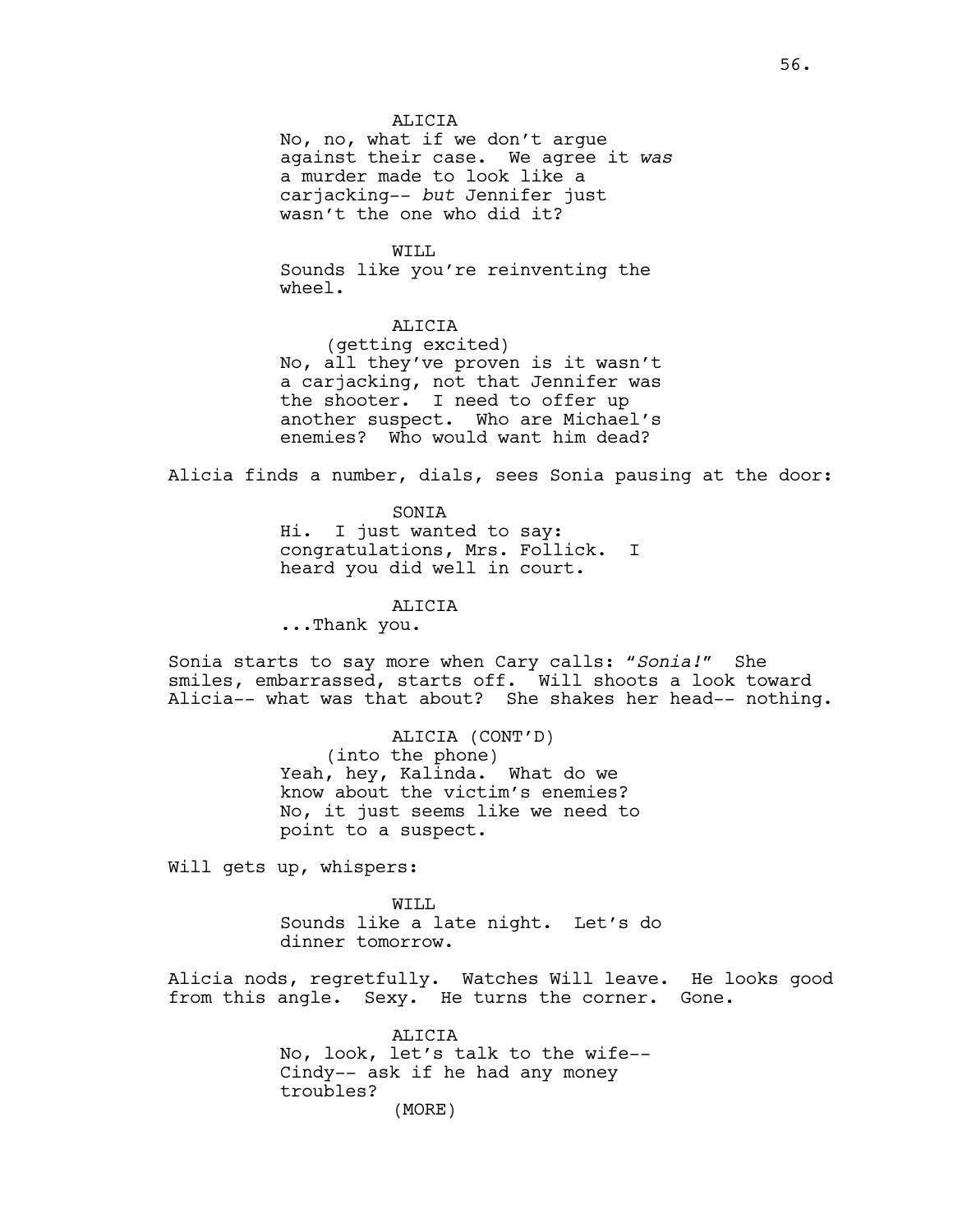No, the thing is: we don't need a wodunit, just a coulda-dunit. ALICIA (CONT'D)

EXT. COOK COUNTY COURTHOUSE - DAY

Morning. Bright and beautiful.

INT. HALLWAY - COOK COUNTY COURTHOUSE - DAY

Kalinda and Alicia exit a courthouse elevator, hurriedly walk and talk their way through documents as they head toward court:

> KALINDA That's from the TRW; and that's the family history.

> ALICIA Where are the credit card receipts?

### KALINDA

Here. But they're going to object the whole way. You'll need to just string together some implications--

GREG CHILDS Mrs. Follick, do you have a moment?

They both stop, see a stone-faced D.A. Childs in their path.

ALICIA

I-- sure.

Alicia nods to a reluctant Kalinda: go ahead. Kalinda knits her brow: you sure? Alicia nods. Kalinda continues off.

> GREG CHILDS I don't think we've ever met. I'm Greg Childs.

#### ALICIA

We've met.

Alicia not smiling, not offering a hand. Okay, no pleasantries. Childs looks around: no one within ear-shot. Time for the adults to talk.

> GREG CHILDS You know he's using you, don't you? David blames me for his downfall. He thinks I set him up. He's using you to get to me.

ALICIA How do you figure?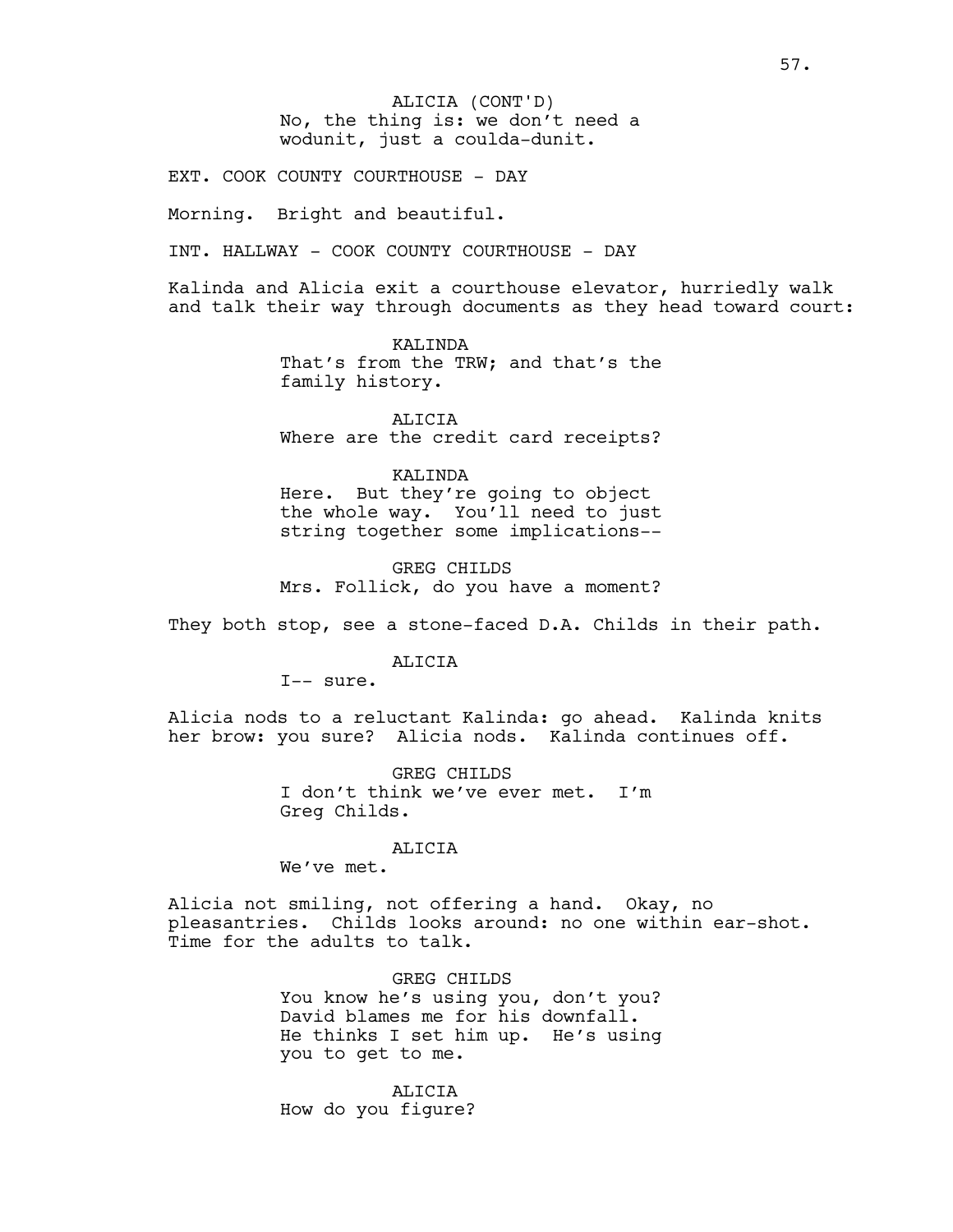GREG CHILDS Mrs. Follick, please. He told you about the missing trace evidence. He told you about "the pit." (Alicia smiles) Don't make yourself collateral damage here. For your own sake.

#### ALICIA

Mr. Childs. The day you leaked that sex tape to the press, and forced me to shield my kids from every cable news station playing it in 24-hour rotation-- *that* was the day I became collateral damage. You think you have to worry about my husband, Mr. Childs? You've obviously never made a woman angry before. (smiles politely) But good luck in court.

And Alicia starts away confidently. Childs watches her go.

INT. COURTROOM 402 - COOK CRIMINAL COURTHOUSE - DAY

Cindy Combs back on the stand. Still pale, a pained woman. Alicia approaches, smiling, wind at her back from the Childs talk. *Plop*-- she slaps the Kleenex box in front of her.

#### **ALICIA**

Mrs. Combs. Did you and the deceased sign a pre-nuptial agreement?

#### CINDY

A--? Yes. For tax purposes.

#### ALICTA

Just so I'm clear: if the deceased were to divorce you-- let's say in order to reunite with his first wife--

#### MATAN

Objection.

JUDGE BOGIRA Sustained.

#### ALICIA

If he were to divorce you, *you* would be cut off from his premarital savings, is that correct?

MATAN Objection. Relevance.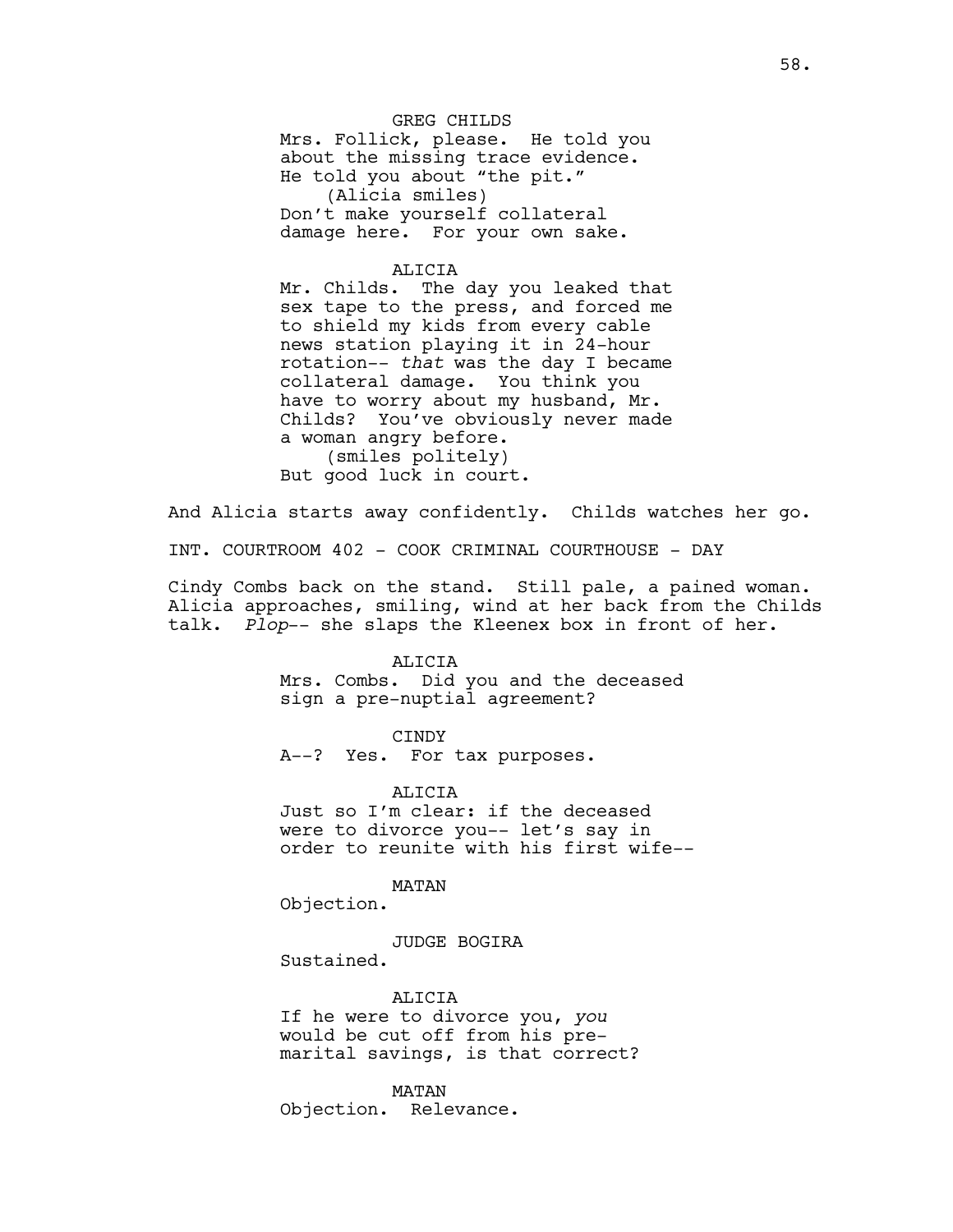## JUDGE BOGIRA

Sustained. Move it along, Mrs. Follick.

#### ALICIA

Mrs. Combs, as you testified earlier, you were in Miami at the time of the shooting, visiting family. So the police never suspected or questioned you?

#### CINDY

Of the murder? No, of course not.

ALICIA What about your brother?

Matan jumps to his feet:

#### MATAN

Objection, your honor! Come on! This whole line of questioning is a smoke screen!

JUDGE BOGIRA Mr. Brody, why don't we wait for a whiff of smoke before we call it a screen, please. I'll allow.

#### ALICIA

The police never questioned your brother, isn't that correct, Mrs. Combs?

Cindy frowns. This is not going to a good place. Detective Briggs, meanwhile, in the gallery, watches, curious.

> CINDY There was no reason to question him.

ALICIA Because he lives in Miami?

#### CINDY

Because Danny had nothing to do with this!

Alicia shoots a look toward the jury: Cindy's new abrasive tone not going over well. Jennifer, meanwhile, watches confused: where's Alicia going with this?

> ALICIA Mrs. Combs, the judge has admitted into evidence the buried-- (MORE)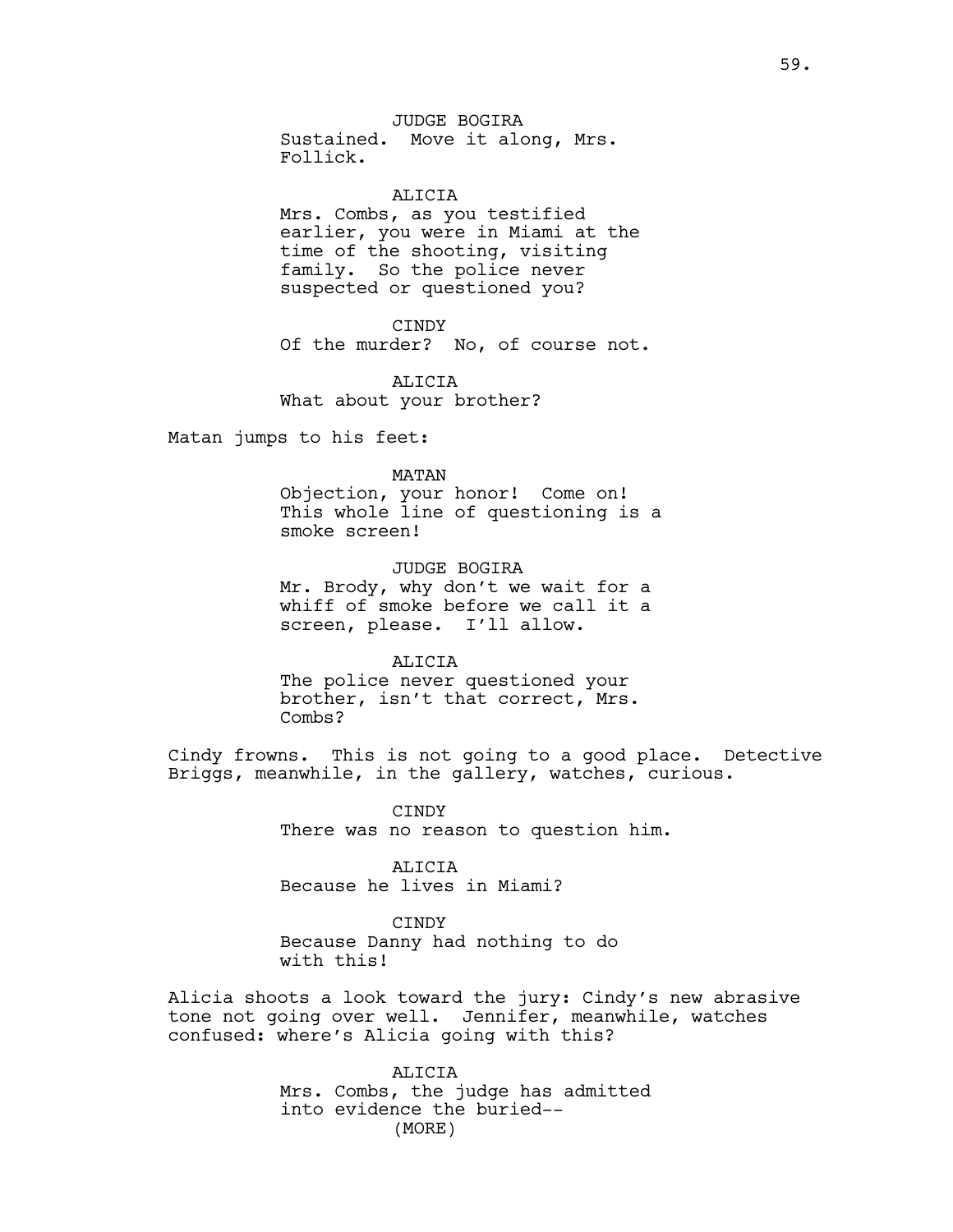#### ALICIA (CONT'D)

(sees Matan jumping up) --strike that-- the "previously unreleased" trace evidence. He has also admitted into evidence the crime lab's finding that these greyhound hairs were covered with a chemical compound called *alco ectolin."* Have you heard of this?

#### CINDY

The chemical? No.

#### ALICIA

Well, neither had I. It turns out, it is a lotion. A lotion used at dog racing tracks to ease--

MATAN Objection. Not in evidence.

#### JUDGE BOGIRA

Sustained. You might want to stay standing, Mr. Brody. I have a feeling we're nearing your smoke screen.

Detective Briggs leans forward in his seat listening as... Alicia gives herself a second, slows it down, makes the words count:

#### **ALICIA**

Mrs. Combs, isn't it a fact that, a year ago, at the time of the murder, your brother worked at a dog track--?

#### MATAN

OBJECTION!

#### JUDGE BOGIRA

Sustained.

But Alicia eyes the jury, all intently taking notes.

#### ALICIA

No more questions, your honor.

And she returns to her table, sits. Jennifer leans toward her, whispers...

> JENNIFER COMBS Are you saying Cindy had Michael killed?

ALICIA No. I'm *implying* it.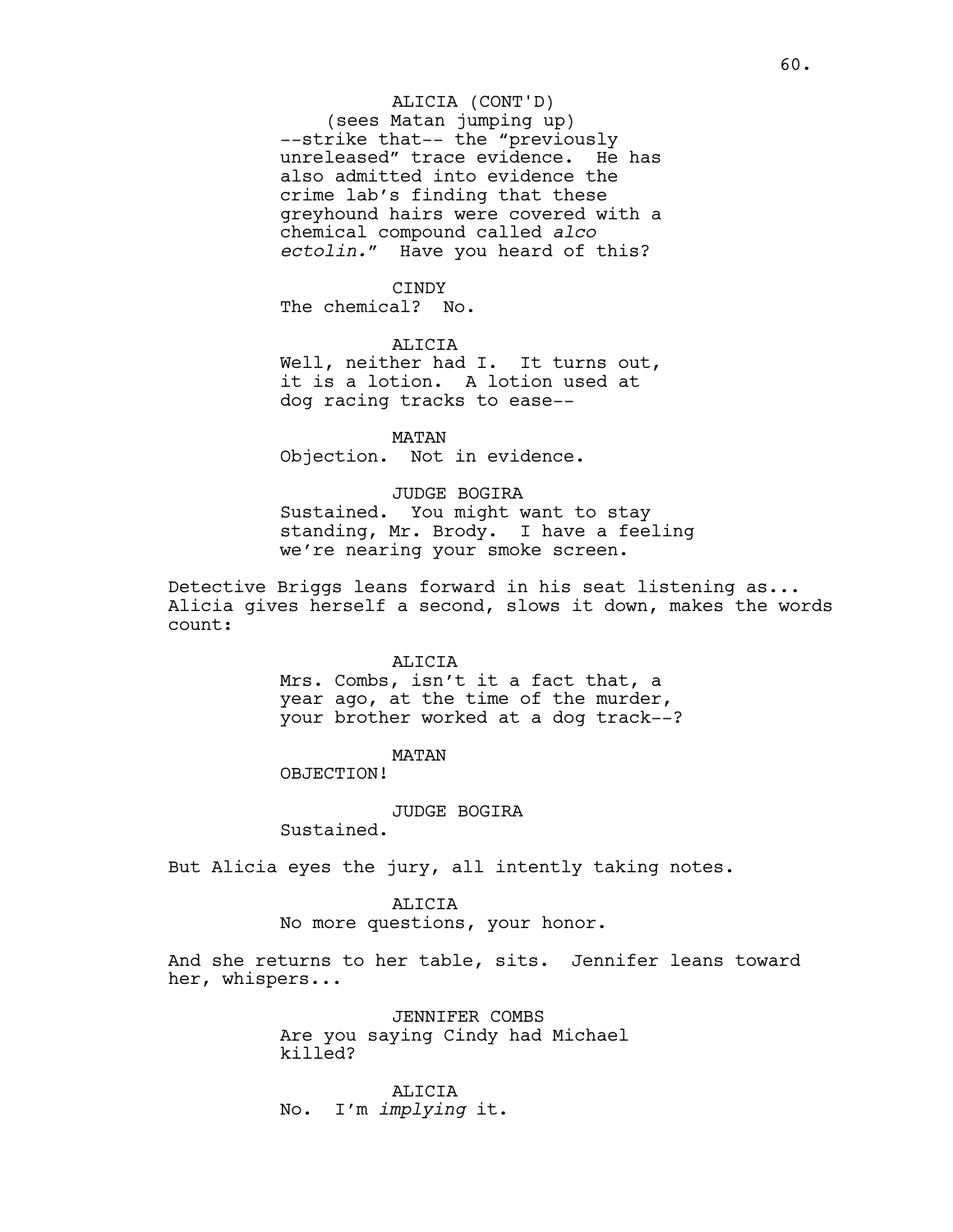Jennifer studies Alicia as, behind them in the gallery, Detective Briggs gets up, starts out of court.

INT. ALICIA'S OFFICE - DAY

Alicia and Kalinda sit in her office, feet up. Still a mess. Still no filing cabinets. Quiet.

> ALICIA So if they come back today?

KALINDA It's "guilty." Guilty verdicts come fast. "Not guilty" verdicts come slow.

ALICIA So I'll be optimistic, and take a nap.

They both sit back, relax, feet up on the desk. Kalinda sees Alicia's laptop: the screen saver playing old family vacation photos. One of David, smiling, swim-suited. A happier time.

> KALINDA You know what I don't get. (Alicia looks over at her) Why you stood by him. I would've stuck a knife in his heart.

Alicia. She studies her. It's sort of not rude from Kalinda.

ALICIA

I always thought I would too. When I heard about those other scandals, those other wives, I thought-- how can you allow yourself to be used that way? And then it happened. And I was... (looks for the right word) ...unprepared.

The two women look at each other. A moment. When Sonia knocks at the open door.

> SONIA Sorry to bother you, Mrs. Follick.

KALINDA (winces: damn) The jury's in?

SONIA No, Judge Bogira wants to see you in his chambers.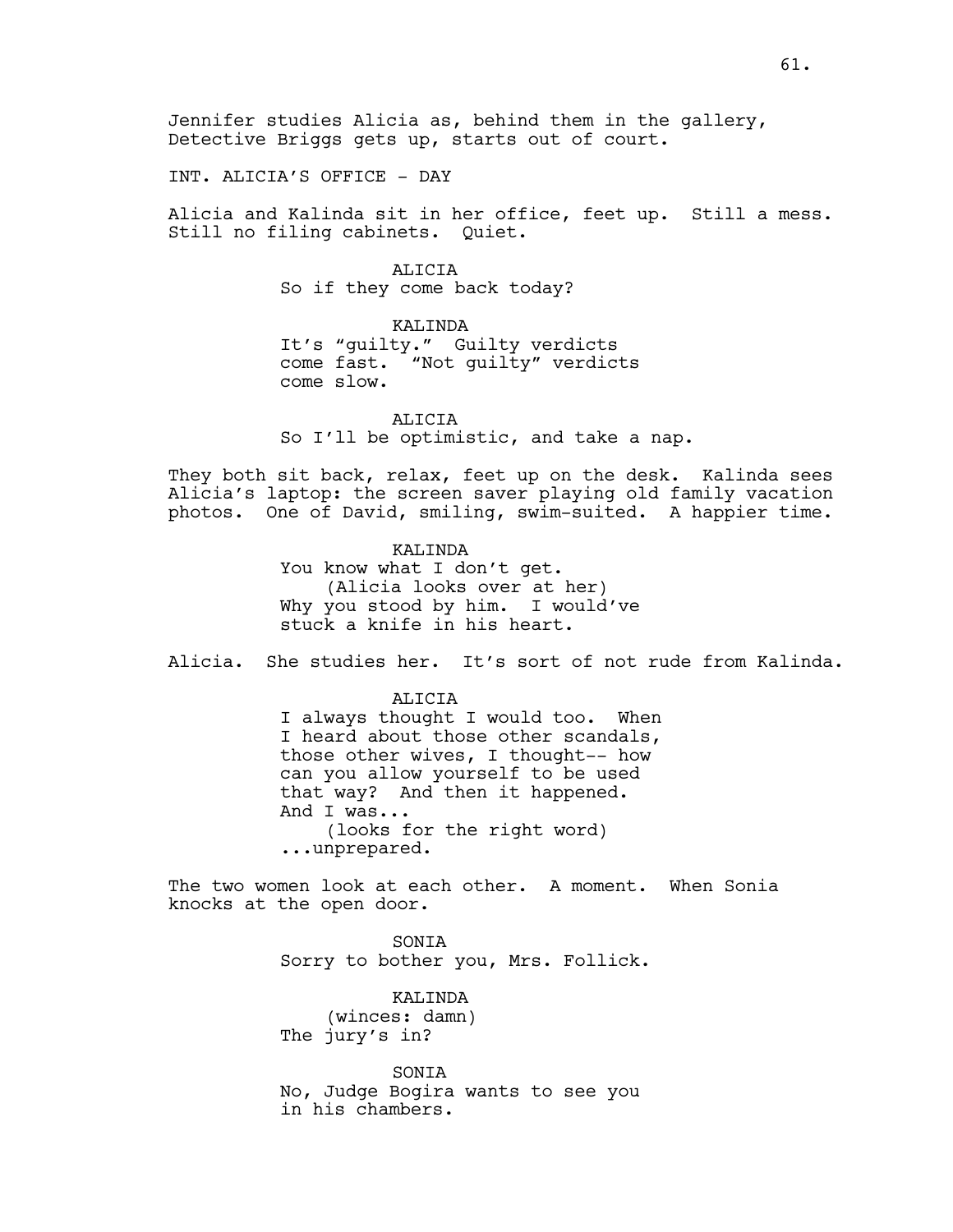Alicia and Kalinda trade a look. What?

INT. JUDGE BOGIRA'S CHAMBERS - DAY

The silent chambers. Alicia stands in front of Bogira's desk, waiting. He's not there. She shoots a look toward Matan sitting quietly in the corner. Something weird here.

A second. And Judge Bogira enters. Takes off his robes.

JUDGE BOGIRA Well, Mrs. Follick. (how to start) Chicago Homicide has decided to reopen its investigation into the murder of Michael Combs.

Alicia's eyes widen. What?

JUDGE BOGIRA (CONT'D) Detective Briggs, doing an admirable amount of due diligence, confirmed that Cindy Comb's brother, Danny, not only had access to his employer's pick-up truck on the night of the murder, but the dog hairs admitted into evidence matched those found at his workplace. The D.A., in his radiant wisdom, has decided to withdraw the charges against your client and pursue a case against Cindy Combs. Isn't that right, Mr. Brody? All I need is a yes or no.

MATAN

(not happy) Yes.

JUDGE BOGIRA Good. Then in ten minutes I'm dismissing the jury. Any objections? Good. We're done here.

Alicia can't believe it. She stares at them. And turns, walks from the room.

INT. HALLWAY - COOK COUNTY COURTHOUSE - DAY

Jennifer is pale, crying. She can't believe it either. She walks slowly to Alicia and holds her, collapses against her. Both in tears.

JENNIFER COMBS

Thank you.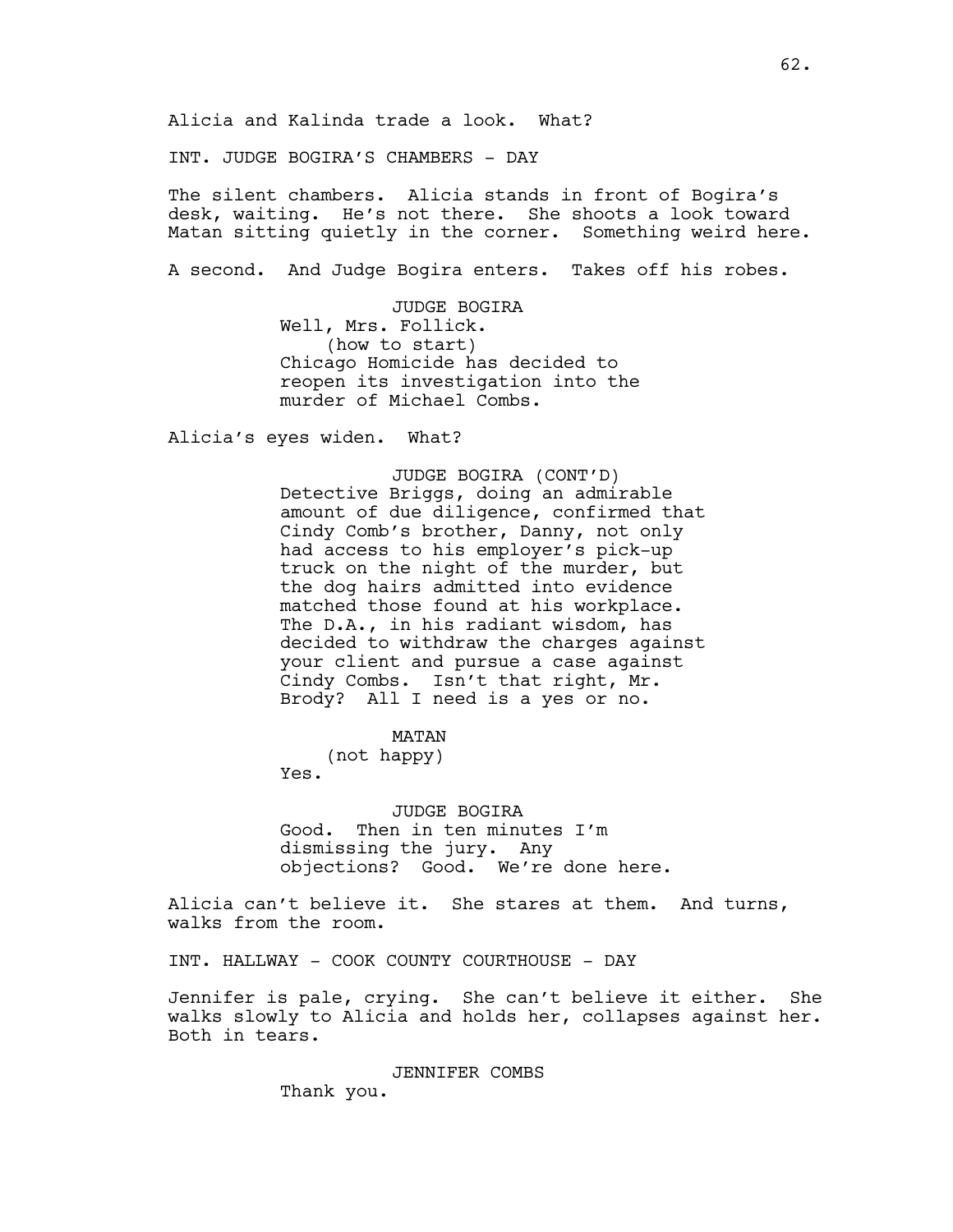Alicia just shakes her head, hugs her back, wipes the tears from her face when... a voice comes from behind them...

LILLY COMBS

Mommy.

A small happy voice. Jennifer closes her eyes overwhelmed as she turns to see a little girl approaching. Lilly. Sweet. In Sunday best. She runs. And Jennifer bends down and picks her up. Crying. And...

...Alicia watches, moved.

INT. WORKSTATION ROW - 27TH FLOOR - NIGHT

The office is dark. Just sparkling skyscraper lights outside. The sound of a floor buffer somewhere. Alicia walks toward her office, high heels off, talking on her cell:

> ALICIA No, it just went a little late, Jackie. That's all.

JACKIE (O.S.) I made a pot roast, and I wanted to know if you're coming home for dinner.

Alicia laughs. Jackie looks up, confused.

JACKIE (O.S.) (CONT'D) What? What did I say?

ALICIA Nothing. That's just the call I always used to make to David.

JACKIE (O.S.) Well, I don't understand your humor.

Alicia smiles, opens her door, finds her office...

INT. ALICIA'S OFFICE - NIGHT

...perfect. Files all packed away into three new filing cabinets. Couch. Arm chair. Pictures on the wall. Alicia crosses to her desk.

> JACKIE (O.S.) Are you there?

ALICIA I'm here. See you in about an hour. (stops her from hanging up) (MORE)